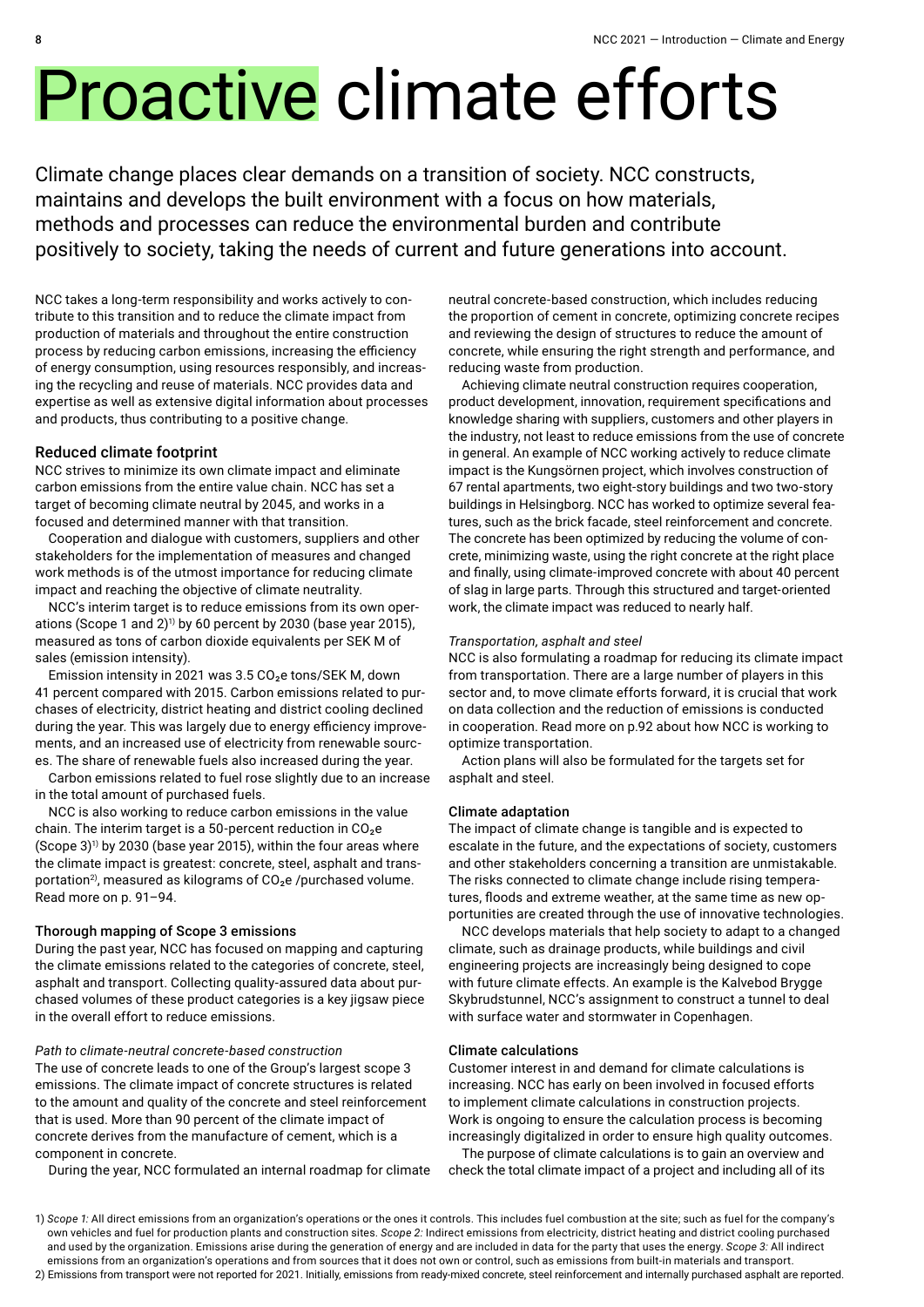components. This enables decisions based on quality, cost and climate impact. A climate calculation can be used to reduce climate impact and encompasses data, including related carbon emissions, connected to such aspects as materials, transportation, the energy consumption in the use phase of the final structure and waste.

#### Energy

Central and key components of efforts to reduce the carbon footprint include energy efficiency of processes and production, as well as replacing fossil energy sources with renewable ones. The amount of fossil-based electricity in kWh has been reduced by 93 percent since 2015 and the use of fossil fuels by 27 percent. An important measure has been to convert asphalt plants to the use of biofuel, whereby fossil fuels have primarily been replaced by wood pellets. The wood pellets used are derived from industrial residue from Swedish sawmills. All asphalt plants in Sweden have been converted for the use of biofuel and one plant in Norway is operated on biofuel. The plan is to convert additional asphalt plants in Norway to use renewable instead of fossil fuels. NCC is also investigating the possibility to replace the use of natural gas with biogas at the two largest asphalt plants in Denmark.

Considerable work has also been devoted to reducing the number of starts and stops of asphalt plants.

NCC has also worked to keep the reused asphalt that is mixed into the asphalt dry, in order to reduce energy consumption in connection with asphalt production.

NCC is increasing the use of renewable energy and has set a target of only purchasing renewable electricity. In 2021, the proportion of renewable electricity was 95 percent.

NCC has continued the energy analysis of its own operations in Sweden in order to identify energy-saving potential in production. The energy analysis includes worksite visits, climate assessments and calculations at asphalt plants and quarries, as well as construction sites. On the basis of the analysis, further actions to reduce energy consumption can be identified and taken. See below for examples of how energy consumption is reduced at construction sites in Denmark.

#### Electrification

During the year, NCC implemented a major project containing several initiatives aimed at electrifying production worksites. Within the Industry business area, electrification of mobile crushing facilities has yielded major climate effects and reduced emissions.

Another example is Hercules, part of the Infrastructure business area, which put the world's first battery-powered pile driver into operation. As part of the Electric Worksite development project, the way electric machinery can function in real environments is being tested, with the ultimate aim of achieving fully electrified production worksites.

#### Increased demand for Environmental Product Declarations

An ever-increasing share of NCC's base materials, such as asphalt and stone materials, are covered by Environmental Product Declarations (EPDs). EPDs are third-party verified and include transparent and comparable environmental impact information throughout a product's lifecycle, from the extraction of stone and other raw materials up to delivery to the customer and in connection with future recycling.

The customers gain access to objective and reliable data, and can thus assess the products' environmental performance, making it easier for them to make environmentally conscious choices and reduce their climate impact.

NCC's EPDs are location and product specific, which means that NCC can also use the EPDs internally to make fact-based climate and environmental improvements in its production processes.



# NCC Kielo – our living quarry

NCC works to promote biodiversity at places where gravel pit operations are conducted, both during the production phase and during post-processing in conjunction with pit closures. NCC has developed NCC Kielo, a method that promotes biodiversity in quarries, enabling NCC to work in a structured manner based on a number of criteria. An additional three quarries became Kielo quarries during the year, including Helle in Norway.



## IoT solution reduces energy consumption at Danish construction sites

With the help of detailed data and an Internet of Things (IoT) solution involving sensors, NCC has reduced energy consumption at its construction sites in Denmark, which has led to a sharp reduction in carbon emissions and lower costs.

An analysis conducted by NCC showed that about half of the energy consumption at construction sites in Denmark occurred outside working hours. By working in a more data-informed manner, NCC was able to reduce this energy consumption by 50 percent.

#### Data-informed work methods

NCC installed an IoT solution using sensors on, for example, cranes, portacabins, lighting and containers, and collected data that was subsequently analyzed. NCC was thereby able to identify and eliminate unnecessary energy consumption.

Across an office area of 15,000 square meters, energy consumption outside working hours was reduced by 50 percent, equal to 41 tons of  $CO<sub>2</sub>e$  annually.

#### Great potential

The IoT solution has been introduced at major construction sites in Denmark and further implementation will occur in 2022.

In addition to energy savings from its own projects, NCC also sees major potential for its customers to use this solution for finished construction projects or for other buildings that are already in use.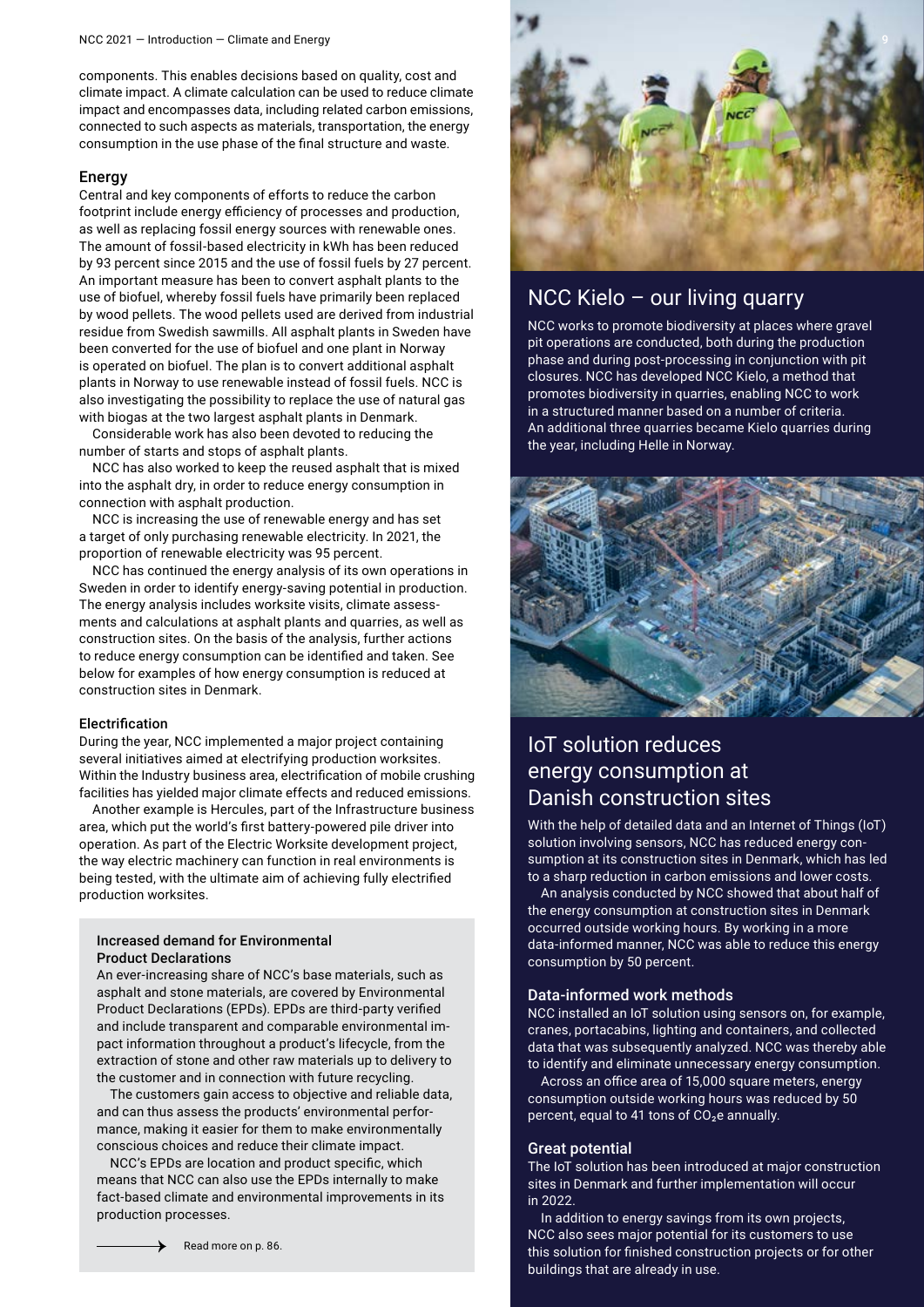# A culture based on shared values and behaviors

NCC's corporate culture is a cornerstone in the Group's strategic direction and contributes to the development of NCC as a knowledge-based company. NCC has well-established values and works actively to develop them.

NCC has four Star behaviors, which complement the Group's values of honesty, respect and trust. These connect the corporate culture with business value by pointing to the behaviors that drive successful and profitable operations for NCC. By clearly describing the behavior that NCC expects of its managers and employees, strong aspects of the culture can be developed, while desired cultural changes receive an extra boost.

#### Implementation 2021

In 2021, 75 percent of NCC's employees participated in workshops about how NCC's Star behaviors will drive improvements and change at an individual, team and company level. This work was led by NCC's managers with the support of facilitators – NCC employees who have undergone training in assisting in the change project. In parallel, all performance-driving processes and competence-development programs were updated. This encompassed such processes as employee dialogues, leadership training, recruitment and succession planning.

The implementation plan extends over several years and the reception has been highly favorable; NCC's Star behaviors have gained a foothold in the operations as a guide and a governance tool, from management work to start-up meetings. A new employee survey adapted to support continued work on the corporate culture is scheduled for 2022.

#### Health and Safety

A safe and healthy work environment always has the highest priority for NCC. NCC's employees must always be able to go to work in the knowledge that everyone at the workplace will do their utmost to create an environment without accidents. The same goes for all NCC's partners, subcontractors and suppliers.

Viewed over the past five years, NCC has succeeded in reducing the accident frequency rate at production worksites. During 2021, a minor increase was noted in accidents resulting in four days or more of absence. This serves as a clear signal that a continued decline cannot be taken for granted. The focused and systematic work that has encompassed initiatives in various areas, such as attitudes, behaviors and leadership, reporting and analysis, as well as improved work procedures and planning, must continue with undiminished intensity.

During 2021, NCC launched a new focus for its health and safety work, which will be implemented in 2022. The aim is to continue to reduce all types of accidents but with an increased focus on eliminating serious incidents and fatal accidents.Accordingly, NCC's occupational health and safety (OHS) work will take a decisive step from a vision zero to a concrete target of zero serious incidents and zero fatal accidents at NCC's workplaces.

As a result of a better basis from incident reporting and an improved analysis, knowledge within NCC has been raised about

#### Star behaviors

- Act with passion to perform: We challenge ourselves and each other to constantly improve and outperform our targets and results
- Build together: We work actively to ensure effective collaboration internally, in and between units, and with our customers
- Follow through and follow up: We take data-informed decisions, communicate them clearly and always act on what's decided
- Act with care: We take responsibility for our actions and use of resources. We mitigate risk and act with integrity to ensure safe, high-quality sustainable operations

#### Accident frequency

NCC has a corporate OHS target for the number of workrelated accidents resulting in more than four calendar days of absence per million working hours (Lost Time Injury Frequency, LTIF4). In 2021, this accident frequency rate was 3.7, somewhat higher than the 3.6 noted in 2020. The target for 2022 is to achieve an LTIF4 rate of 3.0.



1) Accident frequency rate: Worksite accidents resulting in more than four days of absence from work per million worked hours.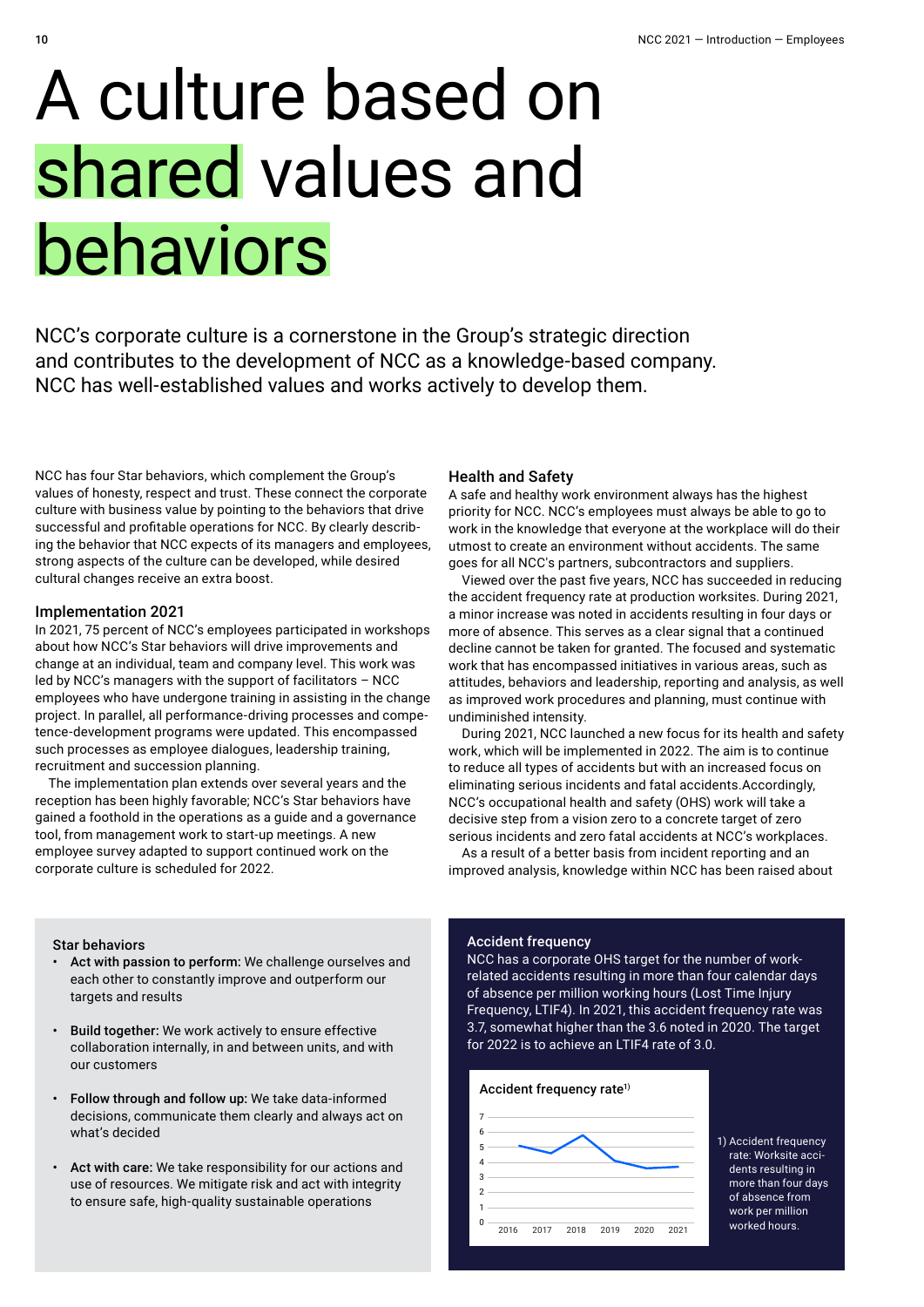#### NCC 2021 — Introduction — Employees 11

where, how and when serious incidents can occur. A fundamental part of NCC's work in the future is to create more effective safety barriers between potential risks and the employees in three identified high-risk areas – lifting by cranes, working at heights and work near heavy machinery. A safety barrier could be of an organizational, human or technical in nature, depending on what would be most effective to tackle risks in a certain situation.

#### Competence development and learning organization

NCC is a long-term and stable employer in all Nordic markets. Having and developing employees with relevant expertise is decisive to NCC's success. NCC's operations are knowledge intensive and the number of large-scale projects extending over several years is increasing. The increased specialization and complexity of construction projects, demands for proactivity and leadership, cooperative ability and customer understanding are factors influencing the type of competencies that NCC requires. The capacity to use the company's collective experiences, combined with the employees' individual skills, is the foundation for the company's long-term competitiveness. The ambition is to build a learning organization and develop the most skilled employees in the industry.

The NCC Academy initiative ensures that the employees have access to the best competence development in the industry, even for the very most experienced. Leadership training programs and networks ensure a stable succession of future managers, not least for the growing number of large-scale, complex projects. At the same time, clear career and development opportunities help to ensure that employees have job satisfaction and see the benefits of working for NCC.

This initiative encompasses a portfolio of seven different manager-training programs, which attracted around 250 participants during the year. A high number of participants was maintained during the corona pandemic through a rapid adjustment to digital solutions and continuous adaptations of the programs. In addition to raising the level of competence of the participants, the programs create effects in the form of active networks, knowledge sharing within NCC, mentorship and feedback – a culture where employees build each other.

#### Engagement and inclusion

NCC monitors its employees' engagement through employee surveys, from which it can note a steady improvement over the past three years. NCC is convinced that a high degree of inclusion, considerable employee engagement and pride in what NCC achieves contribute to better performance.

In 2021, all employees were involved in efforts to strengthen NCC's corporate culture through work on the Star behaviors. As a result of broad-based and open dialogues concerning expectations about the behavior of employees, managers and the team, they are provided with potential to influence their own ability to perform well, and to engage in the team's and NCC's development.

Updated diversity and inclusion targets were launched during the year. NCC needs to recruit, develop and retain the most competent people in the industry and, support the progress of high-performing teams and work actively so that no one is excluded unfairly or due to unconscious biases. The balance between women and men in NCC's management teams and inclusion are aspects that are monitored.

To strengthen its employer brand, NCC has defined a new Employer Value Proposition, which is intended to strengthen the image of NCC as an attractive company, in which people build each other in order to develop, while simultaneously contributing to NCC's performance. The Employer Value Proposition is based on the strategic focus, dialogue with employees and the strong results of recent years in the employee survey.

### NCC Academy

NCC Academy is a strategic initiative at NCC with a portfolio of manager-training programs adapted to develop managers of the present and the future within the NCC Group. Some examples:

#### Mega Project Management Program.

Prepares senior project managers for taking on projects of a multi-billion kronor magnitude. The program has been developed and implemented with KTH Executive School and Copenhagen Business School.

#### Senior Executive Program.

Customized development program in leadership and business management for senior executive levels, such as department and division managers. The program is arranged jointly with the IMD Business School in Lausanne.

#### Practical leadership.

Development program targeted at site managers in order to strengthen them in their role as leaders at the construction work site. Includes the main areas of organization, communication and leadership skills.

#### Strategic Leadership Program.

Training program with a focus on leadership, strategy, finances, change and innovation. It is designed for senior managers with at least two years of experience and the potential to assume a greater management role.

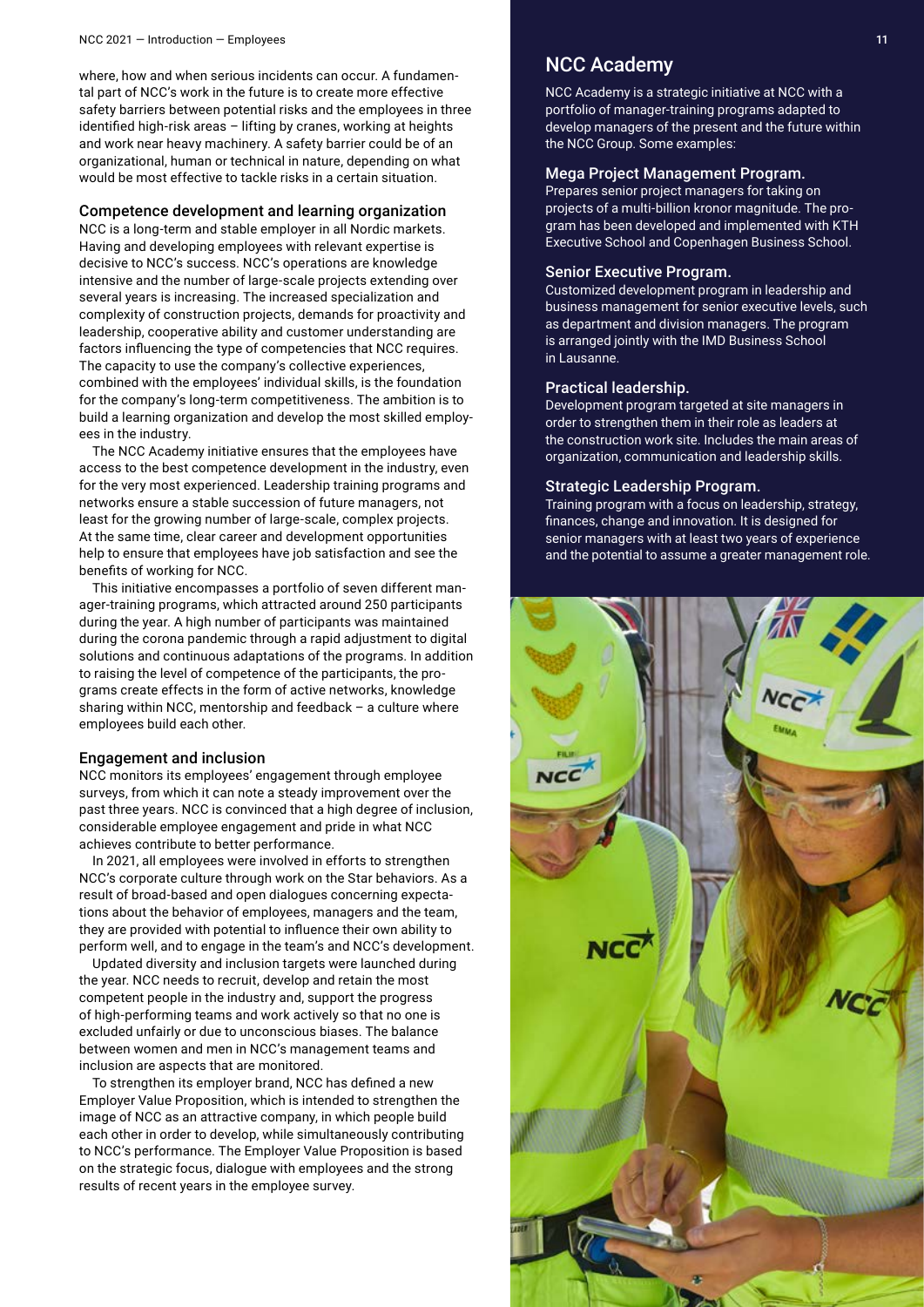# Sustainability Report

#### Sustainability reporting

NCC is one the leading companies in the Nordic region in commercial property development, building and infrastructure project contracting, and asphalt and stone materials production, and works continuously and systematically to help the transition to a more sustainable society.

NCC constructs, maintains and develops the built environment with a focus on how materials, methods and processes can reduce the burden on the environment and make a positive contribution to society. NCC is a knowledge-based company and its core is its ability to manage the complexity of a construction process. Our strength is a proactive approach to take the customer through the construction process, for a positive end result for all stakeholders.

#### Create value through sustainability

NCC aims to be an empowering partner and, through cooperation and dialogue with customers, various societal players and other stakeholder groups, enable the construction of healthy, safe and secure environments. Through property development, NCC serves as a support to urban planning in issues such as the health and wellbeing of people in both office buildings and their surroundings.

NCC provides expertise and extensive digital information about processes and products in order to support decisions based on facts and high-quality data, thus contributing to a positive change now, and in the future.

NCC takes a long-term responsibility and works actively to reduce the climate impact throughout the construction process by: reducing carbon emissions, increasing energy efficiency, using resources responsibly, reducing the use of virgin materials and closing the loops, as well as by increasing the recycling and reuse of materials and the waste generated in the construction process.

NCC seeks to ensure a safe and healthy work environment for all employees, with the aim of reducing all types of accidents in accordance with NCC's vision zero, but with an increased focus on eliminating serious incidents and fatal accidents. NCC shall also maintain the highest ethical standards and conduct operations while ensuring sound working conditions.

#### Reduced climate footprint

Through NCC's business areas, various activities are conducted to lower the climate impact of the Group's own manufacturing of materials and production as well as of the operation and maintenance of the finished products.

Work to reduce carbon emissions in the value chain focuses on the four areas where our climate impact is the greatest: concrete, steel, asphalt and transportation. During the past year, NCC worked to analyze and record climate emissions in these prioritized areas and thus reports, initially as of 2021, emissions related to ready-mix concrete, steel reinforcement and internally purchased asphalt. NCC's ambition is to include more products in the above-mentioned categories, as well as additional categories, in order to steadily cover an even larger share of the Group's Scope 3 emissions. Work is in progress to also report emissions from transportation.

#### NCC's sustainability framework

NCC's sustainability framework is the starting point for the Group's sustainability work. During 2021, NCC updated its sustainability framework with the aim of better illuminating which areas and issues are most important for NCC to work with and where the impact is the greatest. The framework is divided into eight impact areas: Data and expertise, Natural resources and biodiversity, Materials and circularity, Climate and energy, Health and safety, People and team, Ethics and compliance and Economic performance. Healthy and sustainable profitability is a precondition for long-term sustainability work. The framework is presented on p. 79. The foundation for the sustainability work comprises the Group's values and Star behaviors.

NCC also works to make a positive contribution to and reduce the negative impact on the Sustainable Development Goals. The starting point for this work is the Group's sustainability framework. Read more below.

#### **Targets**

NCC has external targets in two areas: Health and safety and Climate and energy. These two targets connect to the Group's high-priority impact areas in respect of proactive work to promote sustainable development for all stakeholders. NCC also has a number of internal targets in several impact areas.

#### Financial disclosures

NCC publishes an annual investor report for Green Bonds, reports to CDP and, in 2021, took additional steps to report climate risks and opportunities according to the Task Force on Climate-related Financial Disclosures (TCFD) framework's recommendations.

NCC is subject to the EU's Taxonomy and reports according to this at Group level.

#### Sustainable Development Goals

NCC supports Agenda 2030 and the Sustainable Development Goals (SDGs). NCC has previously selected four SDGs where the Group has the greatest potential to contribute through various societal solutions, and another 11 SDGs that are fundamental to our operations and for the Group's offerings, see below. NCC has also evaluated the SDGs at the target level and selected 50 of the 169 targets as relevant and guiding. NCC intends to continue its efforts to implement the SDGs in its operations, in part by developing new solutions and involving more functions in business areas and their operations in order to increase commitment and participation.

#### *Positive impact through core business*

NCC's expertise and solutions influence sustainable development in places where people live, work, travel and spend their spare time together. NCC has an important role to play in the Nordic contribution to achieving the SDGs 7: Affordable and clean energy; 9: Industry, innovation and infrastructure; 11: Sustainable cities and communities; and 12: Responsible consumption and production. By planning and shaping the physical environment, NCC can contribute to increased safety, security, well-being and inclusion. This will be achieved, for example, by creating inclusive societies with housing and infrastructure. It will also involve building resilient solutions and communities that can manage climate changes in the form of, for example, rising temperatures and increased amounts of rain. Work to increase resource efficiency, develop new circular material flows and reduce waste, as well as NCC's efforts towards independence from fossil fuels, are other important aspects in reducing the Group's environmental impact and increasing its operational efficiency.

#### *Resource management*

The Group has long been proactive in its work to formulate offerings and work methods that improve the situation for both people and the environment. Accordingly, NCC regards the SDGs 3: Good health and wellbeing, 6: Clean water and sanitation; 13: Climate action; 14: Life below water and 15: Life on land, as fundamental to its operations and a prerequisite for the long-term retention of the natural resources needed by NCC. The health and well-being of people can be promoted by intelligent buildings and sustainable infrastructure. By integrating green areas into urban environments and promoting various species in quarries, NCC also contributes to increasing biodiversity and sustainable ecosystems. Although access to clean water is relatively favorable in the Nordic region, NCC regards clean water and life below water as important goals to promote, for example, through ecosystem services and water efficiency throughout the value chain.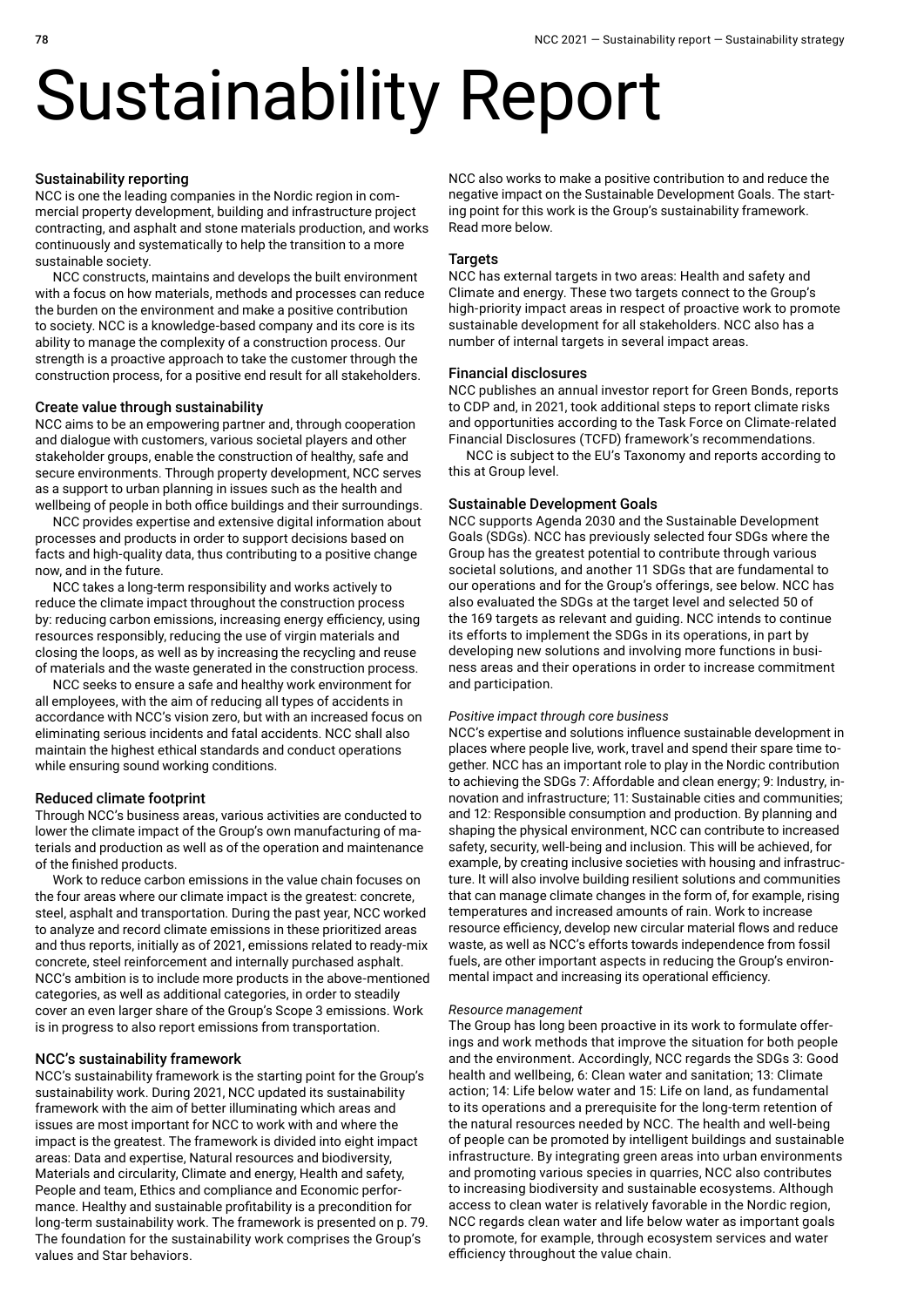# NCC's Sustainability Framework

NCC's Sustainability Framework is the starting point for the Group's sustainability work. In addition to the Group-wide sustainability targets, the business areas set operations-specific sustainability targets.

#### Impact areas Health & Safety Occupational health and safety Natural resources & Biodiversity Biodiversity Raw materials Water Data & Expertise Certified constructions and buildings Products and concepts with sustainability profiles Environmental product declara tions and climate calculations People & Team Diversity and inclusion Employee engagement Nondiscrimination Learning and development Materials & **Circularity** Design and material selection Recycling and reuse Waste Ethics & **Compliance**  Anti-corruption Fair competition Human rights Supplier assessment Climate & Energy Greenhouse gas emissions Energy Climate adaptation

### Economic performance

Stable, sustainable financial performance

### Our core

#### Our core

Our ability to manage the complexity of a construction process

#### Our purpose

To take the customer through the construction process to ensure a positive end-result for all stakeholders

Our values Honesty / Trust / Respect

Our Star behaviors Act with passion to perform / Build together / Follow through and follow up / Act with care

#### *Value-guided*

NCC implements activities aimed at achieving the SDGs 4: Quality education; 5: Gender equality; 8: Decent work and economic growth; 10: Reduced inequalities; 16: Peace, justice and strong institutions; and 17: Partnerships for the goals. In these areas, NCC raises awareness and competencies internally through in-house training. NCC complies with principles for equality, reduced inequality, decent labor conditions and economic growth, which can be directly linked to SDGs 5, 8 and 10. NCC works to counteract corruption and bribery and to ensure compliance with the highest ethical standards. The company also works to promote employment for young people and ensure a healthy and safe work environment while proactively working to end all types of discrimination. Cooperation and partnerships with various stakeholders are prerequisites for making the transition to a sustainable world by 2030, as reflected in SDGs 16 and 17. Read more at: www.ncc.group/globalgoals.

#### Memberships, initiatives and networks involving sustainability

NCC participates in industry-wide collaborations and initiatives promoting sustainable business in all markets, and actively participates in the work of, for example, industry associations, business organizations and chambers of commerce. A small selection of commitments signed by NCC and organizations in which NCC works actively through, for example, Board membership, is presented below.

*Signed commitments and guidelines supported by NCC*

- UN Global Compact
- Fossil-free Sweden (Fossilfritt Sverige)
- Sveriges Bergmaterialindustri SBMI (The Swedish Aggregates Producers Association)
- Agreement on counteracting bribery and corruption (ÖMK)
- Task Force on Climate-related Financial Disclosures

*Selection of memberships, networks and initiatives* 

- CDP (formerly Carbon Disclosure Project)
- Industry associations Byggföretagen (Sweden), EBA (Norway), DI Byggeri (Denmark) and the Confederation of Finnish Construction Industries RT (Rakennusteollisuus RY)
- Sweden Green Building Council, Green Building Council Denmark, Green Building Council Finland, Norwegian Green Building Council
- Entreprenørforeningen Bygg og Anlegg (Norway), Foreningen for Byggeriets Samfundsansvar (Denmark)
- The Swedish Anti-Corruption Institute (IMM), Transparency International - Sweden
- The Chamber of Commerce and Industry of Southern Sweden, The West Sweden Chamber of Commerce, The Stockholm Chamber of Commerce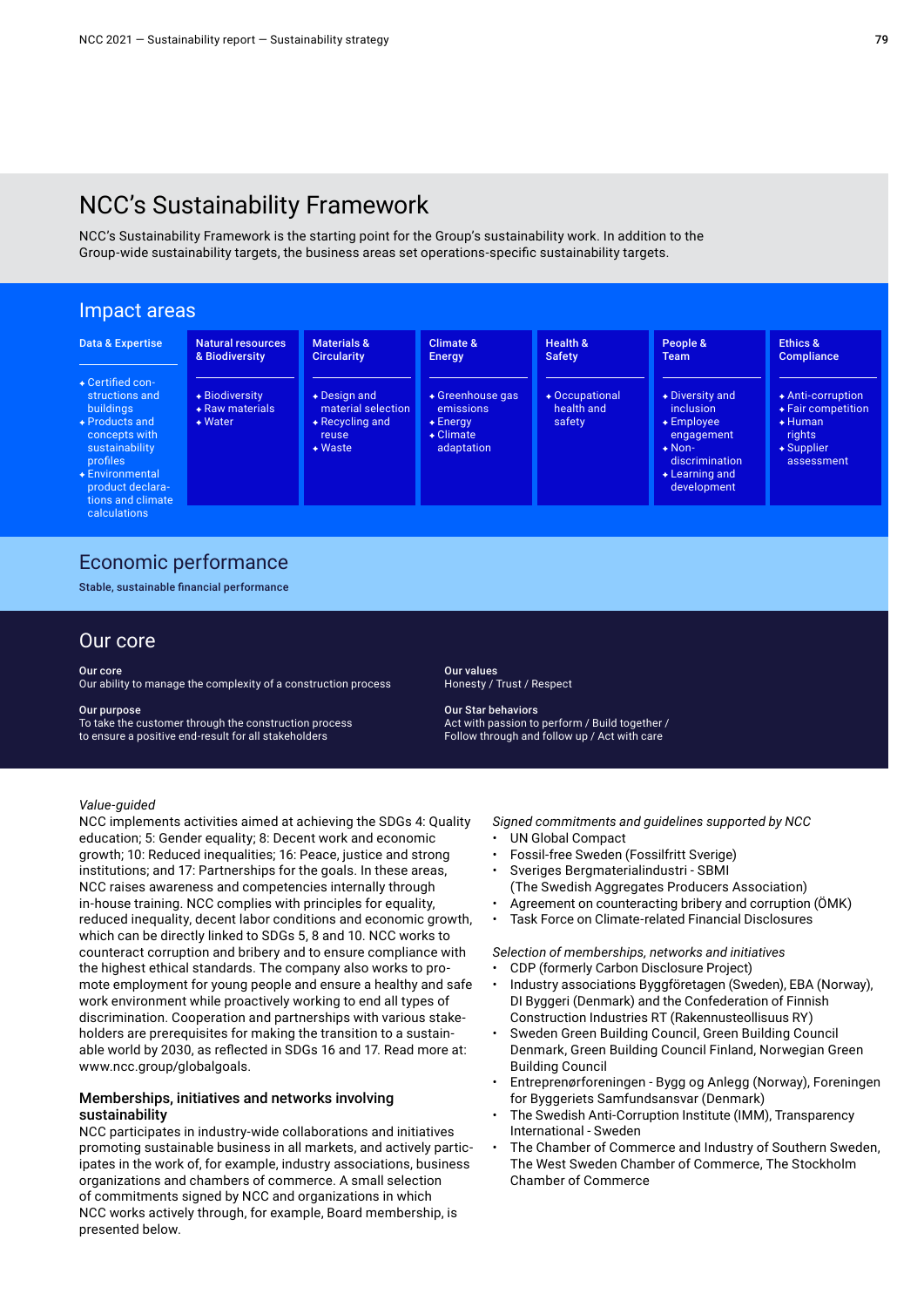# Sustainability governance

Sustainability work in NCC is governed, inter alia, by the Group's sustainability framework, the Code of Conduct and other policies, such as a Sustainability Policy featuring an Environmental Policy, a Health and Safety Policy and a Compliance Directive. NCC supports the UN's Global Compact initiative and its ten principles involving human rights, labor conditions, the environment and anti-corruption. NCC also complies with the UN declaration on human rights, the ILO's declaration on fundamental principles and rights at work, the OECD's principles and norms for multinational companies and the Rio Declaration including the precautionary principle, which entails that NCC undertakes to prevent and minimize risks in the environmental area.

#### Code of Conduct

NCC's Code of Conduct describes the expected conduct of all parties concerned – employees, managers, Board members and business partners – and is based on NCC's values and the voluntary initiatives undertaken by the Group. All employees receive regular training in the Code of Conduct's fundamentals and are expected to comply with these principles in their daily work. NCC's Senior Management Team (SMT) is responsible for compliance with the Code of Conduct, which is continuously followed up within the framework of operating activities. Awareness of the Code of Conduct is very high at NCC.

#### NCC's Code of Conduct for suppliers

NCC's business partners play an important role in the operations and NCC expects them to respect and live up to the Group's values. Suppliers must comply with NCC's Code of Conduct for suppliers. The Code of Conduct for suppliers applies to all parties who supply NCC with products, personnel or services, including direct and indirect suppliers, service suppliers, subcontractors, intermediaries and agents, as well as, where relevant, employees of suppliers and their subcontractors and agents.

NCC also has an Ask Me and a Tell Me function. NCC encourages employees to ask questions through the Ask-me function, and provides several resources that can respond to questions concerning compliance. These are available on the in-house website, and those officers who respond to questions include the employees managers and representatives from HR, Legal, Finance and Compliance. In the event of any doubt, all employees are urged to ask before they act. Tell Me is a whistleblower function through which employees and other stakeholders, anonymously if they so wish, can report their suspicions about behaviors and actions that contradict the Code of Conduct. All reports are investigated in an impartial and thorough manner, when needed also with external expertise, to guarantee legally secure treatment. Information on how the Group manages personal data and any inquiries and incidents in accordance with GDPR is available on both NCC's external website and intranet. NCC continuously provides compliance, anti-corruption, competition law and GDPR training to its employees.

Read more under Ethics and compliance, p. 99.

#### Sustainability organization

The CEO is ultimately responsible for NCC's sustainability efforts and NCC's SMT takes decisions concerning which of the Group-wide sustainability targets are to be followed up. The sustainability work is conducted in the five business areas and is coordinated regularly both by country and at the Group level when relevant. Operations-specific targets are set in the business areas, which are followed up in the SMT through the relevant Business Area Manager. All business areas have a sustainability manager. The Board of Directors is informed continuously about various aspects of the Group's sustainability work. The Board of Directors reviews and follows up both sustainability work and strategy, and that NCC's operates in line with the Group's sustainability targets.

NCC's Sustainability Board manages NCC's Group-wide sustainability-related data. Permanent members are the business areas' sustainability managers, the Head of Sustainability Governance, the Head of Sustainability Communication and representatives of R&I and Purchasing. Representatives from other parts of the Group participate when required. The Sustainability Board has been mandated to make decisions for NCC concerning sustainability matters, together with NCC's Sustainability Sponsors: the CFO and Head of Finance & IT and the Head of Communication.

The managers of each business area, in collaboration with their sustainability organization, reports the outcome of their targets. Group-wide targets and initiatives are coordinated by the Sustainability Reporting and Control unit.

The Sustainability Reporting Forum, which consists of members of the business areas' sustainability organization, mainly focuses on targets and sustainability data, and coordinates data collection and reporting.

In addition, the various Group functions, such as Communication, Purchasing, Finance, Strategy and HR, are responsible for their own sustainability-related activities.

#### Compliance organization

NCC's compliance-related efforts are conducted via the NCC Group Compliance Officer together with selected representatives from Group staff functions and all business areas.

#### Health and safety organization

The overall occupational health and safety work (OHS) is coordinated by the Group's Head of Health and Safety. Each business area has a health and safety manager, as well as specialists focusing on health and safety. The responsibility for systematic OHS work at the worksite is delegated to managers with personnel responsibility.

#### NCC's policies

| Area     | Anti-corruption               | The environment                                                   | Social issues incl. HR and human rights |  |  |
|----------|-------------------------------|-------------------------------------------------------------------|-----------------------------------------|--|--|
| Policies | Code of Conduct               | Code of Conduct                                                   | Code of Conduct                         |  |  |
|          | <b>Compliance Directive</b>   | Sustainability Policy featuring an<br><b>Environmental Policy</b> | <b>Compliance Directive</b>             |  |  |
|          | Code of Conduct for Suppliers | Code of Conduct for Suppliers                                     | <b>Health and Safety Policy</b>         |  |  |
|          |                               |                                                                   | <b>Health and Safety Directive</b>      |  |  |
|          |                               |                                                                   | Code of Conduct for Suppliers           |  |  |
|          |                               |                                                                   | Directive on alcohol and drug use       |  |  |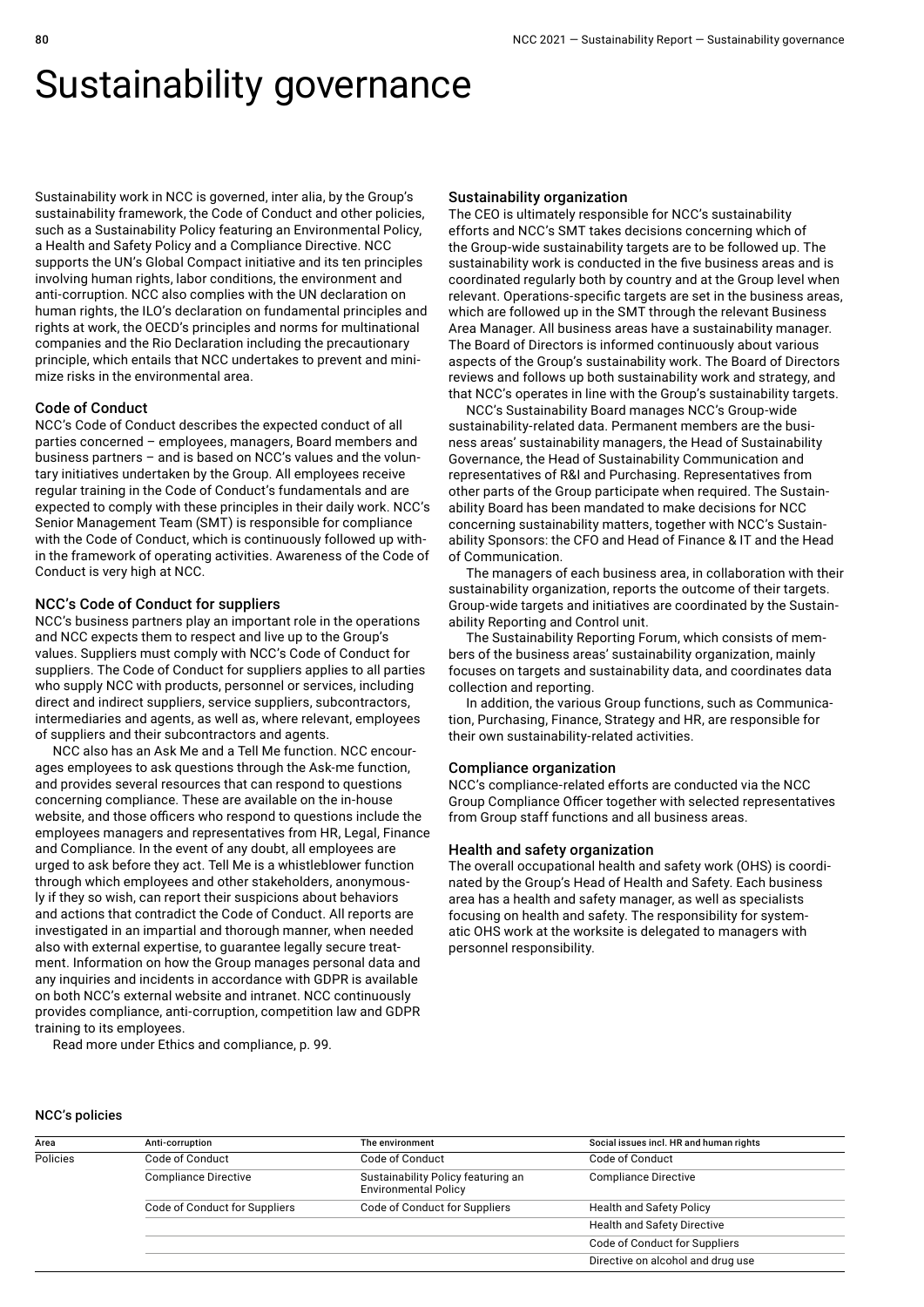# Stakeholder dialogue

NCC engages in ongoing dialogue with its stakeholders in order to gain insights into the type of issues that are most important to them and to find out their needs and their expectations of NCC.

The principal stakeholder groups are: shareholders, investors and banks, employees, customers, suppliers and subcontractors, and society. These groups have been known to NCC for some time, with the point of departure being the extent by which they influence or are influenced by the Group's work.

NCC regularly conducts various types of dialogues with stakeholder groups, such as customer surveys and employee surveys. During 2021, in-depth interviews were conducted with investors and analysts, as well as Group-wide suppliers. A project was initiated to develop formats for additional ongoing dialogues with employees. This work will continue in 2022. These dialogues show that there is considerable commitment to NCC's sustainability work.

| Stakeholder group                    | Issues in focus                                                                                                                                                                                                                                                                                                                                                                                                                                                                                                                                                                                                                                                                                                                                                                       | Type of dialogue                                                                                                                                                                                                                                                                                                                                      |
|--------------------------------------|---------------------------------------------------------------------------------------------------------------------------------------------------------------------------------------------------------------------------------------------------------------------------------------------------------------------------------------------------------------------------------------------------------------------------------------------------------------------------------------------------------------------------------------------------------------------------------------------------------------------------------------------------------------------------------------------------------------------------------------------------------------------------------------|-------------------------------------------------------------------------------------------------------------------------------------------------------------------------------------------------------------------------------------------------------------------------------------------------------------------------------------------------------|
| Shareholders, investors<br>and banks | Responsible ethical enterprise, including sound working conditions<br>and anti-corruption. Long-term economic value growth. Responsibility<br>throughout the value chain. Ongoing risk assessment and risk management.<br>Reduce climate impact, including work to reduce emissions, circularity, the<br>use of materials, water, waste and biodiversity. Safety and health.                                                                                                                                                                                                                                                                                                                                                                                                          | Annual General Meeting, meetings with analysts,<br>responses to and dialogue concerning questionnaires<br>from investors and analysts, meetings with investors,<br>meetings with individual shareholders, national and<br>international evaluations. In-depth interviews with<br>investors and analysts.                                              |
| Employees                            | Responsible ethical enterprise. Safe and secure workplaces. Skills and ca-<br>reer development. Good leadership. Equal treatment, diversity and inclusion.                                                                                                                                                                                                                                                                                                                                                                                                                                                                                                                                                                                                                            | Pilot study for the development of additional dialogue<br>with employees. Daily dialogues, employee surveys,<br>work environment measurements, work environment<br>dialogues, workplace meetings, in-house training,<br>incident follow-ups, performance reviews and<br>student relations.                                                            |
| Customers                            | Responsible ethical enterprise. Professional entrepreneurship. Cooperation<br>and partnerships. Knowledge and skills. Resource capacity, quality, avail-<br>ability. Good working and employment conditions, including safe and secure<br>worksites. Certifications. Climate and environmental awareness and mea-<br>sures to reduce the climate and environmental impact. Focus on resource<br>efficiency, recycling and selection of sustainable materials. Contributing<br>through sustainable innovation and sustainable solutions. Support custom-<br>ers in achieving their climate and environmental objectives. Contribute to<br>local community development. Adaptation of cities and municipalities to<br>climate change, environmental challenges and social requirements. | Personal meetings, partnership projects, dialogue<br>meetings, customer meetings, trade fairs, customer<br>questionnaires, question forms from customers,<br>procurement processes and audits. Worksite visits,<br>partnering projects, information meetings, networks,<br>contacts with county councils/municipalities and<br>environmental reports. |
| Suppliers and<br>subcontractors      | Responsible ethical enterprise. Code of Conduct. Climate, emissions in the<br>value chain, transportation, circularity, use of raw materials, energy: reduce<br>energy consumption and use renewable energy, sound working conditions,<br>safety, continuous work to integrate suppliers' employees at worksites.                                                                                                                                                                                                                                                                                                                                                                                                                                                                     | In-depth interviews with Group-wide suppliers. Pro-<br>curement processes, supplier assessments, personal<br>meetings, meetings with suppliers, supplier audits,<br>sustainability dialogues and partnership projects.                                                                                                                                |
| Society                              | Good dialogues prior to, during and after the construction and work process,<br>to achieve a favorable end result for all stakeholders. Create accessible,<br>safe, secure and vibrant city districts and living environments. Create<br>appropriate, safe and secure indoor and outdoor environments. Good work<br>environment. Adapt and build with climate change in mind and respect for<br>the environment.                                                                                                                                                                                                                                                                                                                                                                      | Neighbor dialogues. Dialogue, inclusion and social<br>commitment through, for example, the zoning<br>process, citizen dialogues and communication<br>with tenants and key individuals. Cooperation with<br>colleges and universities. Participation in industry<br>organizations.                                                                     |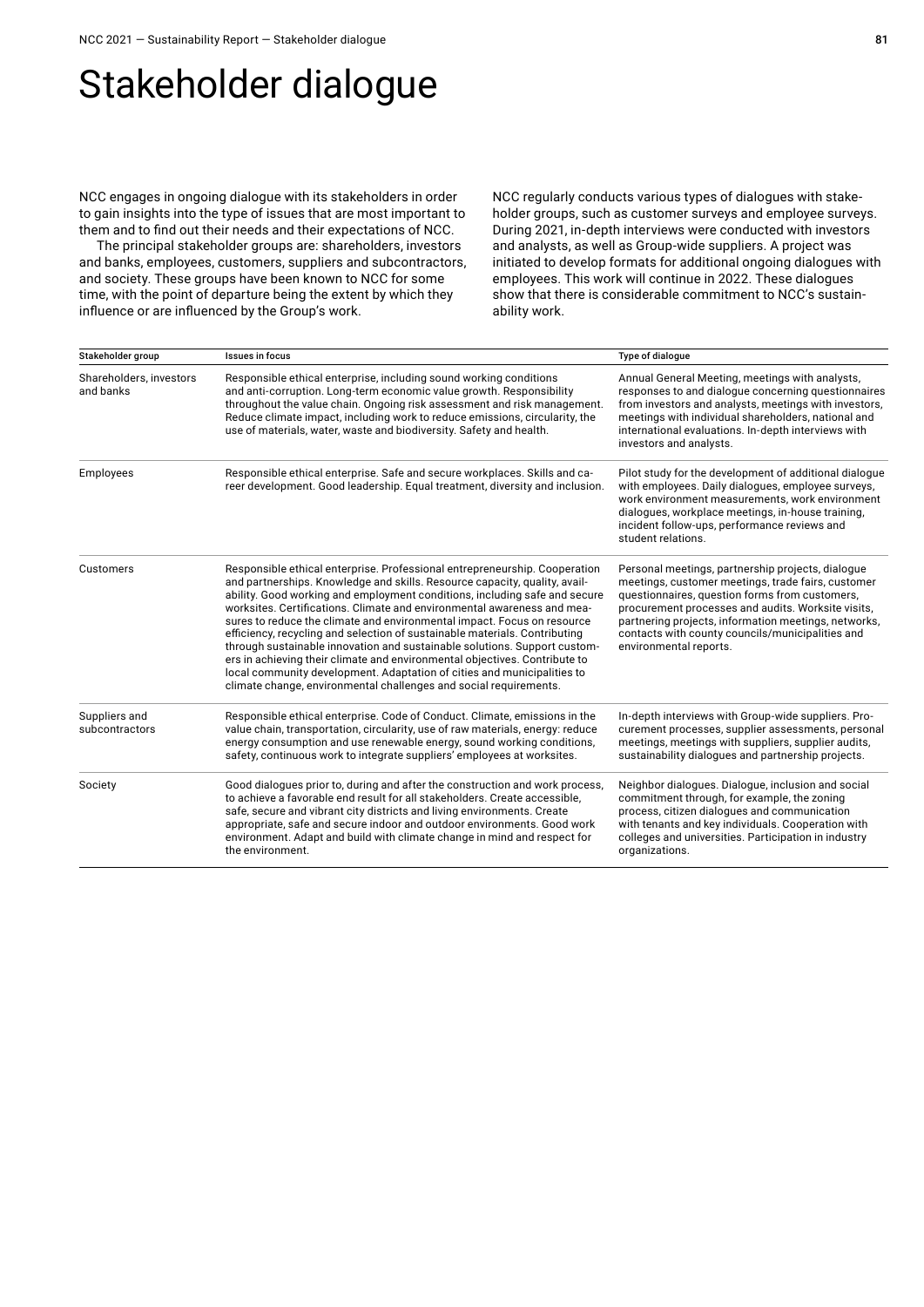# Materiality analysis

NCC uses the results of stakeholder dialogues, analyses of NCC's strategic issues, risks, challenges and goals, as well as macrotrends and driving forces in society to define the most significant sustainability issues. The method for defining these material topics follows the GRI guidelines and comprises identification, prioritization and validation. The materiality analysis is validated annually. As part of the work to update the Group's sustainability framework, the impact area of Natural resources and biodiversity and the material topics of Biodiversity and Water have been added, as well as the impact area of Data and expertise including the material topics of Products and concepts with sustainability

profiles and Environmental product declarations and climate calculations. Certified constructions and buildings are also included in this area. Material is addressed within Raw materials, Design and material selection and Recycling and reuse.

In 2022, NCC will intensify its reporting in respect of the new material topics that were added after the 2021 stakeholder dialogue and materiality analysis. Read more about the sustainability framework on p. 79.

The material topics pervade every link of the value chain.

|                                       |                                                                |                                                 |                 | Significant impact            |       |
|---------------------------------------|----------------------------------------------------------------|-------------------------------------------------|-----------------|-------------------------------|-------|
| NCC's impact areas                    | <b>NCC's material topics</b>                                   | Corresponding topics according to GRI Standards | among suppliers | in NCC's operations customers | among |
| Data and expertise                    | Certified constructions and buildings                          | Own topic                                       | x               | x                             | x     |
|                                       | Products and concepts with<br>sustainability profiles          |                                                 |                 | X                             | x     |
|                                       | Environmental product declarations<br>and climate calculations |                                                 |                 | x                             | x     |
| Natural resources and                 | Biodiversity                                                   | Biodiversity                                    |                 | x                             |       |
| biodiversity                          | Raw materials                                                  | Material                                        | x               | x                             |       |
|                                       | Water                                                          | Water and emissions                             |                 | X                             |       |
| Materials and                         | Design and material selection                                  | Material                                        | $\mathsf{x}$    | X                             | x     |
| circularity                           | Recycling and reuse                                            | Material                                        | x               | x                             | x     |
|                                       | Waste                                                          | Waste                                           | x               | x                             | x     |
| Climate and energy                    | Greenhouse gas emissions                                       | Emissions                                       | $\mathsf{x}$    | x                             |       |
|                                       | Energy                                                         | Energy                                          |                 | x                             | x     |
|                                       | Climate adaptation                                             | Economic performance                            |                 | x                             | x     |
| Health and safety                     | Occupational health and safety                                 | Occupational health and safety                  | x               | x                             |       |
| People                                | Diversity and inclusion                                        | Diversity and equal opportunity                 |                 | x                             |       |
| and team                              | Employee engagement                                            | Occupational health and safety                  | $\mathsf{x}$    | x                             |       |
|                                       | Non-discrimination                                             | Non-discrimination                              |                 | X                             |       |
|                                       | Learning and development                                       | Training and education                          |                 | x                             |       |
| Ethics and compliance Anti-corruption |                                                                | Anti-corruption                                 | X               | $\mathsf{x}$                  | x     |
|                                       | Fair competition                                               | Anti-competitive behavior                       | x               | x                             |       |
|                                       | Human rights                                                   | Supplier social assessment                      | $\mathsf{x}$    |                               |       |
|                                       | Supplier assessment                                            | Supplier social and environmental<br>assessment | X               |                               |       |
|                                       | Economic performance Economic performance                      | Economic performance                            |                 | X                             |       |
|                                       |                                                                |                                                 |                 |                               |       |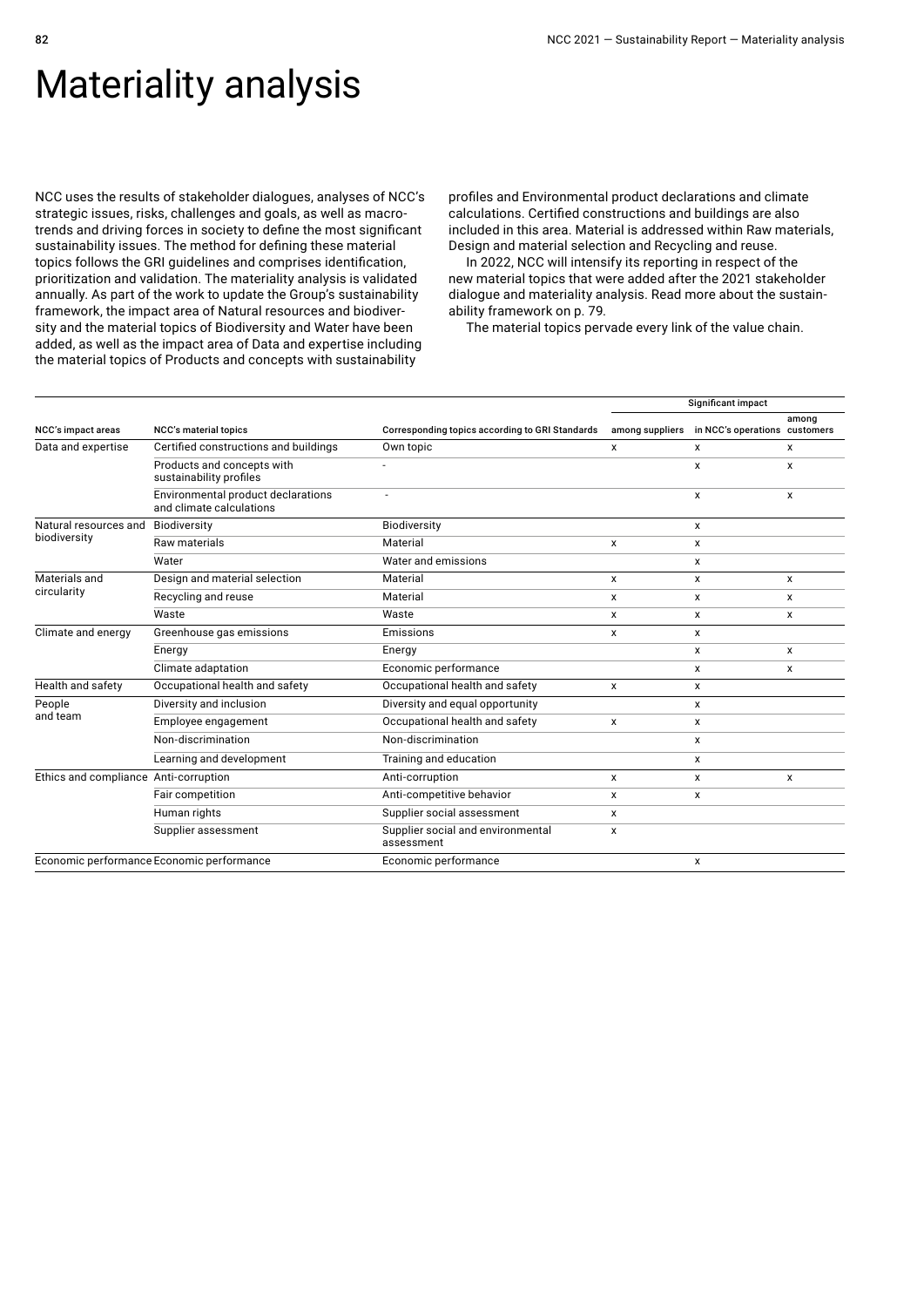# EU Taxonomy

When preparing data for the Group, NCC has complied with the instructions stipulated in the Taxonomy Regulation issued by the European Commission. Turnover include revenue, which has been recognized in accordance with IAS 1 p.82a, and the reporting is only based on external revenue. Applicable capital expenditure (CapEx) for NCC includes both property, plant and equipment, intangible assets, excluding goodwill, and adjustments of additional right-of-use assets in accordance with IAS 16 p.73 e i and iii, IAS 38 p.118 e i and IFRS 16 p.53 h. Operating expenses (OpEx) consist of costs for short-term leases since other items in the Taxonomy regarding operating expenses are not regarded as being applicable to NCC.

To determine how large a share of NCC's total turnover is eligible with the EU Taxonomy, NCC analyzed which financial activities in each respective business area are eligible. For the contracting operations, business areas Infrastructure, Building Sweden and Building Nordics, the analysis has been made on construction project level. In those cases where projects can be classified according to more than one of the financial activities described in the Taxonomy Regulation's Delegated Act for the two climaterelated objectives, the project has been classified as the financial activity regarded as the project's main purpose. If, for example, a project constructing wind-turbine foundations also constructs associated maintenance roads, the project has been classified according to the financial activity "4.3 Electricity generation from

wind power" because this activity comprises "Construction or operation of electricity generation facilities that produce electricity from wind power" and constitutes the project's main purpose. For business areas Building Sweden and Building Nordics, it is assumed that all projects in the product portfolio are eligible by the Taxonomy. Also for business area Property Development, all projects are covered, apart from sales of land. For business area Infrastructure, projects corresponding to 80 percent of annual turnover have been reviewed. For the remaining projects, mainly short-term, small projects, these have been allocated according to the allocation and classification of projects constituting the span between 60–80 percent of Infrastructure's turnover. Regarding business area Industry, which does not have project-based operations, the entire business has been evaluated. The financial activities that involve recycling and reuse of materials, such as recycled asphalt, reused excavated rock and recycled stone materials, are eligible according to the Taxonomy.

Work to analyze alignment with the technical screening criteria and DNSH (Do No Significant Harm) criteria for the entire business is ongoing. NCC's taxonomy reporting is based on the information available at the end of January 2022.

For more information on NCC's CapEx, refer to notes 15, 16 and 33 on pages 43, 44, 55 and 56. For more information on turnover, refer to notes 2 and 3 on page 34, 35 and 36.

| <b>KPIs</b>        | Financial activity <sup>1)</sup>                            | <b>Total, SEK</b> | <b>Proportion of Taxonomy</b><br>eligible activities (%) | <b>Proportion of Taxonomy</b><br>non-eligible activities (%) |
|--------------------|-------------------------------------------------------------|-------------------|----------------------------------------------------------|--------------------------------------------------------------|
| Turnover           | Construction and real estate activities                     | 29,490,310,502    | 100%                                                     | 0%                                                           |
|                    | Transport                                                   | 7,491,021,058     | 96%                                                      | 4%                                                           |
|                    | Water supply, sewerage, waste management<br>and remediation | 2,952,337,555     | 98%                                                      | 2%                                                           |
|                    | Energy                                                      | 994,192,088       | 97%                                                      | 3%                                                           |
|                    | Other <sup>4</sup>                                          | 11,920,664,797    | 0%                                                       | 100%                                                         |
|                    | Total                                                       | 52,848,514,000    | 77%                                                      | 23%                                                          |
| CapEx <sup>2</sup> | Total                                                       | 1,067,136,000     | 37%                                                      | 63%                                                          |
| OpEx <sup>3</sup>  | Total                                                       | 1,013,843,187     | 89%                                                      | 11%                                                          |

<sup>1)</sup> The eligible financial activities, by business area, according to the categorization in the Taxonomy Regulation's Delegated Act for the two climate-related objectives in the Taxonomy, Annex I and II, where Annex I refers to climate change mitigation and Annex II to climate change adaptation, are:

– NCC Industry: 5.9 (according to Annex I)

– NCC Infrastructure: 4.3, 4.5, 4.9, 4.10, 4.12, 4.14, 4.15, 4.19, 4.20, 5.1, 5.2, 5.3, 5.4, 5.9, 6.13, 6.14, 6.15, 6.16, 7.1, 7.2 (according to Annex I)

– NCC Infrastructure: - NCC Infrastructure: 4.3, 4.5, 4.9, 4.10, 4.12, 4.14, 4.15, 4.19, 4.20, 5.1, 5.2, 5.3, 5.4, 6.13, 6.14, 6.15, 6.16, 7.1, 7.2 (according to Annex II) – NCC Building Sweden and NCC Building Nordics: 7.1, 7.2 (according to Annex I and Annex II)

– NCC Property Development: 7.1 (according to Annex I and Annex II)

2) CapEx for each business area has been obtained from internal systems and, to calculate the percentage share of taxonomy eligible CapEx, the percentage of eligible turnover has been used as the allocation key for Infrastructure, Building Sweden and Building Nordics. For Industry, taxonomy eligible CapEx is calculated as the sum total of CapEx in equipment for asphalt recycling and for mobile stone crushing equipment and other equipment at plants where stone materials are received for recycling and reuse. The assessment is that NCC Property Development did not have any CapEx in 2021 that could be included in taxonomy reporting.

3) OpEx for each business area comprises short-term leases and has been obtained from internal systems. In order to calculate the percentage share of OpEx that is taxonomy eligible, the percentage of eligible turnover has been used as the allocation key. The assessment is that NCC Property Development did not have any OpEx in 2021 that could be included in taxonomy reporting.

4) The proportion of turnover deriving from financial activities that does not fall under any of the above categories is reported under Other.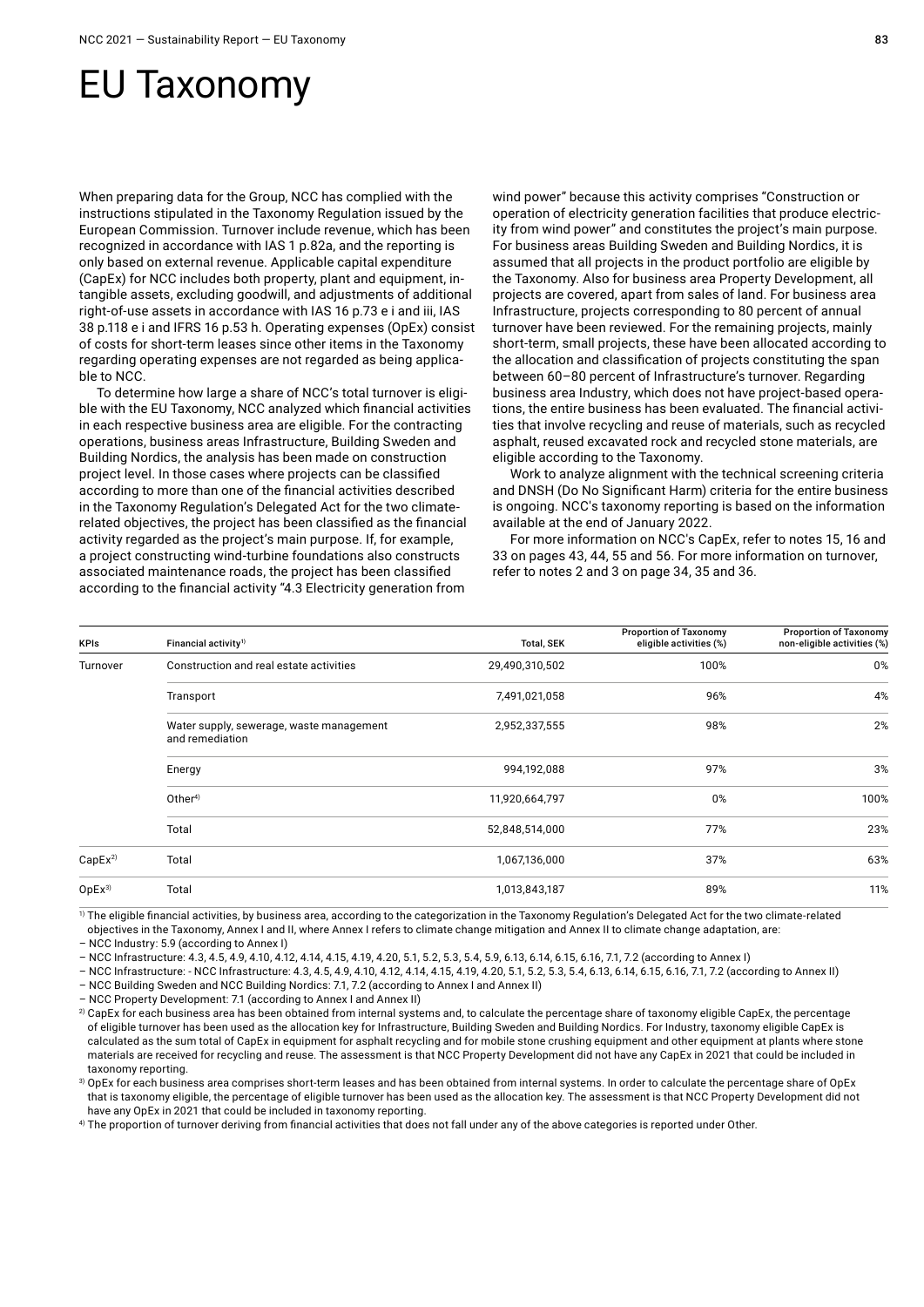# Task Force on Climate-related Financial Disclosures

In 2021, NCC initiated work to report climate risks and opportunities according to the framework of the Task Force on Climaterelated Financial Disclosures (TCFD).

Climate change is impacting people and society and is leading to changes in work methods and products, and climate-change adaptation is essential if we are to remain competitive. NCC works continuously to integrate the issue of climate change into the project development process, and to drive development in order to promote the use of climate-adapted products and solutions, reduce its carbon emissions and work for increased resilience.

#### Governance

NCC's CEO has overall responsibility for the Group's climaterelated risks and opportunities. The Senior Management Team (SMT) and each business area address climate-related risks and opportunities at an operational level. The work conducted in the five business areas is coordinated regularly both by country and at Group level where relevant.

NCC's board manages Group-wide sustainability strategy and targets, including the climate-related targets determined in 2020. The board is continuously kept updated of the business areas' work, including the work with climate-related risks and opportunities.

NCC's Sustainability Board also manages Group-wide sustainability-related tasks involving climate and the environment. Read

more under Sustainability governance p. 80 and Corporate governance p. 105.

During 2022, NCC will continue to develop its work on climate-related risks and opportunities, as well as reporting.

#### **Strategy**

NCC's strategic focus is to be a knowledge-based company with the know-how and expertise to manage the complexity of a construction process. This also applies to the Group's work on climate-related matters. The starting point for the work is the Group's sustainability framework (see p. 79). Climate and Energy is one of the prioritized areas.

During the year, each business area evaluated climate-related risks and opportunities for the Group based on two scenarios: RCP 2.6, meaning a scenario with a level of warming of 2°C, and RCP 8.5, a scenario with a level of warning of 4°C degrees, in accordance with the UN Intergovernmental Panel on Climate Change's scenarios. Both of these scenarios included an assessment of the impact on a short-term basis, by 2030, and a longterm basis, by 2050.

In respect of the risk impact, the difference between the two scenarios is relatively small, and therefore only a collective assessment of the outcome is reported in the table below.



The table above shows the main climate-related risks and opportunities that have been identified and the greatest risks/ opportunities for each type of operation are highlighted.

The table above shows the main climate-related risks and opportunities that the operation have identified and evaluated during 2021. Since the business areas that conduct contracting operations, Infrastructure, Building Sweden and Building Nordics, have identified the same risks and opportunities as being most important to their business, these risks and opportunities are reported divided by type of operation. The greatest risks and opportunities were subsequently identified for each operation in a number of workshops. These are described in greater detail below.

#### Comments

#### *Regulatory risk – Increased price for carbon emissions and raw materials*

NCC's industrial operations purchase large amounts of energy in the form of fuel, mainly for the production of asphalt. This means that even a relatively slight price increase could impact its operations. To mitigate this risk, NCC is working actively to

replace fossil fuels with renewable alternatives, with the target that at least 95 percent of the energy used in the Swedish asphalt plants will come from biofuel as of 2024. Similarly, there is a plan to convert the asphalt plants in Norway and Denmark (see p. 91). Work is also under way in other parts of the operations aimed at replacing fossil fuels, either with renewable alternatives or with electricity. Energy-efficiency initiatives are under way throughout the Group. The operations are also striving to increase the amount of recycled stone materials and asphalt in production, in order to reduce the use of virgin materials.

#### *Regulatory opportunity – Increased price for carbon emissions and raw materials*

The opportunities for NCC's industrial operations are to remain at the cutting edge when it comes to the transition from fossil fuels to electricity or renewable fuels. A price increase for stone materials would also be beneficial for the operations, as NCC is a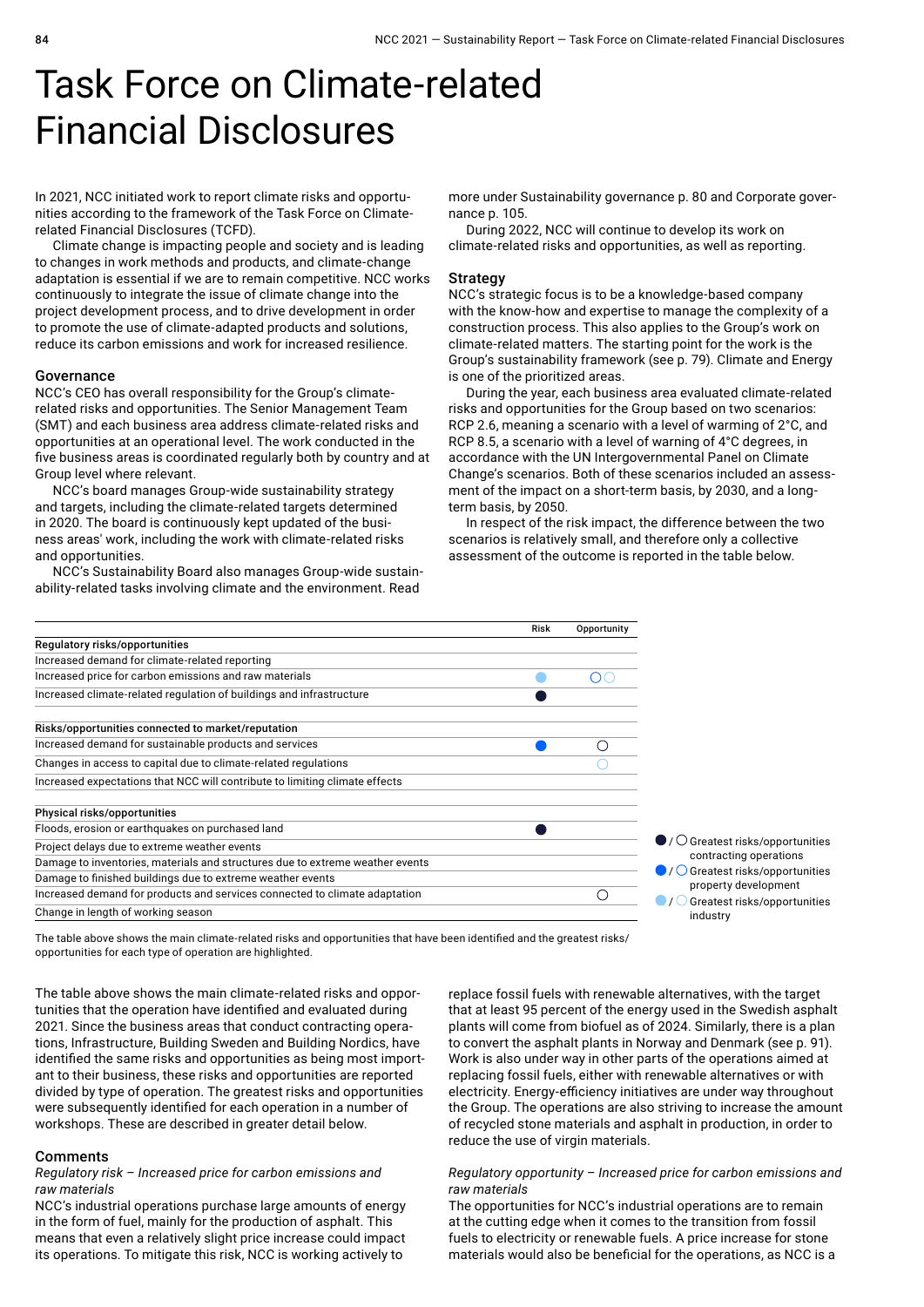significant player in the Nordic market for stone materials. NCC's property development operations have opportunities to capture market shares by offering buildings with a higher climate performance than other players in the market.

#### *Regulatory risk – increased climate-related regulation of buildings and infrastructure*

To turn this risk into an opportunity for NCC's contracting operations, NCC needs to secure resources for the development of tools and work methods, and to follow the established plan of digitalizing the operations, both to ensure increased climate performance in the structures constructed by NCC and to increase the circular flows in the operations.

#### *Market risk – Increased demand for sustainable products and services*

To turn this risk into an opportunity for NCC's property development operations, NCC needs to secure resources for the development of tools and work methods, and to follow the established plan of digitalizing the operations, both to ensure increased climate performance in the structures constructed by NCC and to increase the circular flows in the operations.

#### *Market opportunity – Increased demand for sustainable products and services*

NCC has high ambitions and a far-reaching plan for digitalizing the operations. This will generate considerable opportunities in the future, as NCC will be able to deliver the buildings and structures with low climate impact that, with high probability, will be demanded by the market.

#### *Market opportunity – Changes in access to capital due to climate-related regulations*

Capital flows will increasingly be allocated to sustainable investments. Since NCC's industrial operations have a clear focus on transitioning toward a reduced dependency on fossil fuels, considerable opportunities are seen in this area.

*Physical risk – Floods, erosion or earthquakes on purchased land* With larger amounts of water and high water levels, more projects will be classified as water operations. More construction contracts may be impacted by elevated water levels in connection with rainfall and when the scope and an accelerating number of storms. NCC has conciderable expertise in this area, but will continue to focus on skills development to ensure that this possible risk is turned into an opportunity.

#### *Physical opportunity – Increased demand for products and services connected to climate adaptation*

Adapting infrastructure to climate change will be an expanding market segment and the need for these services will thus also grow. Increased climate change will require an adaptation of existing infrastructure, roads, railways, bridges, etc., as well as expanded erosion protection and raising the level of roads to prevent flooding, or measures to reduce the consequences of torrential downpours. An upgrading of dams and power plants to withstand higher flows will also be necessary. All of this represents opportunities for NCC's contracting operations. The increased complexity of construction projects benefits NCC. NCC is a knowledge-based company – an expert in complex construction projects under challenging conditions. To ensure that NCC capitalizes on the opportunities that exist here, it will be necessary to maintain a focus on securing and retaining competencies concerning new materials and techniques.

During 2022, NCC will continue to evaluate how climate-related risks and opportunities impact the Group's current strategy and profitability, and perform an in-depth review of completed scenario analyses.

#### Risk management

NCC has assessed and analyzed the impact and probability of the most relevant climate-related risks and opportunities.

To ensure that the risks are managed and integrated into each business areas processes, sustainability managers, strategy managers, risk managers and management teams worked together to identify and analyze climate-related risks and opportunities. The end result was then validated by the Senior Management Team.

A training activity to raise competencies in climate-related risks and opportunities and potential future scenarios, based on climate research, was implemented at management team level in 2021.

As of 2022, NCC's work to identify, evaluate and manage risks related to climate change will be integrated in the regular risk process for strategic risks.

#### Targets and metrics

NCC reports the Group's  $CO<sub>2</sub>$  emissions for Scopes 1, 2 and 3. For calculating emissions, conversion from consumption to emissions has been conducted in accordance with the Greenhouse Gas Protocol.

In 2022, NCC will continue its work on following up set targets connected to climate-related risks and opportunities, and investigate whether further metrics and targets are needed.

# Green bonds

NCC issued green bonds for the first time in 2019. Bonds at a value of SEK 1.6 billion were issued on Nasdaq Stockholm. Also in 2019, NCC refinanced SEK 100 M through a green private placement. The bonds have financed investments in sustainable property development projects, conversion to renewable energy sources in asphalt production and electrification of mobile crushers, as well as energy efficiency programs and reduced moisture

levels in recycled asphalt. The green framework for the bonds was verified by the Center for International Climate and Environmental Research (CICERO), an independent research center connected to the University of Oslo, and was updated in April 2021. The framework is classified as Medium Green, the second highest level in CICERO's ratings, and the governance structure was ranked as Excellent, which is the highest rating.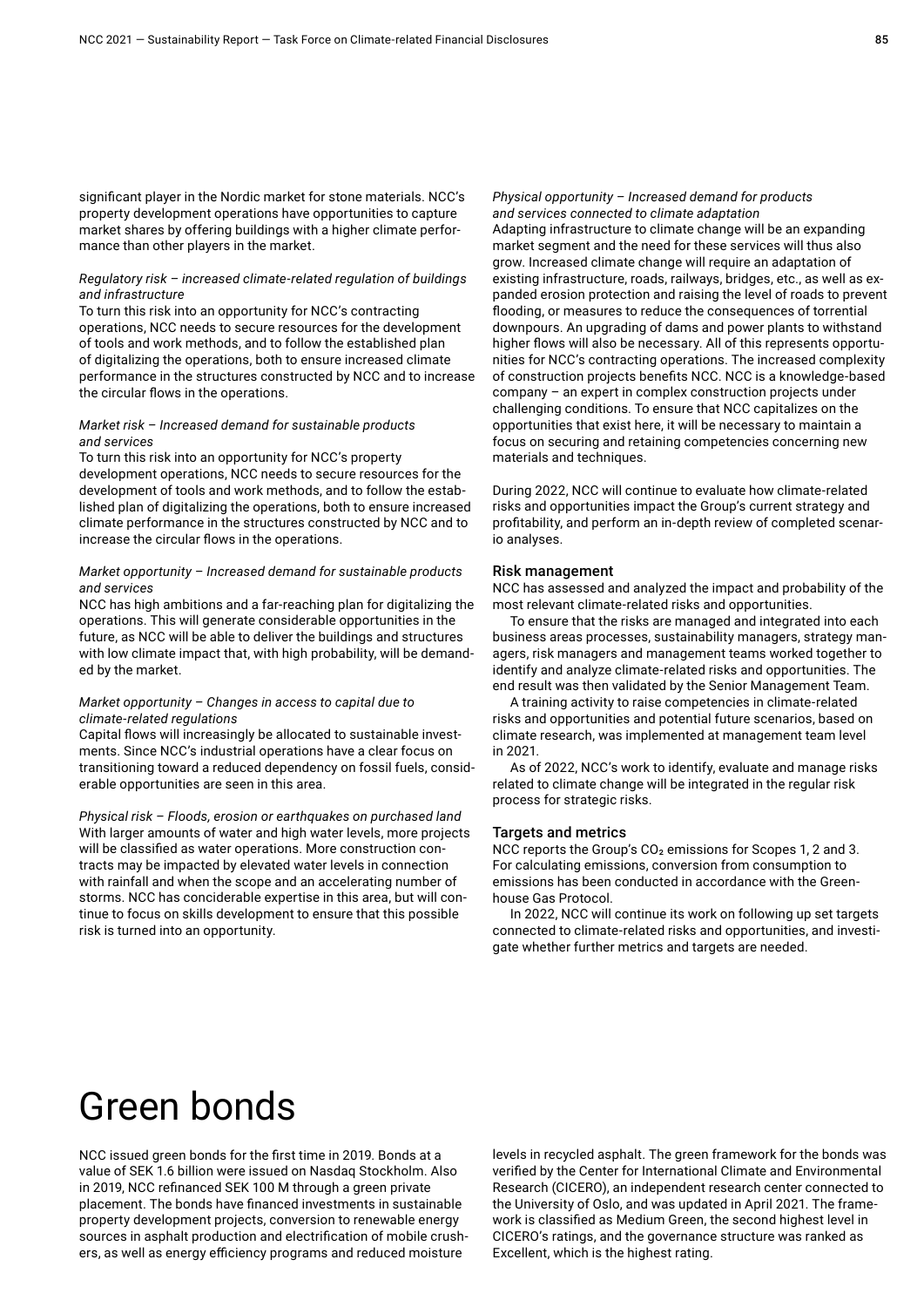# NCC's impact areas

## Data and expertise NCC-1 Company-specific disclosure: Certified constructions and buildings

NCC provides data and expertise to its stakeholders to support datainformed and sustainable decision-making, thereby contributing to positive change.

By working in a data-informed manner, NCC improves both its own and its customers' sustainability performance, thus contributing to improvements in productivity and increasing competitiveness, while facilitating sustainable solutions. By building and sharing expertise, NCC also contributes to knowledge development concerning sustainable solutions and work methods for the entire industry.

With the help of reliable and relevant data, NCC is able to use climate calculations and environmental product declarations to formulate the actual climate impact of projects and products, simplify work to obtain sustainability certifications, improve the development of products and concepts involving sustainable profiles, and measure, examine and follow up the Group's sustainability work at the worksites.

With expertise in materials selection and concerning the construction process, NCC contributes to customers and other stakeholders being able to make sustainable choices and informed decisions ahead of and during the construction process. Early-stage cooperation is another key factor required to create the best possible solution. Access to reliable and qualitative sustainability data is a competitive advantage, enabling NCC to make a difference and achieve change, and to be an even better guide for customers throughout the construction process. In property development, NCC's access to data and knowledge in urban and social development and in how to, for example, create efficient office environments is important for the end result.

Digitization is a prerequisite for NCC's ability to leverage the Group's collective information, knowledge and expertise and to increase the efficiency and develop sustainability work. A higher degree of digitization and standardization is also required for knowledge sharing with other players in the industry, to drive change and succeed in the climate transition, to use resources efficiently and to achieve traceability and control in the value chain.

An example of a project in which NCC – thanks to careful data collection and a data-informed work method – succeeded in achieving and surpassing ambitious sustainability targets, such as reductions in energy consumption and carbon emissions, is the VA4 project, entailing the refurbishment of 500 homes in Albertslund, outside Copenhagen, Denmark. The measures included using electric machinery, optimizing the loading of trucks, using district heating for drying materials and efficiently sorting waste to enable recycling.

#### Climate calculations

NCC is involved in focused efforts to implement climate calculations in construction projects, whereby the calculation process is becoming increasingly digitalized in order to ensure high quality.

The purpose of climate calculations is to gain an overview of and assess the total climate impact of a project and includes, among other things, data and related carbon emissions associated with the use of materials, energy consumption and waste. This is also an important step on the way to a climate declaration, whereby a building's climate impact is identified and quantified using actual supplier data.

Customer interest and demand for climate calculations is increasing and NCC implemented a number of initiatives during the year to involve customers in this work, such as through customer seminars. NCC also has an in-house center of excellence with climate calculation experts. Furthermore, NCC is working to produce benchmark values for various types of buildings to increase knowledge of the impact made by the various choices.

#### Environmental Product Declarations

Customers are increasingly requesting and demanding that products should have Environmental Product Declarations (EPDs) and an ever-increasing share of NCC's base materials, such as asphalt and stone materials, are subject to EPDs. EPDs are third-party verified and include transparent and comparable environmental impact information throughout a product's lifecycle, from the extraction of stone and other raw materials up to delivery to the customer and in connection with future recycling. As a result, customers obtain a transparent and comparable lifecycle assessment of the product.

The customers gain access to objective and reliable data, and can thus assess the products' environmental performance, making it easier for them to make environmentally conscious choices and reduce their climate footprint. NCC's EPDs are also location and product specific, which means that NCC can also use the EPDs internally to make fact-based climate and environmental improvements in its production processes.

To date, NCC has published 18 EPDs for asphalt in Sweden, including 16 in 2021. NCC has published a total of 21 EPDs for stone materials in Denmark, Finland, Norway and Sweden, of which 11 in 2021. About 60 percent of NCC's Swedish asphalt plants currently have an EPD<sup>1)</sup>. The target is that all asphalt plants in Sweden will have a published EPD during 2022<sup>2)</sup>.

An efficient and reliable process for collecting qualitative and relevant data is a prerequisite for successfully preparing EPDs of products.

#### Sustainability-certified buildings and constructions

| Certification |      | Nordic Swan Ecolabel |                          |      |             | <b>BREEAM</b>            |      |               | LEED            |      |               | <b>DGNB</b>              |      |               | MILJÖBYGGNAD    |      |             | <b>CEEQUAL</b> |
|---------------|------|----------------------|--------------------------|------|-------------|--------------------------|------|---------------|-----------------|------|---------------|--------------------------|------|---------------|-----------------|------|-------------|----------------|
| systems       |      |                      | Number                   |      | Grade       | Number                   |      | Grade         | Number          |      | Grade         | Number                   |      | Grade         | Number          |      | Grade       | Number         |
| <b>NCC</b>    |      |                      |                          |      | Pass        | $\overline{\phantom{0}}$ |      | <b>Bronze</b> | $\qquad \qquad$ |      | <b>Bronze</b> | $\overline{\phantom{0}}$ |      | <b>Bronze</b> | $\qquad \qquad$ |      | Pass        | -              |
|               |      |                      | $\overline{\phantom{0}}$ |      | Good        | $\qquad \qquad -$        |      | Silver        | -               |      | Silver        |                          |      | Silver        | 6               |      | Good        | -              |
|               |      |                      | $\overline{\phantom{0}}$ |      | Very good   |                          |      | Gold          | -               |      | Gold          | 3                        |      | Gold          | 3               |      | Very good   | -              |
|               |      |                      | $\overline{\phantom{0}}$ |      | Excellent   | $\overline{4}$           |      | Platinum      | -               |      | Platinum      |                          |      |               |                 |      | Excellent   | $1*$           |
|               |      |                      | $\qquad \qquad -$        |      | Outstanding | $\overline{\phantom{m}}$ |      |               |                 |      |               |                          |      |               |                 |      | Outstanding | -              |
|               | 2019 | 2020                 | 2021                     | 2019 | 2020        | 2021                     | 2019 | 2020          | 2021            | 2019 | 2020          | 2021                     | 2019 | 2020          | 2021            | 2019 | 2020        | 2021           |
| Total         |      |                      |                          |      |             | 5                        |      | ⌒             | 0               |      |               |                          |      |               | 9               |      |             |                |

That buildings are constructed to satisfy ambitious certification requirements has become a matter of course in many construction projects; however, it is not equally self-evident that the building will be actually certified. Preliminary certifications are not included in the table; only certifications implemented during the year in question.

\*The Barkarby work tunnels contract Robothöjden and Landningsbanan is certified by Region Stockholm's Administration for Extended Metro (FUT), as a Whole Team Award whereby NCC was responsible for matters connected to production works.

<sup>1)</sup> The EPDs are downloadable at www.environdec.com

<sup>2)</sup> In Norway and Denmark, NCC's EPD process is not used for asphalt production. This is because the asphalt industry in these countries uses national pre-verified EPD tools that have been<br>prepared jointly for the sector.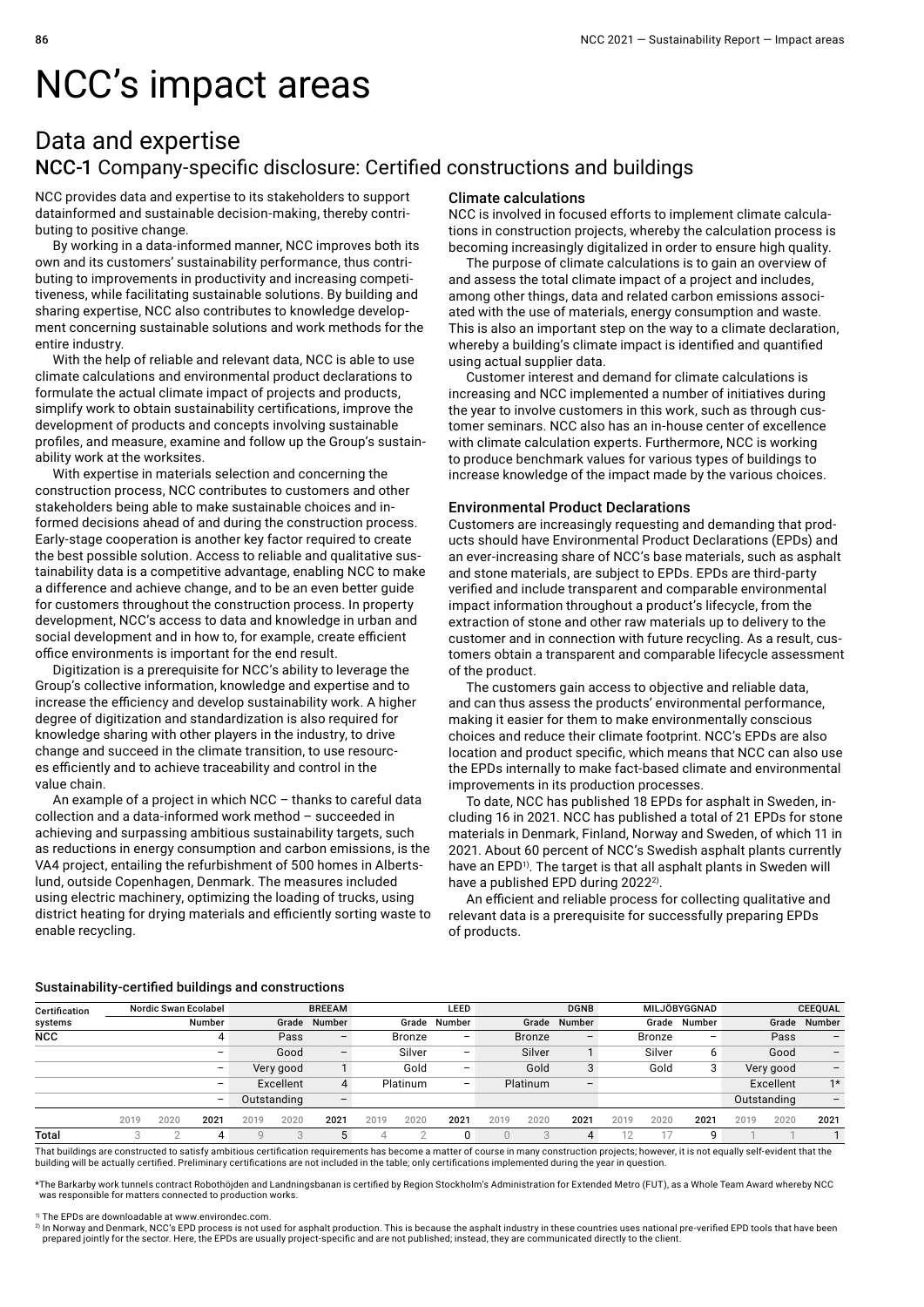#### Sustainability certifications

NCC offers its customers all the types of environmental certifications that are available for both buildings and civilengineering structures. Nordic Swan Ecolabel, Miljöbyggnad, CEEQUAL, BREEAM, LEED, DGNB, WELL and Citylab are used for housing and infrastructure projects, as well as whole city districts. BREEAM and DGNB are used for the projects that NCC develops itself. Having verified data for the projects makes it easier to get buildings and structures certified.

NCC's construction of the Granåsen winter sport facility in Trondheim, Norway, is an example of where the sustainability requirements prior to the start of the project were very stringent and where the project aimed to be certified as Excellent – the highest level of the CEEQUAL sustainability classification system.

The We Land office premises project in central Helsinki is being developed by NCC together with the City of Helsinki. The building was designed with the aim of being classified as Outstanding, the highest possible BREEAM ranking, which will be the first time such a high ranking has been achieved by NCC in Finland and among the first such buildings in Finland.

Herrjärva, NCC's head office in Solna, is one of Building Swedens and Property developments projects that was certified during the year at the BREEAM level Excellent.

#### Products and concepts with sustainability profiles

During 2021, NCC continued to develop products and concepts with sustainability profiles within the stone materials and asphalt operations, known as "Smart choices for a better world". These include products and solutions for reducing the environmental impact from a lifecycle perspective, such as NCC Green Asphalt and NCC Machine Sand, and products and solutions for managing the negative impact of climate change, such as drainage products and NCC Armour Stone. NCC also has a method for increasing biodiversity in NCC's quarries; refer to Natural resources and biodiversity.

#### Sustainable Site

NCC has developed Sustainable Site, an in-house work method that entails that all NCC's worksites have a shared foundation upon which to base their sustainability activities, regardless of country or operation, from planning and throughout the course of an entire project. The work method involves using a checklist containing a number of sustainability requirements, with climate impact as one of several important parameters.

The use of Sustainable Site is mandatory for all projects in the Building Sweden business area with a project value exceeding SEK 20 M, in Infrastructure for projects with a value exceeding SEK 100 M, in Building Nordics for projects exceeding NOK 40 M in Norway and DKK 50 M in Denmark, and which is used to some extent in Finland. The Industry business area uses it for quarries in the stone materials segment. Sustainable Site was further developed during the year, whereby changes and stricter requirements were introduced to further support the projects' focus on climate and other sustainability issues. Sustainable Sites are monitored in connection with environmental rounds and internal audits.

### Natural resources and biodiversity GRI 303 Water and effluents GRI 304 Biodiversity

NCC strives for resource stewardship, to help secure wellmanaged ecosystems and responsible use of natural resources.

#### Biodiversity

#### *Method for promoting biodiversity in quarries*

NCC works to promote biodiversity at places where gravel pit operations are conducted, both during the production phase and during post-processing in conjunction with pit closures. The extraction of stone materials results in changes in nature. To counter the negative impact, NCC has developed NCC Kielo, a method that promotes biodiversity in quarries, enabling NCC to work in a structured manner based on a number of criteria. Through this work, species can thrive in the unique microclimate created by the quarries. This could involve creating conditions for endangered bird species, insects, amphibians or plants that require infertile soil or other special habitats to thrive and reproduce. To be classified as an NCC Kielo quarry, a systematic preliminary investigation, objectives, a plan, an examination and follow-up of the work, as well as a summary of the biological results for the quarry, is required.

NCC has a total of about 220 quarries in the Nordic region, of which 11 have been approved as Kielo quarries, including four in Denmark, three in Finland, two in Norway and two in Sweden. The target for 2021 was that six new quarries would be approved as Kielo. Three new Kielo quarries were approved during the year.

#### *Property development and projects*

NCC has expertise in the area of biodiversity, and this is something that is considered in NCC's construction projects. The business area Property Development business area has the ambition of integrating biodiversity in all projects, on the basis of each project's specific conditions. These initiatives are usually included as

a feature of BREEAM certification. One example is the installation of green roofs in the form of sedum roofs or biotope roofs.

Biodiversity is also an important parameter in infrastructure projects and is addressed on the basis of the requirements and conditions of the specific project. This could take the form of fauna measures under and over roads, ranging from enabling moose to safely cross over roads to frog tunnels and dormouse passages under road structures. It could also involve moving the over-wintering habitats of frogs or auditing of tree stocks when areas are being developed. An example is the upgrade of the Forshuvud hydropower plant, where NCC also built fish routes that bypassed the power station in the Dalälven river for migratory fish that spawn upstream. Other examples include remediation of land areas implemented while taking into account the over-wintering and reproduction periods of species, such as prior to the construction of the Vårvik city district in Trollhättan.

In-house training for project managers includes the topic of species protection and the measures required when protected species are found. During the year, training concerning the handling of invasive species was also implemented.

#### Raw materials

The construction process is material intensive and considerable resources are required for completing a building or a structure. NCC strives to use natural resources and raw materials as effectively as possible and develops products and solutions so that, with retained quality, resource stewardship is achieved while work is performed efficiently. Read more under Materials and circularity.

#### *Stone materials*

NCC strives to extract stone materials responsibly, which is done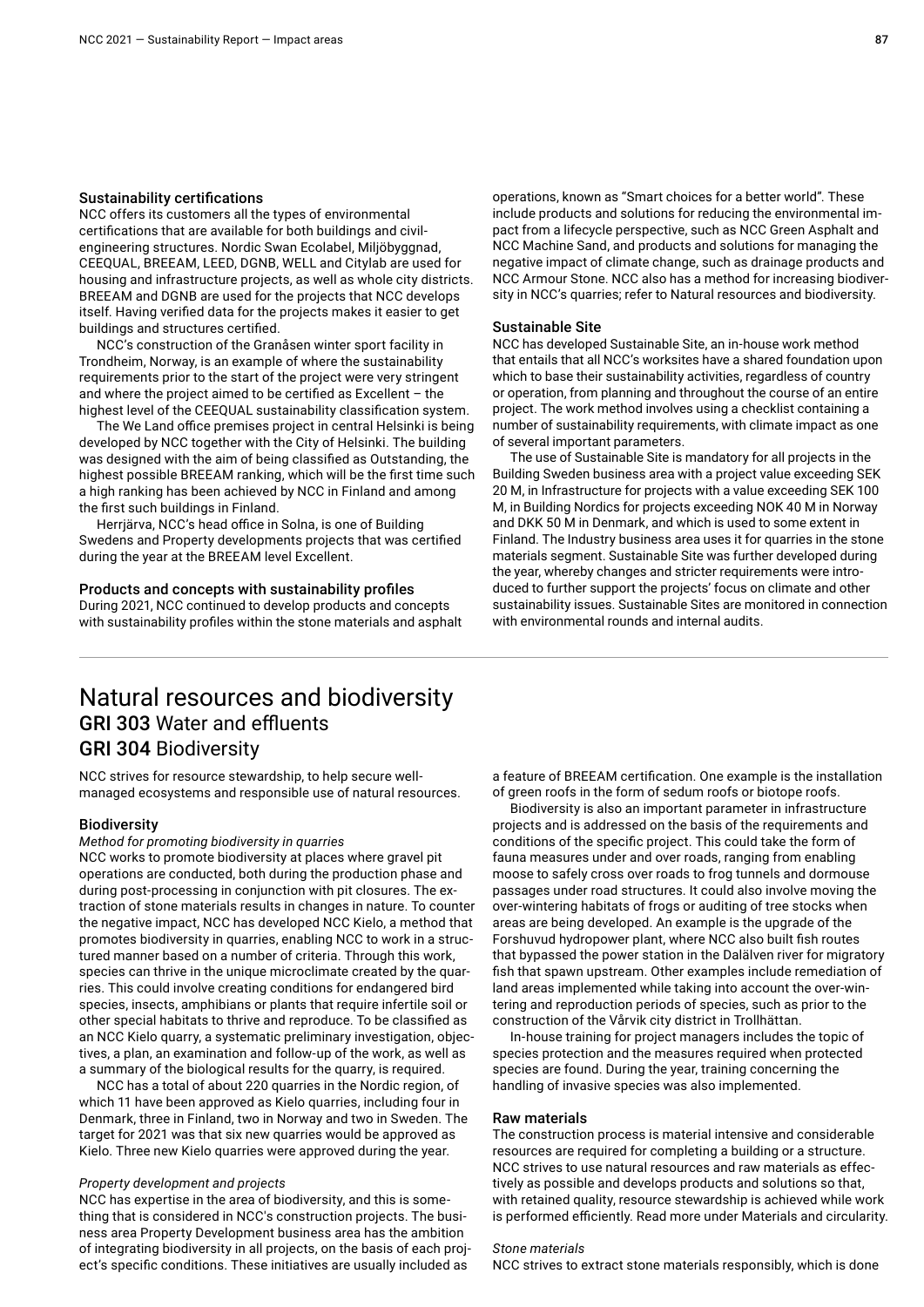at quarries in Sweden, Denmark, Norway and Finland.

NCC primarily uses crushed gravel (stone materials) rather than natural gravel. One of Sweden's environmental objectives is that the use of natural gravel should be avoided to preserve eskers for future water supply. NCC develops substitute products from crushed rock material in order to reduce the use of natural gravel, for example, in the production of concrete.

Sand is a natural resource that is important in construction and production. NCC has developed something called machine sand products as substitutes for natural sand and natural gravel in construction. NCC's machine-made sand is based on stone that is crushed, screened and processed to satisfy customer requirements for various applications. Machine sand can replace natural sand and gravel in the production of concrete and asphalt, and in construction and infrastructure projects. It can also be used in, for example, the sanding of winter roads.

The production of machine sand is also a way for NCC to achieve a mass balance in its quarries, which is important for achieving sustainable operations with a reduced energy consumption and climate impact, and also constitutes a feature of NCC's efforts to protect natural resources.

#### Mass balance

The objective of achieving a mass balance is to utilize all stone materials that are extracted from a quarry. By aim to achieve mass balance, NCC gains a market for its fine-grained material, as a substitute for natural gravel and sand.

What was previously considered a residual product is washed, processed into a more customized form and used primarily in concrete products. A successful focus on mass balance will reduce energy consumption and carbon emissions. Close cooperation with customers to satisfy their requirements is a prerequisite for successful work to achieve mass balance.

#### **Water**

For infrastructure projects, meticulous water management is key. Ahead of every project start, NCC performs thorough analyses and risk assessments concerning the impact on water; how groundwater is affected and how runoff occurs. NCC devises measures for how the projects will be conducted in a way that minimizes the impact on water. The solutions are designed on the basis of project-specific requirements.

In NCC Industry, the use of water has been analyzed, measured and followed up in the asphalt plants and quarries with Environmental Product Declarations (EPDs). The documentation includes the origin of the fresh water that is used (groundwater, surface water, tap water, etc.) as well as the annual consumption of fresh water.

During the year, NCC initiated additional work to analyze its use of and impact on water in order to be able to better measure and report this coming years.

#### Governance

NCC's Sustainability policy including the Environmental Policy is the governing policy.

### Materials and circularity GRI 301 Materials GRI 306 Waste

NCC's strives to close the loop and prioritizes the use of sustainable material and product selection, minimizing and responsibly managing the waste that is created in the construction process, and building to enable recycling and reuse.

#### Design and material selection

Work on issues involving materials, circularity and waste is performed on the basis of each business area's specific conditions and operations.

The materials that have the greatest climate impact are concrete, steel and asphalt. Efficient resource utilization, purchases of materials with the lowest possible environmental impact and increased recycling are key.

NCC strives to close the loops also in the use of other materials, such as rock and soil materials.

#### *Concrete*

The climate impact of concrete structures (concrete and steel) is related to the amount and quality of the concrete that is used. More than 90 percent of the climate impact of concrete derives from the manufacture of cement, which is a component in concrete.

NCC conducts thorough and sustained work aimed at implementing continuous improvements in operations to enable efficient resource utilization and have, during the year, analysed its use of concrete. NCC has formulated an internal roadmap, structure and process for measuring and producing quality-assured data with the aim of achieving climate neutral concrete-based construction. This includes reducing the proportion of cement in concrete and reviewing the design of structures to minimize the volume of concrete, while ensuring the right strength and

performance and reducing waste from production, as well as recycling and reusing concrete to the extent possible.

An example of an ongoing project in which concrete with a lower climate impact has been used is E02 Central Station, a part of West Link in Gothenburg. NCC has used concretes for infrastructure including slag when casting diaphragm walls (tunnel walls), whereby about half of the concrete is replaced by slag. Compared with the initial climate calculation and the starting point for the contract, this resulted in a reduction of 17,000 tons of CO<sub>2</sub>e emissions. The total reduction in this project compared with the starting point will be 46,500 tons of  $CO<sub>2</sub>e$ , thanks to NCC's work on formulating optimized concrete recipes.

NCC also conducts research and innovation aimed at optimizing its use of concrete and to promote a circular management of concrete. One of the initiatives is designed to develop sustainable solutions for recycling concrete and binding  $CO<sub>2</sub>$  in the concrete waste.

In addition, NCC is cooperating with suppliers, customers and other players in the industry in the areas of product development and innovation. Examples of collaborations with concrete suppliers are initiatives for reducing the proportion of cement in concrete, and using machine sand to replace natural sand or gravel in the production of concrete; also refer to p. 91.

#### *Steel*

NCC strives to source steel reinforcement with a low climate impact. To maintain control over the climate impact of the material, NCC mainly purchases steel reinforcement covered by EPDs. Most of the steel reinforcement purchased in Sweden, Denmark and Norway is covered by EPDs. Read more under Climate and Energy.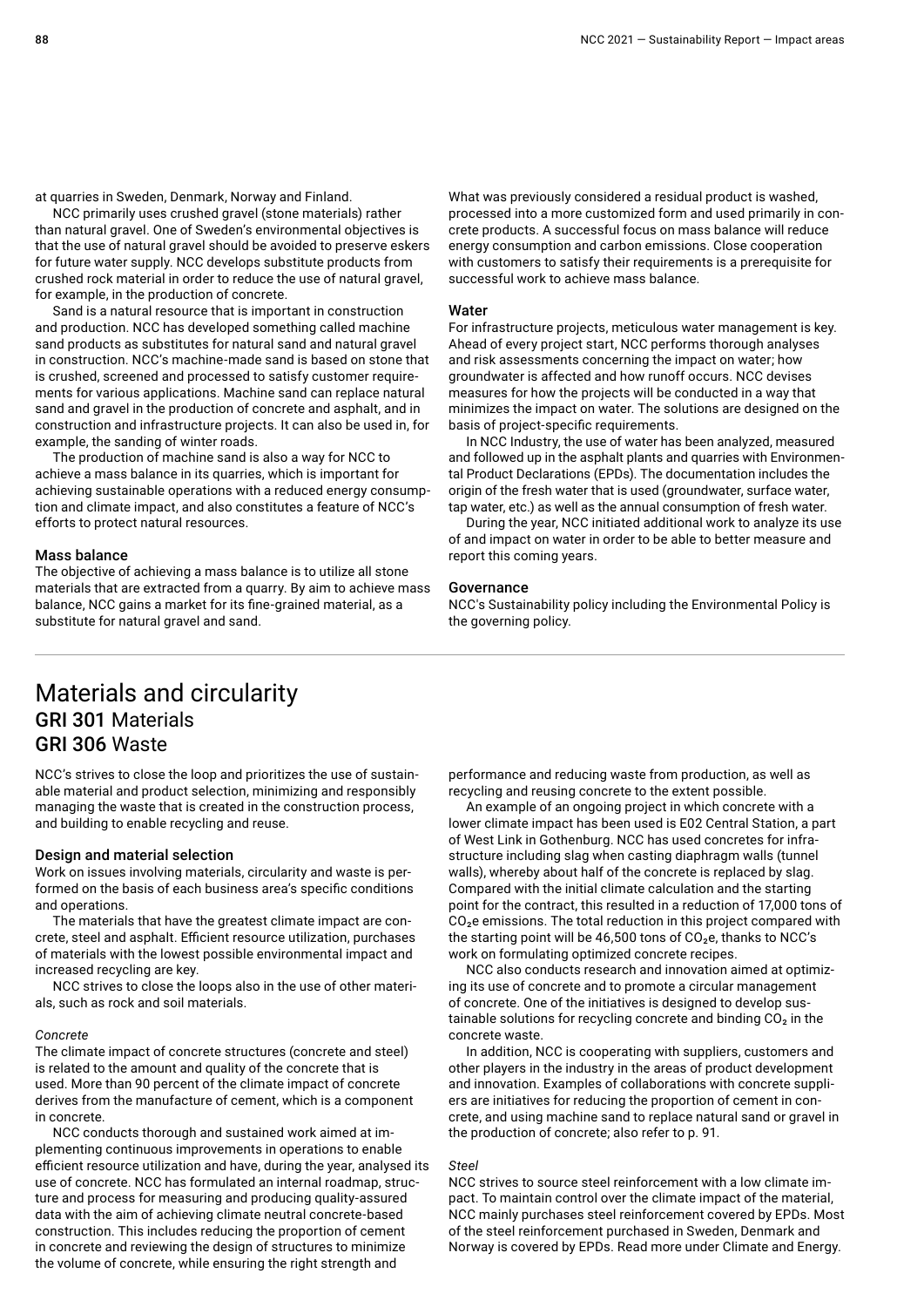#### *Asphalt*

NCC aims to use recycled asphalt (reclaimed asphalt pavement, RAP) to the greatest extent possible.

Asphalt essentially consists of two components: crushed stone materials and the oil-based resin bitumen, and is 100 percent recyclable. The use of recycled asphalt reduces the consumption of bitumen and virgin stone materials.

Recycling occurs by mixing used asphalt into the new asphalt manufactured in asphalt plants. The asphalt can also be recycled on site during the paving of roads, using what is known as the repaving or remixing method. The degree of recycling is mainly determined by rules and regulations, and by the method chosen and the capacity of the asphalt plants.

All of the paving that is removed in connection with repaving or maintenance, where NCC can determine the degree of recycling, is recycled. NCC uses as much of the recycled asphalt as is permissible by rules and regulations and authorities, and continuously improves the methods and the recycling capacity of its asphalt plants.

In 2021, recycled asphalt accounted for 26 percent (26) of the total production of asphalt.

The inclusion of recycled asphalt means that GHG emissions are approximately 16,800 tons lower per year, compared with if the asphalt had been produced using conventional technology without having the recycled asphalt mixed in.

#### *Rock and soil material*

The circularity of rock and soil material is a complex yet important area where the intention is to reduce the climate impact related to extraction, excavation and transportation of rock and soil masses, and preventing the depletion of natural resources.

The Industry business area is working to promote the reuse and recycling of stone materials, soil masses, gravel, concrete, asphalt and garden waste, and both purchases and receives materials from NCC's other business areas, and from external customers. The business area aims to increase the volume of materials received for reuse and recycling and to increase the volume of sold recycled materials. In 2021, NCC received 493 ktons of material for reuse and recycling (excl. asphalt) and sold 738 ktons of recycled materials (excl. asphalt). This can be compared with 2020, when NCC received 312 ktons and sold 729 ktons of recycled materials.

#### Recycling and reuse

The construction waste generated at construction sites represents great potential because it can be used in other projects. NCC engages in internal cooperation between various functions and business areas, and also with suppliers, to develop new ways of reducing construction waste and reintroducing it into production, and reusing and recycling materials.

Cooperation concerning circularity also occurs between property development and contracting operations, on the basis of the projects' specific conditions.

#### *Traceability*

NCC aims to only use materials and products that are sound from an environmental and health perspective. Ultimately, the aim is to be able to recycle all input materials in buildings when the service life of the building expires. A crucial link in the transition to the use of more recyclable products and materials is to impose requirements on suppliers and to work with traceability throughout the value chain.

NCC's digitization work supports the Group's sustainability ambitions. Digital models and tools are a prerequisite for work to, for example, minimize production waste, make the right selection of materials while considering their lifecycle impact, manage chemical contents and increase recycling of building materials in connection with renovation and demolition.



As a result of the increased amount of RAP, the climate impact of all the asphalt NCC produced during 2021, were 5,300 ton CO<sub>2</sub>e lower compared to 2015.

#### *Återhus*

The research project called Återhus (Building Recycling) is an initiative in Sweden in which NCC is working to promote circular work methods and utilize materials and components from buildings. In this project, NCC is cooperating with other industry players to enable the reuse of heavy building components, with the focus on framework features and concrete for reuse in new building and refurbishments.

Other circular initiatives include a project for the recycling of linoleum flooring. By collecting removed linoleum flooring, the material can be used as raw material in the production of new flooring. Residue from the material can be used as filler in the production of new linoleum. The climate saving from each square meter of linoleum flooring in the project is about 5 kg of  $CO<sub>2</sub>e$ .

NCC is also working for the materials recycling of obsolete windows, whereby processes have been established for the disassembly and return of windows for circular reuse, and for the recycling of construction pallets. The initiative involving the recycling of construction pallets contributes to financial savings through reduced container costs and compensation for returned pallets, while also reducing the amount of waste at construction sites and reducing carbon emissions from the production of new pallets. In 2021, NCC returned just over 26,000 pallets in Sweden.

#### *Award-winning pioneering project*

At the construction of the Kristian Augusts Gate 13 (KA-13) office building in Oslo, NCC's subsidiary Haandverkerne together with a number of other companies have been working jointly to efficiently increase the reuse of materials. About 80 percent of the material used in the office building consists of recycled materials: steel, used doors, windows, toilets, tiles, etc. This is the single largest construction project in Norway in terms of the reuse and recycling of materials, and it can contribute knowledge to the entire industry.

GHG emissions, including from energy, materials use and transportation, have been reduced by about 70 percent compared with conventional new production.

The KA-13 project won Oslo Municipality's environmental award and is an example of where NCC's expertise in reuse has contributed to an award-winning project with extraordinary solutions.

#### *Circular handling of excavation mass*

In connection with infrastructure projects, NCC aims to not excavate more rock and soil material than is necessary, and the company strives to increase the reuse of excavation masses that were previously sent to landfill.

This reuse shall occur either within the specific project or in a closely located project that needs filler materials, and where the excavation mass has the technical and environmental qualities that are required.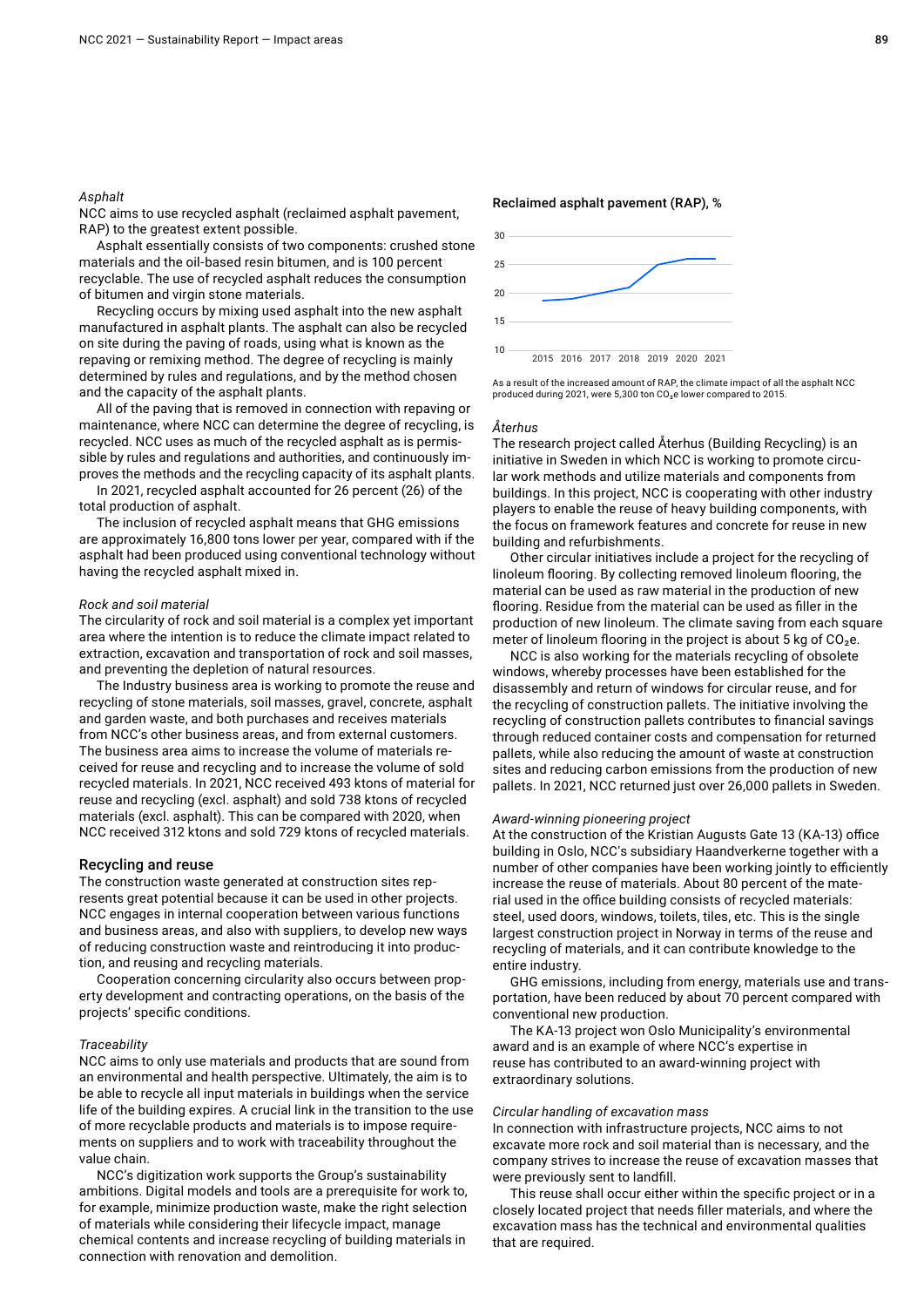During the year, NCC worked to improve the prerequisites for a circular handling of excavation mass, such as rock that includes traces of sulfide. A systematic sampling and chemical analysis of the rock is currently conducted to identify suitable projects for receiving the material. This method has been used, for example, in the handling of excavated rock from the expansion of the Stockholm subway.

#### Governance

In construction projects, specific material choices are made based on the projects or customer's requirements, needs and wishes. Certification systems can also set requirements for material choices.

NCC works to ensure traceability with the help of GTIN, which is then registered in logbooks etc. To support effective management and follow-up, NCC is certified and works in accordance with ISO 14001 and ISO 90001.

#### Waste

NCC is working actively to adapt to circular flows and to minimize the waste that arises throughout the construction process. NCC collaborates with various players in the value chain in order to adapt to a circular and sustainable construction process, and to minimize the negative impact on people and the environment, such as the waste that construction gives rise to.

#### *Impact of waste on people and their surroundings*

Following mining, construction and civil engineering is the sector in Sweden that generates the most waste<sup>1)</sup>. Construction and demolition waste causes large amounts of GHG emissions throughout the value chain, from the extraction of natural resources and production of materials to waste management during construction and demolition. Construction and civil engineering products contain hazardous substances that can result in damage and inconvenience for people's health and the surrounding environment; such as leakage to soil and water caused by poor waste management practices.

#### *NCC's work throughout the construction process*

NCC works to promote the efficient use of materials and chemical products from a lifecycle perspective and bases its work on the EU's waste ladder, whereby the order of priority is primarily to prevent the generation of waste followed, in a falling scale, by reuse, materials recycling, energy recovery and the final recourse disposal, i.e. depositing waste in landfills.

Preventive work at early stages of the process is important to achieve favorable results. This involves legal and customer requirements, as well as ensuring well-functioning design, planning and project engineering in which targets and actions for circularity and waste are integrated. Efficient work is under way in all business areas, which includes utilizing more recovered materials, ensuring the use of non-hazardous materials, standardized construction with made-to-measure and prefabricated products to reduce waste, and designing the buildings so that it is possible to reuse and recycle.

#### *At construction sites*

At the construction sites, NCC works to reduce the use of materials and prevent the occurrence of waste. NCC has stringent demands for the sorting of waste in its operations and has solutions for re-introducing construction waste and materials within the operations.

Significant activities include ensuring that surplus purchased materials can be reused, protecting weather-sensitive materials, minimizing packaging through intelligent transport solutions and having a well-developed sorting system. In respect of chemicals, a list of chemicals is formulated to ensure they are managed correctly from a waste perspective.

#### Waste per built area

| Built area (m <sup>2</sup> ) | Total amount of waste (kg) | Kg waste/m <sup>2</sup> |
|------------------------------|----------------------------|-------------------------|
| 513.208                      | 19,573,681                 |                         |

The table contains data on newly produced buildings where the projects were completed during 2021.

Organizational aspects include having a designated person in charge of waste management for projects, having a waste management plan and holding regular meetings. In addition, NCC employees receive regular training and information. NCC's requirements pertain to both its employees and all subcontractors who work at NCC's construction sites.

The principal categories of materials that give rise to large amounts of waste are gypsum, plastic, concrete, bricks, wood and metals. The most common types of residual products that are returned through circular flows are currently pallets, flooring waste, gypsum, brick and plastic. By expanding cooperation with suppliers, there is great potential to increase the circular use of the various residual products that arise, such as packaging material.

#### *Business models and partnerships in the value chain*

NCC collaborates with such players as suppliers, hauliers and waste contractors in order to increase circular flows and minimize waste, and to work for resource-efficient management of the waste that arises. This includes development work and initiating various pilot projects. NCC also participates in research projects in the area such as circular projects concerning packaging plastics in the construction industry together with Chalmers Industriteknik, and digital innovation in circular business ecosystems together with Ragnsells and RISE.

#### *Targets and plans moving forward*

Working for increased circularity, such as sustainable materials and design choices, is of great significance to the Group's success in achieving its target of climate neutrality. For example, Building Sweden has set a target that by 2045 circular material flows will be integrated in all projects. By 2030, the aim is that the plastic delivered to NCC's worksites in Building Sweden will consist of at least 30 percent recycled materials and be 100 percent recyclable.

#### Amounts of waste by type and disposal method

|                                     | 2021             |    | 2020             |    | 2019             |                |
|-------------------------------------|------------------|----|------------------|----|------------------|----------------|
|                                     | Total<br>weight, |    | Total<br>weight, |    | Total<br>weight, |                |
| Residual product and waste category | tons             | %  | tons             | %  | tons             | $\%$           |
| Non-hazardous waste                 |                  |    |                  |    |                  |                |
| Sorting                             | 5.961            | 11 | 8,189            | 17 | 9,802            | 19             |
| Energy recycling                    | 7,617            | 14 | 9,023            | 19 | 8,894            | 18             |
| Reuse/materials recycling           | 37,036           | 69 | 27,563           | 58 | 27,662           | 55             |
| Plastic                             | 1,069            |    |                  |    |                  |                |
| Wood                                | 14.149           |    |                  |    |                  |                |
| Gypsum                              | 3,825            |    |                  |    |                  |                |
| Metal                               | 11,664           |    |                  |    |                  |                |
| Concrete, bricks, tiles             | 1,546            |    |                  |    |                  |                |
| Other reuse/recycling               | 4,783            |    |                  |    |                  |                |
| Landfill                            | 2.445            | 5  | 2.194            | 5  | 2.887            | 16             |
| Hazardous waste                     |                  |    |                  |    |                  |                |
| Special treatment                   | 608              | 1  | 611              | 1  | 813              | $\overline{2}$ |
| Total amount                        | 53,667           |    | 47,580           |    | 50.058           |                |

In 2021, the total amount of waste increased somewhat, in part due to reporting being expanded to include more fractions. However, the rate of sorting targeted at reuse/recycling continues to rise and has risen from 48 percent in 2016 to 69 percent in 2021. Work is continuing to reduce the amount of waste and to ensure that the rate of sorting continues to increase during 2021. The statistics cover traditional construction waste. Soil, stone and fill materials, which are directly dependent on the projects' geography, are usually handled sep-arately and are not included in the statistics. Concrete, bricks and tiles/clinkers are recycled to some extent and are reported for parts of the operations.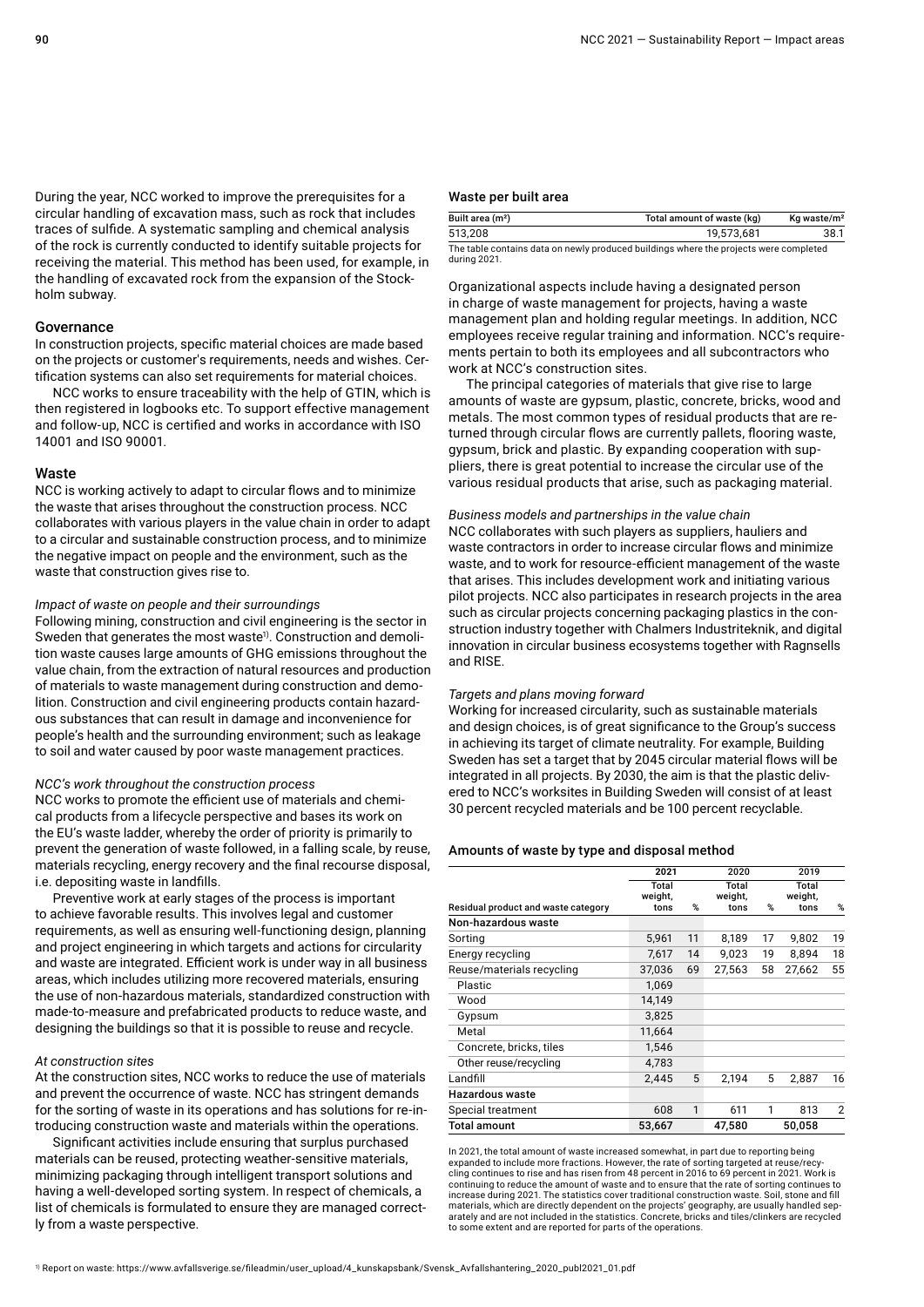NCC reports its waste from the production of buildings and constructions (Building Sweden, Building Nordics and Infrastructure) according to the categories in the table on p.90.

#### Reporting principles

NCC compiles statistics over its waste via waste-management suppliers and they are summarized per unit (division or business area). The statistics are subsequently aggregated and summarized at Group level.

#### Governance

NCC follows up and governs the waste activities conducted at the construction sites through regular checks of waste statistics, at production meetings and during environmental rounds. NCC has established partnerships for handling the waste that arises at construction sites.

In Sweden, NCC has established a partnership with Ragnsells for recycling and sorting of waste in various categories. Ragnsells compiles and supplies waste statistics to NCC on a regular basis. NCC and Ragnsells also engage in a regular dialogue to initiate measures that increase circular flows.

## Climate and energy GRI 302 Energy GRI 305 Emissions

NCC strives to eliminate emissions from the entire value chain, increase energy efficiency and enable adaptation to climate change. NCC's target is to become climate neutral by 2045.

The construction industry accounts for considerable GHG emissions and the climate is a high-priority issue for NCC. To lower its climate impact, NCC focuses on materials and transportation used by the Group and works to increase the use of renewable fuels and electricity, improve energy efficiency and implement process improvements.

#### Reduced climate footprint

NCC works in a focused and determined manner to eliminate carbon emissions from the entire value chain, which is essential to achieve climate neutrality. Cooperation and dialogue with customers, suppliers and other stakeholders for the implementation of measures and changed work methods is of the utmost importance.

NCC's target is to reduce emissions from its own operations (Scope 1 and 2)<sup>1)</sup> by 60 percent measured in tons of  $CO<sub>2</sub>e/SEK$  M of sales by 2030 (base year 2015). Emission intensity in 2021 amounted to  $3.5 \text{ CO}_2$ e tons/SEK M, corresponding to a reduction of 41 percent compared with 2015. Carbon emissions related to purchases of electricity, district heating and district cooling declined during the year. This was largely due to energy efficiency improvements, and an increased use of electricity from renewable sources. The share of renewable fuels also increased during the year. However, carbon emissions related to fuel rose slightly, due to an increase in the total amount of purchased fuels.

#### *Scope 3*

The four areas where the climate impact is the greatest involve emissions related to concrete, steel, asphalt and transportation. During the past year, NCC worked to analyze the climate emissions in these categories and to identify the processes and actions required to achieve the set targets. Collecting quality-assured data regarding concrete, steel, asphalt and transportation is a key piece in the puzzle in the work to reduce emissions.

The target for concrete, asphalt and steel is to reduce  $CO<sub>2</sub>e$ emissions by 50 percent by 2030, measured as kilograms of  $CO<sub>2</sub>e$ per purchased volume, compared with 2015. Initially, volumes for ready-mix concrete, steel reinforcement and internally purchased asphalt are reported.

NCC's ambition is to include more products in the abovementioned categories, as well as additional categories, in order to steadily cover an even larger share of the Group's Scope 3 emissions.

The target for transportation is to reduce  $CO<sub>2</sub>e$  emissions by 50 percent by 2030, compared to 2015. Work is under way to analyze and measure emissions from transportation.

#### Concrete

To reduce the climate impact and achieve a reduction of 50 percent by 2030, NCC has formulated an internal roadmap and processes for measuring and producing quality-assured data, with the aim of achieving climate neutral concrete construction. For the entire operation, this entails optimizing the concrete mixes and mixing in various additives, such as fly ash and slag, reviewing the design of structures to minimize the use of concrete, and ensuring the right strength and performance from both a technical production viewpoint and in the finished structures. Other measures include reducing waste from production, as well as recycling and reusing concrete to the extent possible. Read more about concrete under Materials and circularity.

#### Asphalt

NCC's asphalt production accounts for 36 percent (38) of the Group's carbon emissions (Scopes 1 and 2). The asphalt division's total carbon emissions from both asphalt production and paving accounts for 59 percent (61) of the Group's total emissions (Scope 1 and 2).

The primary measure to reduce the climate emissions is a continued conversion of asphalt plants to the use of biofuels. All asphalt plants in Sweden have now been converted for the use of biofuel. In Sweden, the target is that at least 95 percent of the energy used in the asphalt plant will come from biofuel (primarily wood pellets), as of 2024. This can be compared with 2015, when the proportion of biofuels was 53 percent.

In Norway, NCC intends to convert all asphalt plants from being heated only by fossil LPG and heating oil to being heated with biofuel, primarily wood pellets. The target is to convert all asphalt plants in Norway by 2030, if the right conditions exist. The supply of wood pellets, a challenging geography and a shortage of physical space at certain asphalt plants are limiting the conversion.

1) Scope 1: Emissions related to fuel consumption in asphalt plants, and from own vehicles and machinery. Scope 2: Emissions related to the production of electricity, district heating and district cooling used in the operations. Scope 3: Indirect emissions from purchased material and external services, travel, subcontractors' vehicles and machinery and transportation, as well as demolition of the Group's products and waste.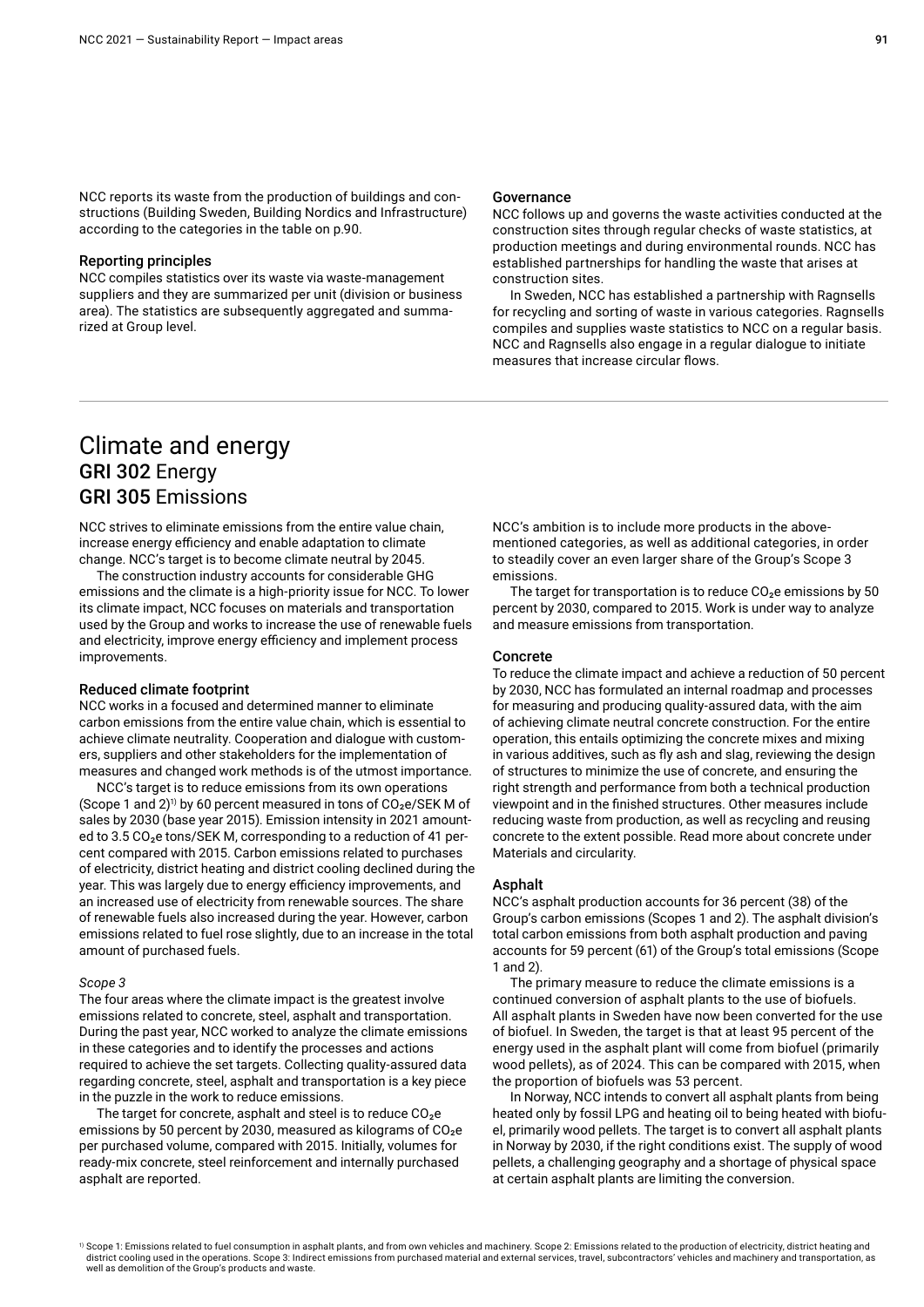At two of the largest asphalt plants in Denmark, NCC is investigating the potential to convert from natural gas to biogas. These two plants account for about one third of the business area Industry's total energy consumption from asphalt production in Denmark.

NCC is also working to replace fossil bitumen with bio-resins in the asphalt.

#### *Green asphalt*

NCC aims to develop more environmentally compatible asphalt products and increase the portion of recycled asphalt in production. Read more under Materials and circularity.

NCC Green Asphalt is the collective name for NCC's method of producing asphalt that results in significantly lower carbon emissions than conventionally produced asphalt. The method involves the mixing in of recycled asphalt, a lower manufacturing temperature and the use of biofuel. NCC currently has 56 asphalt plants, all of which apart from one produce NCC Green Asphalt.

#### Steel

In order to halve the climate impact of steel reinforcement, wellinformed purchasing from producers who provide products with a lower climate impact is crucial. Environmental Product Declarations for materials are used in the supplier assessment to ascertain whether the suppliers fulfill NCC's requirements.

Reinforcement made from recycled steel is also a key component in NCC's journey toward climate neutrality. By using recycled steel, energy consumption can be reduced by up to 75 percent<sup>2)</sup> compared with production of ore-based steel.

In order for steel reinforcement to be made fossil-free, new technologies are needed for the production of steel. This is exemplified by the HYBRIT initiative<sup>3)</sup>, in which NCC have constructed a geological repository for the storage of hydrogen, to enable fossil-free steel production. The process for the production of fossil-free steel entails that the reduction of iron ore will not result from the use of coal and coke but by using hydrogen gas produced from fossil-free energy sources. The iron is smelted using an arc furnace that is also fueled by fossil-free energy sources.

#### Transport

NCC is working to reduce carbon emissions by optimizing its logistics chains and increasing the efficiency of transportation.

Major efforts are required to meet the target of a 50-percent cut in carbon emissions. NCC engages a large number of sub-suppliers for transportation, and it is essential that work on data collection and emissions reduction includes these and thus also promotes the climate work of all players.

During the year, NCC initiated a program to analyze transport emissions, both its own and those from purchased transportation. The focus have been on formulating action plans and processes for data collection.

An important measure for reducing the number of transport journeys is to optimize loading work at construction and civil engineering projects. Ensuring optimal truck loads results in both reduced emissions and lower costs. Digital tools for a structured collection of data provide insights that can lead to better planning of transport work and simplified administration.

Measures implemented during the year to reduce the climate impact also included the Industry business area's analysis of how machinery is used and eco-driving training for wheel loader operators, with the aim of reducing idling time.

NCC is also participating in external initiatives, such as developing an industry-wide standard for reporting emissions from transport, and is playing an active role in the Energy Management System for Installations (ELSA) project, which is being implemented by the Swedish Transport Administration and the KTH Royal Institute of Technology, with the aim of reducing the use of energy in the transport sector.

#### **Energy**

Central to efforts to reduce the carbon footprint include the energy efficiency of processes and production, and replacing fossil energy sources with renewable ones.

Carbon emissions related to purchased fuels, and electricity, district heating and district cooling, have declined since 2015.

To continue to reduce carbon emissions, NCC is working with a series of initiatives such as continued energy-efficiency improvements, an increased mix of renewable fuel in machinery, a continued transition to green-labeled electricity and electrification of machinery and worksites. Property Development strives to follow up the energy performance of all of its projects.

#### *Asphalt plants*

An important measure during the year was to continue to phase out fossil fuels and to continue to convert asphalt plants to the use of biofuel, whereby fossil fuels have primarily been replaced by wood pellets (read under Asphalt, above).

Considerable work during the year was also devoted to reducing the number of starts and stops of asphalt plants in order to reduce energy consumption.

Additional actions include reducing moisture in the stone materials mixed into the asphalt and to keep them dry, in order to reduce energy consumption in connection with asphalt production.

#### *Energy audit*

NCC continued the energy audit of its own operations in Sweden in order to identify possible energy-saving potential in production.

#### District heating/district cooling use within the organization

|                                          |        | Change compared with |        |        |        |        |        |        |
|------------------------------------------|--------|----------------------|--------|--------|--------|--------|--------|--------|
| <b>MWh</b>                               | 2021   | base vear 2015.%     | 2020   | 2019   | 2018   | 2017   | 2016   | 2015   |
| District cooling                         |        | $-100%$              |        | 598    | 624    | 22     | 1.286  | 209    |
| District heating                         | 27.647 | $-44%$               | 29.560 | 42.508 | 29,156 | 29.207 | 48.933 | 49,239 |
| District cooling/district heating, total | 27,647 | $-44%$               | 29.635 | 43.106 | 29.780 | 29.229 | 50.219 | 49,448 |

The need for district heating and district cooling varies from year to year. The amount of district heating and district cooling that is purchased depends to a large extent on the projects that were under way during the year, their placement and the phase of the project.

#### Electricity use in the organization

| 2021    | base year 2015, % | 2020                 | 2019    | 2018    | 2017    | 2016    | 2015    |
|---------|-------------------|----------------------|---------|---------|---------|---------|---------|
| 162,558 | 59%               | 159.561              | 157.204 | 152.259 | 118.754 | 108.927 | 102.360 |
| 8.879   | $-93%$            | 12.037               | 13.535  | 18.559  | 55.259  | 102.861 | 131,120 |
| 171.437 | $-27%$            | 171.598              | 170.736 | 170.817 | 174.013 | 211.787 | 233.480 |
|         |                   | Change compared with |         |         |         |         |         |

 $\overline{1}$ ) Hydroelectric and wind power.

<sup>2)</sup> https://celsa-steelservice.se/kvalite-och-miljo/gront-stal/

3) https://www.hybritdevelopment.se/en-fossilfri-framtid/en-vardekedja-for-fossilfritt-stal/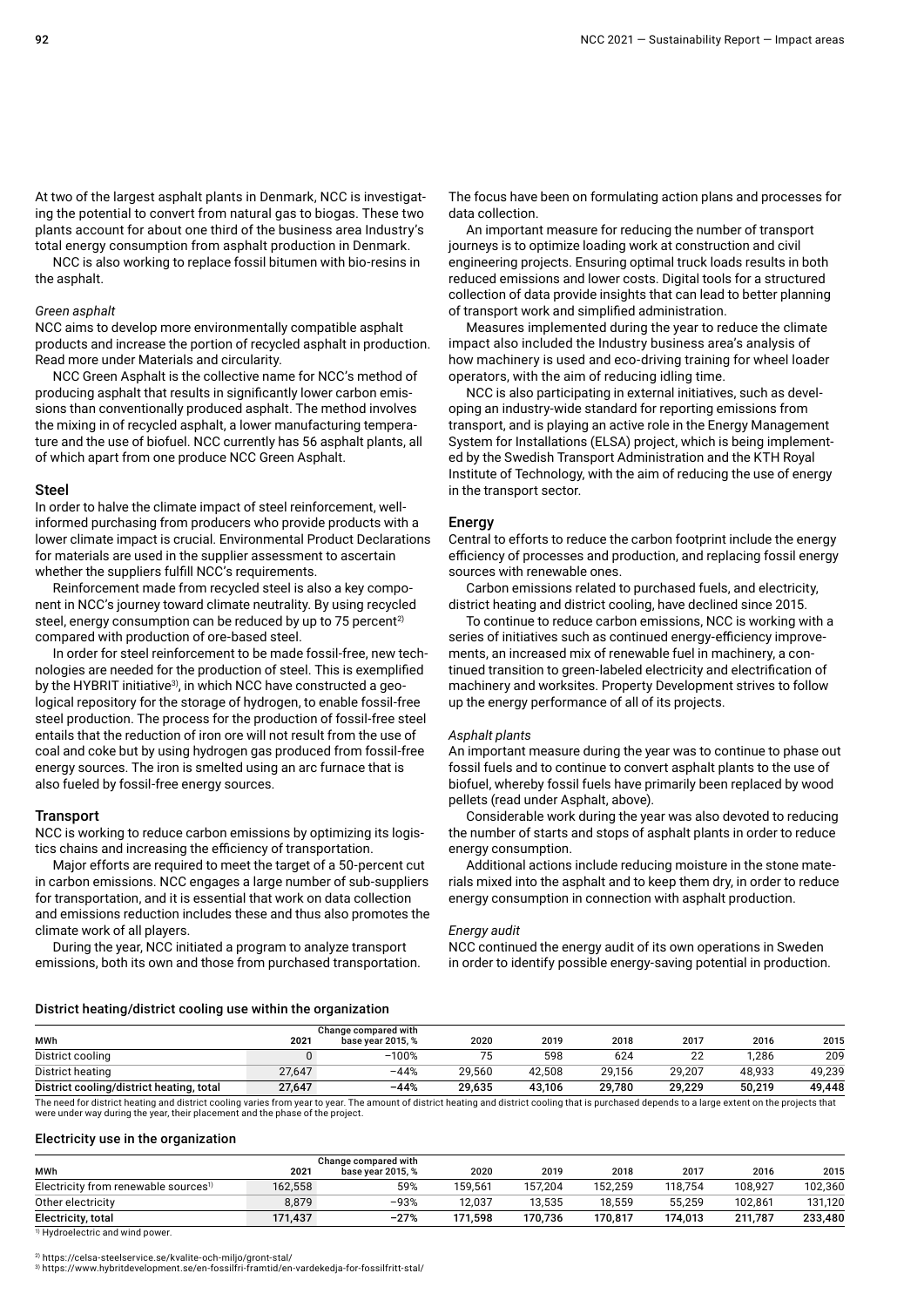The audit includes worksite visits, measurements and calculations at asphalt plants and quarries, as well as at construction sites. On the basis of the audit, actions to reduce energy consumption can be identified and taken.

NCC is conducting a number of development projects and initiatives aimed at reducing energy consumption. One development initiative is the Gullåkraskolan school in Staffanstorp, Sweden, where the anticipated cost of district heating was halved for heating and drying during the production period. By carefully controlling and regulating the supply of heat, moisture levels and temperatures in premises, energy consumption was reduced drastically. The actual consumption of district heating in the project was 56 percent lower than in the original production costing, which corresponds to 14.4 tons of  $CO<sub>2</sub>e$ .

#### *Renewable electricity*

NCC has set a target of only purchasing renewable electricity. In 2021, the portion of renewable electricity was 95 percent (93) of the total consumption of electricity.

The Property Development business area's ambition is that every building should produce local energy on site.

#### *Increased electrification*

During the year, NCC increased the electrification of machinery, such as mobile crushers in quarries and machinery in construction projects, and worked to increase the electrification of worksites.

In Norway, the Group continued to focus on having fossil-free worksites, meaning only fossil-free fuels or electric machinery were used at the worksites, and two construction sites in Oslo have set the target of becoming emissions free.

#### *Electrified production worksite*

Development projects launched during the year include the Electric Worksite in Gothenburg, where NCC and a number of other players are testing how electric machinery such as wheel loaders, wheeled excavators and belt diggers can function and be integrated in real environments in construction and civil engineering projects, as well as in connection with road maintenance and snow clearance. The aim is to achieve a fully electrified production worksite.

#### Fossil-free Sweden

NCC has participated in Fossil-free Sweden since 2018. This initiative forms a platform for collaboration and dialogue among more than 300 players intent on making Sweden independent of fossil fuels. Work on implementing this roadmap continued in 2021.

#### Climate change – risks and opportunities

NCC depends on large quantities of raw materials, fuel and other resources to conduct its operations. Changes in supply, price and availability of these products due to climate change, and future

taxation of fuel, energy or carbon dioxide could affect NCC's cost base. NCC endeavors to achieve a long-term reduction in its climate impact, phase out fossil fuels and move towards a more circular use of raw materials. Climate change, such as extreme weather, flooding and rising temperatures, can also lead to changed construction processes and changed conditions for conducting construction and civil engineering operations. The risk of flooding, erosion and earthquakes can also have a negative impact on the safety of employees, as well as on the storage of materials at construction sites.

NCC develops materials and products that help society to adapt to a changed climate, such as drainage products, while buildings and civil engineering projects are increasingly being designed to cope with future climate effects.

NCC conducts risk assessments of all of its projects. Read more about climate-related risks and opportunities on p. 84.

#### **Targets**

NCC's target is to become climate neutral by 2045. The interim targets are:

- 60 percent reduction in  $CO<sub>2</sub>e$  (Scope 1 and 2) by 2030 (base year 2015), measured as tons of  $CO<sub>2</sub>e$  per SEK M of sales.
- 50 percent reduction in  $CO<sub>2</sub>e$  (Scope 3) by 2030 (base year 2015), from concrete, asphalt, steel, and transportation<sup>4)</sup> measured as kilograms of  $CO<sub>2</sub>e$  per purchased volume. Initially, volumes for ready-mix concrete, steel reinforcement and internally purchased asphalt are reported.

NCC's ambition is to include more products in the above-mentioned categories, as well as additional categories, in order to steadily cover an even larger share of the Group's Scope 3 emissions.

#### Outcome and comments

Emission intensity amounted to  $3.5 \text{ CO}_2$ e tons/SEK M in 2021, which means that emissions related to Scope 1 and 2 have declined by 41 percent since 2015. Carbon emissions related to purchases of electricity, district heating and district cooling declined during the year. The share of renewable electricity continues to increase and now accounts for 95 percent of purchased electricity. The share of renewable fuels also increased during the year. In total, however, a slight rise in total Scope 1 emissions was noted, due to an increase in the total amount of purchased fuels. One reason for this could be a partially changed collection method of fuel related data, which is intended to capture data on a more detailed level, as well as variations in the operations. For Scope 3, refer to the graphs on p. 94.

#### Reporting principles

For calculating emissions, conversion from consumption to emissions has been conducted in accordance with the Greenhouse Gas Protocol. The market-based calculation method is used to measure

#### Fuel use $1$ ) in the organization

|                 |         | Change compared with |         |         |           |           |         |           |
|-----------------|---------|----------------------|---------|---------|-----------|-----------|---------|-----------|
| MWh             | 2021    | base vear 2015. %    | 2020    | 2019    | 2018      | 2017      | 2016    | 2015      |
| Renewable fuels | 192,683 | 84%                  | 164.725 | 137.273 | 111.879   | 114.206   | 87.893  | 104.786   |
| Fossil fuels    | 751.719 | $-27%$               | 746.055 | 854.982 | 889.356   | 951.544   | 906.966 | 1.034.349 |
| Fuels, total    | 944.402 | $-17%$               | 910.780 | 992.255 | 1,001,234 | 1,065,750 | 994.854 | 1,139,135 |

<sup>1)</sup> Fuels include purchased fuels for vehicles, heating, industrial processes and, for example, drying processes at construction sites. NCC continues to reduce its use of fossil fuels.<br>Since 2015, use has been reduced by

#### Total energy consumption<sup> $1$ </sup> in the organization

|                                                                                                                                    |         | Change compared with |           |          |           |           |           |          |  |  |  |
|------------------------------------------------------------------------------------------------------------------------------------|---------|----------------------|-----------|----------|-----------|-----------|-----------|----------|--|--|--|
| <b>MWh</b>                                                                                                                         | 202     | base vear 2015. %    | 2020      | 2019     | 2018      | 2017      | 2016      | 2015     |  |  |  |
| Energy consumption, total                                                                                                          | 143.487 | $-20%$               | 1.112.013 | .206.097 | 1.201.831 | 1.268.992 | 1.256.865 | .422.063 |  |  |  |
| $\frac{1}{1}$ Total energy consumption is a sum of reported energy usage for electricity, district heating and cooling, and fuels. |         |                      |           |          |           |           |           |          |  |  |  |

4) Emissions from transportation were not reported for 2021.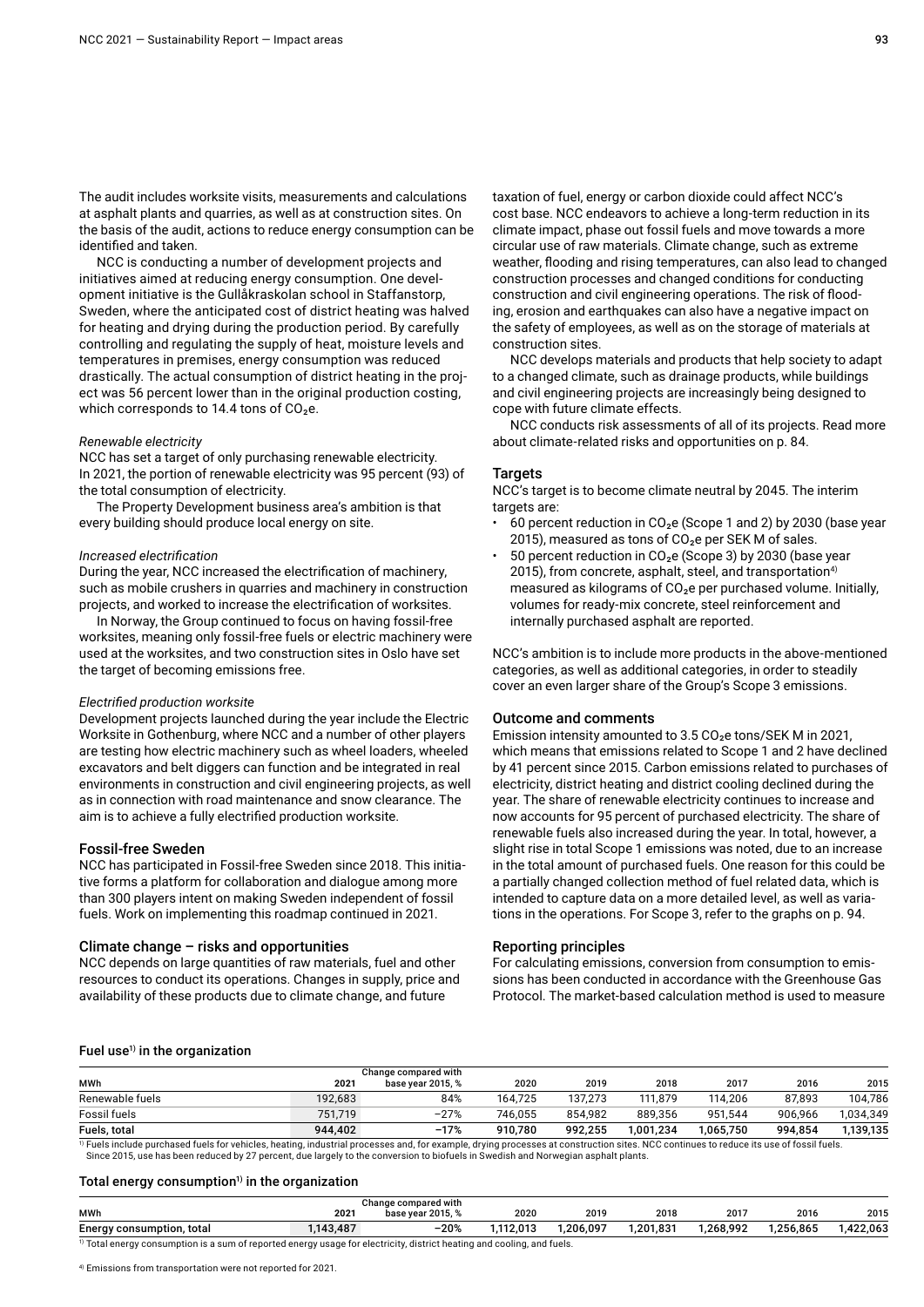GHG emissions from electricity and heating. The location-based calculation method is also reported, but this does not form the foundation for measurements concerning the climate targets. NCC does not use climate compensation. Information on purchases of fuels, electricity, heating energy, ready-mix concrete, steel reinforcement and asphalt is collected from NCC's suppliers. Tolero, an in-house developed digital tool, has been used to compile the statistics that form the basis for the reported climate data. In those cases where NCC does not use supplier-specific emission factors, emission factors from DEFRA or the Swedish Environmental Protection Agency are used, depending on applicability.

During 2021, work to request specific data from suppliers in the Nordic region was intensified in order to obtain a comprehensive impression of NCC's climate footprint. The potential for what is possible to request concerning historical figures varies among countries and suppliers.

*Figures concerning concrete* include data on ready-mix concrete. Underlying data on volumes, including connected EPDbased emission factors for specific products, was obtained from the various suppliers for the Swedish market. In other markets, volumes derive from suppliers; however, in those cases where product-specific emission factors are lacking, industry-specific, or official generic, emission factors for the various resilience category have been used.

Emission levels are directly related to technical requirements for various types of building structures, and the project portfolio varies over time. 2015 has been chosen as a base year to correspond to the base year for energy, asphalt and steel. Work is in progress to set a base level that reflects our product mix and variations among

countries, as well as to comply with a forthcoming industry base level. Using materials more efficiently and reducing the use of materials through, for example, design optimization and reduced waste is a key feature of the work to reduce the climate impact of the construction sector. Accordingly, the base level for concrete will be supplemented with a performance indicator, so that the impact of reduced volumes is included.

*For asphalt,* the climate impact is calculated according to the standard for Environmental Product Declarations (EPD). For 2021, data is reported for internally purchased asphalt, which accounted for about 85 percent of the total volume of purchased asphalt. Work is in progress to be able to report quality-assured data about the total volume of purchased asphalt.

*For steel,* NCC's base level for reinforcement is based on a summary of the figures obtained from clients, industry organizations<sup>5)</sup> and steel reinforcement producers in Europe and their EPDs. The levels of CO<sub>2</sub>e for steel vary considerably depending on the amount of waste metal used in production and the energy efficiency of the producer. The base level for steel reinforcement has been set at 1,000 kg of  $CO<sub>2</sub>e/ton$  and the base year is 2015. The climate impact is shown as of 2017, because no previous data is available. Data from Finland has been excluded from the report, because no quality-assured EPD figures have been reported for Finland. Data with figures recalculated from purchasing volumes is not included, due to inadequate reliability. NCC also purchases other types of steel, such as structural steel used in frameworks. Work is in progress to be able to also report the climate impact of these types of steel.

In order to support effective management and follow-up, NCC is certified and works in accordance with ISO 14001 and ISO 90001.

5) Swedish Transport Administration (2018) Klimatkalkylmodell 6.0. http://webapp.trafikverket.se/Klimatkalkyl/, Rekommendationer för klimatkrav i upphandling (byggforetagen.se) https:// byggforetagen.se/app/uploads/2020/10/Rekommendationer\_h%C3%A5llbar\_upphandling\_bygg\_anl%C3%A4ggningsbranschen.pdf, Indicator data report 2021.pdf (worldsteel.org)<br>https://www.worldsteel.org/en/dam/jcr:250286d3-431b-43a2-96

#### GHG emissions from NCC's operations

|                                                                |        | Change compared with |        |        |        |        |        |        |
|----------------------------------------------------------------|--------|----------------------|--------|--------|--------|--------|--------|--------|
| Market-based calculation method                                | 2021   | base year 2015, %    | 2020   | 2019   | 2018   | 2017   | 2016   | 2015   |
| GHG emissions, <sup>1)</sup> CO <sub>2</sub> e (thousand tons) | 185    | $-41%$               | 185    | 216    | 227    | 260    | 267    | 312    |
| - of which, Scope $1^{2}$                                      | 181    | $-29%$               | 179    | 209    | 217    | 234    | 223    | 255    |
| $-$ of which, Scope $2^{3}$                                    |        | $-94%$               |        |        | 10     | 26     | 44     | 57     |
| Net sales. SEK M                                               | 53.414 | 1%                   | 53.922 | 58.234 | 57.346 | 54.608 | 52.934 | 53,116 |
| Emission intensity, CO <sub>2</sub> e (ton)/SEK M              | 3.5    | $-41%$               | 3.4    | 3.7    | 4.0    | 4.8    | 5.0    | 5.9    |
| CO <sub>2</sub> e (ton)/MWh                                    | 0.163  | $-26%$               | 0.166  | 0.179  | 0.189  | 0.205  | 0.212  | 0.219  |
| Location-based calculation method.<br>$\sim$ $\sim$ $\sim$     | 9,619  | $-60%$               | 11.217 | 12.184 | 11,360 | 11.078 | 8.929  | 24,280 |

 $CO<sub>2</sub>e$  (tons)

 $\overline{1}$  The greenhouse gases N2O, CH4 and CO<sub>2</sub> are included in the calculations.<br><sup>2)</sup> Refers to direct emissions from NCC's operations, of which 0.8 (tons 000) derived from the combustion of biomass (2021).

<sup>3)</sup> Refers to indirect emissions from electricity and heat.

#### Concrete (kg CO<sub>2</sub>e/m<sup>3</sup>)



Outcome 2021: 6 percent from 2017

The above graph shows the mean value for emissions from<br>ready-mix concrete in CO<sub>2</sub>e/m<sup>3</sup>. Work on collecting data is under way. The report is based on data from Sweden for 2017–2021, Denmark for 2020–2021, Norway for 2017–2021 and Finland for 2020–2021.

#### Asphalt (kg CO<sub>2</sub>e/ton)



Outcome 2021: 37 percent from 2015

The above graph shows the volume of internally purchased asphalt, which corresponds to about 85 percent of the total volume.

#### Steel reinforcement (kg CO<sub>2</sub>e/ton)



Outcome 2021: 41 percent from 2015

The above graph shows data on steel reinforcement in 2017-2019 for Sweden and Norway. Data on Denmark is also included for 2020 and 2021. The base level for steel reinforcement derives from a summary of the figures obtained from clients, industry organizations and steel reinforcement producers in Europe and their EPDs. For more information, refer to the reporting principles above.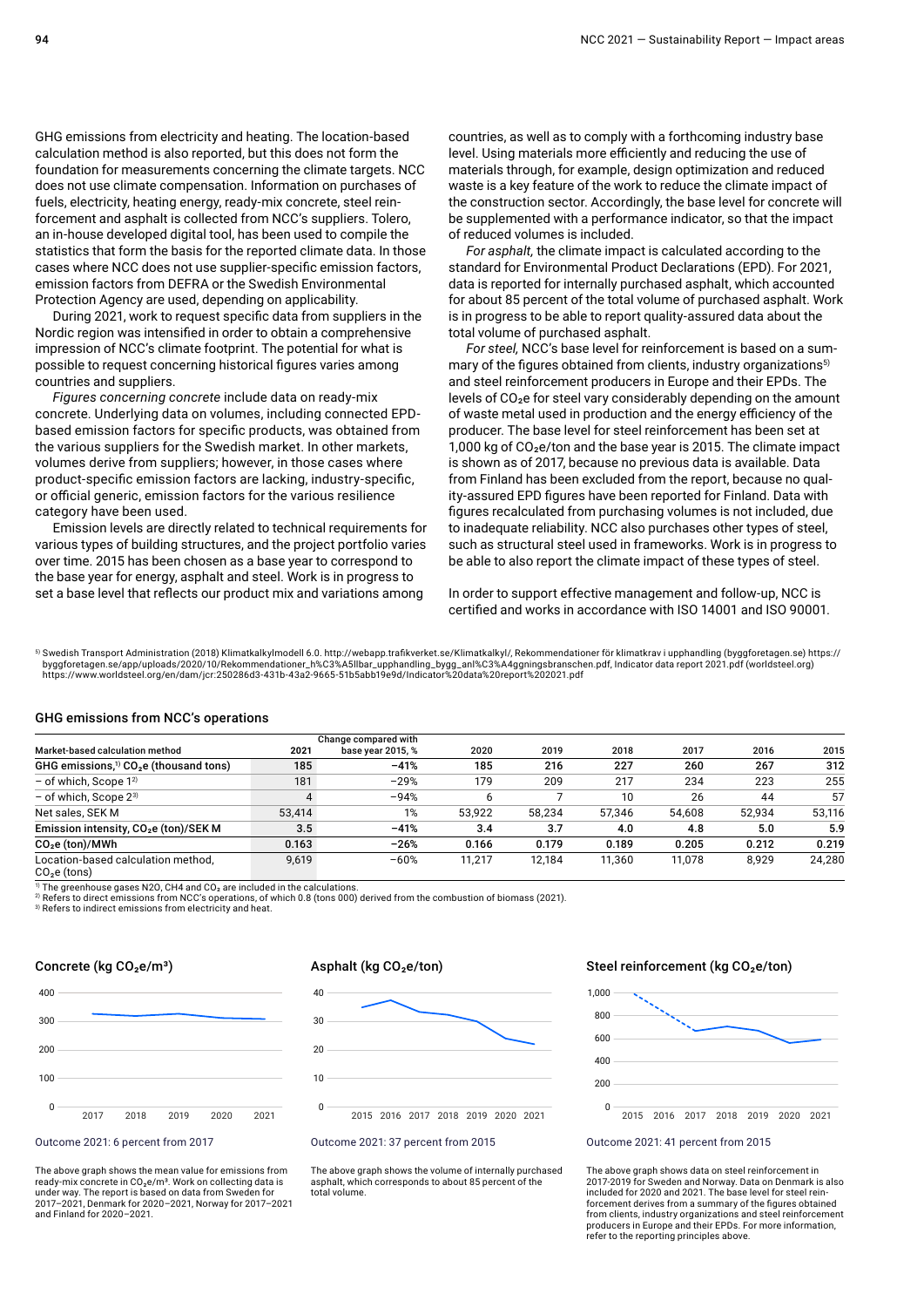# Health and safety GRI 403 Occupational health and safety

NCC shall have a safe, secure and healthy work environment. NCC's goal is to reduce common accidents and eliminate serious incidents and fatal accidents.

NCC has a corporate OHS target for the number of accidents in relation to hours worked (known as Lost Time Injury Frequency, LTIF). The target for 2022 is an accident frequency rate of 3.0 for accidents resulting in more than four calendar days of absence per million working hours. During 2021, this accident frequency rate was 3.7.

#### Covid-19

Work during 2021 was naturally impacted by the coronavirus pandemic. NCC took a number of actions to minimize the spread of infection of the coronavirus at its worksites. These included thorough risk assessments, extensive information activities, arranging for Covid testing in certain situations, and systematic management of contagion risks and outbreaks of the disease. It was possible to continue operations at NCC's production worksites throughout the pandemic, although visits were subject to clear restrictions. This meant that OHS audits by both managers and OHS personnel were minimized. Administration of and improvements in OHS efforts, performed by office staff, continued successfully, from home and using virtual channels.

#### New strategic direction

During the year, NCC formulated a new strategic direction for OHS work in order to reduce accidents in general and eliminate serious accidents and incidents. The serious accidents are to be prevented by focusing on activities to identify root causes in the three highrisk areas: heavy lifting by cranes, working at heights and working close to and around heavy machinery. Activities include good planning, safe behavior and technical safety barriers. Action plans for these areas will be implemented in all business areas in 2022.

#### Sickness absence<sup>1)</sup> NCC employees

|              | Sickness leave, %<br>All types of illness and poor health |      |      |
|--------------|-----------------------------------------------------------|------|------|
|              | 2021                                                      | 2020 | 2019 |
| Sweden       | 3.3                                                       | 3.5  | 2.9  |
| Norway       | 5.3                                                       | 5.8  | 4.7  |
| Denmark      | 4.0                                                       | 3.7  | 3.6  |
| Finland      | 2.7                                                       | 4.2  | 3.8  |
| <b>Total</b> | 3.6                                                       | 3.6  | 3.1  |

 $\frac{1}{1}$  From NCC's OHS system and payroll system.

#### Work-related injuries, injury frequency and fatalities

|         | work-related injuries, injury frequency and fatalities |              |                                |      |              |                                                        |      |          |                                                     |          |      |                                                                   |      |  |
|---------|--------------------------------------------------------|--------------|--------------------------------|------|--------------|--------------------------------------------------------|------|----------|-----------------------------------------------------|----------|------|-------------------------------------------------------------------|------|--|
|         |                                                        |              | <b>Work-related fatalities</b> |      |              | Accident frequency rate for<br>work-related fatalities |      |          | Very serious work-related<br>injuries <sup>1)</sup> |          |      | Accident frequency rate for very<br>serious work-related injuries |      |  |
|         |                                                        | 2021         | 2020                           | 2019 | 2021         | 2020                                                   | 2019 | 2021     | 2020                                                | 2019     | 2021 | 2020                                                              | 2019 |  |
| Sweden  | NCC employees                                          | 0            |                                |      | 0            | 0                                                      | 0    |          | 4                                                   | 3        | 0.55 | 0.29                                                              | 0.20 |  |
|         | Subcontractors                                         |              |                                |      | 0.05         | 0.11                                                   | 0.11 | 8        | $\Omega$                                            |          | 1.06 | $\Omega$                                                          | 0    |  |
| Norway  | NCC employees                                          | $\Omega$     | 0                              |      | 0            | 0                                                      | 0    |          | 0                                                   | 0        | 0.33 | $\Omega$                                                          | 0    |  |
|         | <b>Subcontractors</b>                                  | $\mathbf{0}$ | 0                              |      | 0            | 0                                                      |      |          | 0                                                   |          |      | 0                                                                 | 0    |  |
| Denmark | NCC employees                                          | $\mathbf{0}$ | 0                              | 0    | 0            | 0                                                      | 0    |          | 4                                                   | $\Omega$ | 0.30 | 1.13                                                              | 0    |  |
|         | <b>Subcontractors</b>                                  | $\mathbf{0}$ | 0                              | 0    | 0            | 0                                                      | 0    | $\Omega$ | 0                                                   | 0        |      | $\Omega$                                                          | 0    |  |
| Finland | NCC employees                                          | $\Omega$     | ŋ                              |      | $\Omega$     | 0                                                      |      |          | 2                                                   |          | 0.47 | 0.80                                                              | 0.71 |  |
|         | <b>Subcontractors</b>                                  | $\mathbf{0}$ | 0                              |      | $\mathbf{0}$ | 0                                                      | 0    | 5        | $\Omega$                                            | 0        | 1.74 | $\Omega$                                                          | 0    |  |
| Total   | <b>NCC</b> employees                                   | $\mathbf{0}$ | 0                              |      | 0            | 0                                                      | 0    | 10       | 10                                                  | 5.       | 0.46 | 0.42                                                              | 0.20 |  |
|         | <b>Subcontractors</b>                                  |              |                                |      | 0.13         | 0.04                                                   | 0.04 | 13       | 0                                                   |          | 0.69 | 0                                                                 | 0    |  |

Note) Subcontractors also include hired staff. Data for NCC's employees are collected from NCC's system for OHS and payroll system. The total number of hours worked for NCC's employees and external staff (subcontractors and hired staff) is 40,350,960 hours.

1) Injury with permanent impact or over 30 days of absence.

#### Zero accidents

An example of OHS work leading to favorable results is the Stone Materials Denmark department, which achieved the milestone of not having a single accident leading to absence over a 12-month period.

#### Risk work

A decisive factor for the OHS work is being able to anticipate and eliminate the work features or situations that create accident risks. NCC is working to ensure that all NCC employees and subcontractors will display good risk awareness. Every workday starts with a daily safety briefing to make all employees aware of potential risks connected to the day's work, and to ensure that the risks are addressed before work commences. There is also NCC's Time Out concept, which empowers all employees to have work suspended if a new, unexpected risk or unhealthy situation arises, and to have the matter addressed and thus enable work to be resumed in a safe manner.

In addition, risk efforts are built into NCC's procedures, such as the requirement that a risk assessment must be performed for the entire project before any project starts. The risk assessment must also include a safety assessment for every risk work aspect.

Apart from the high-risk areas for serious injuries, the greatest risks are the risk of illnesses for employees working in production connected to asbestos, strain injuries and working with quartzite dust. Viewed over the entire organization, organizational and psychosocial health is a risk.

Dislocation, strain and stretch injuries, broken bones, sores and other superficial injuries are the most frequently occurring injuries in all countries.

#### Data-informed development

All accidents and incidents are to be reported in NCC's Group-wide OHS reporting tool. This can be done online or via a mobile app.

#### Close calls and observations $1$

|              | 2021   | 2020   | 2019   |
|--------------|--------|--------|--------|
| Sweden       | 11.648 | 10,520 | 8,413  |
| Norway       | 4.658  | 6,023  | 5,290  |
| Denmark      | 9.935  | 8.723  | 6,440  |
| Finland      | 11.342 | 11.641 | 17,825 |
| <b>Total</b> | 37,583 | 36,907 | 37,968 |

<sup>1)</sup> From NCC's OHS system. Data includes NCC employees and sub-suppliers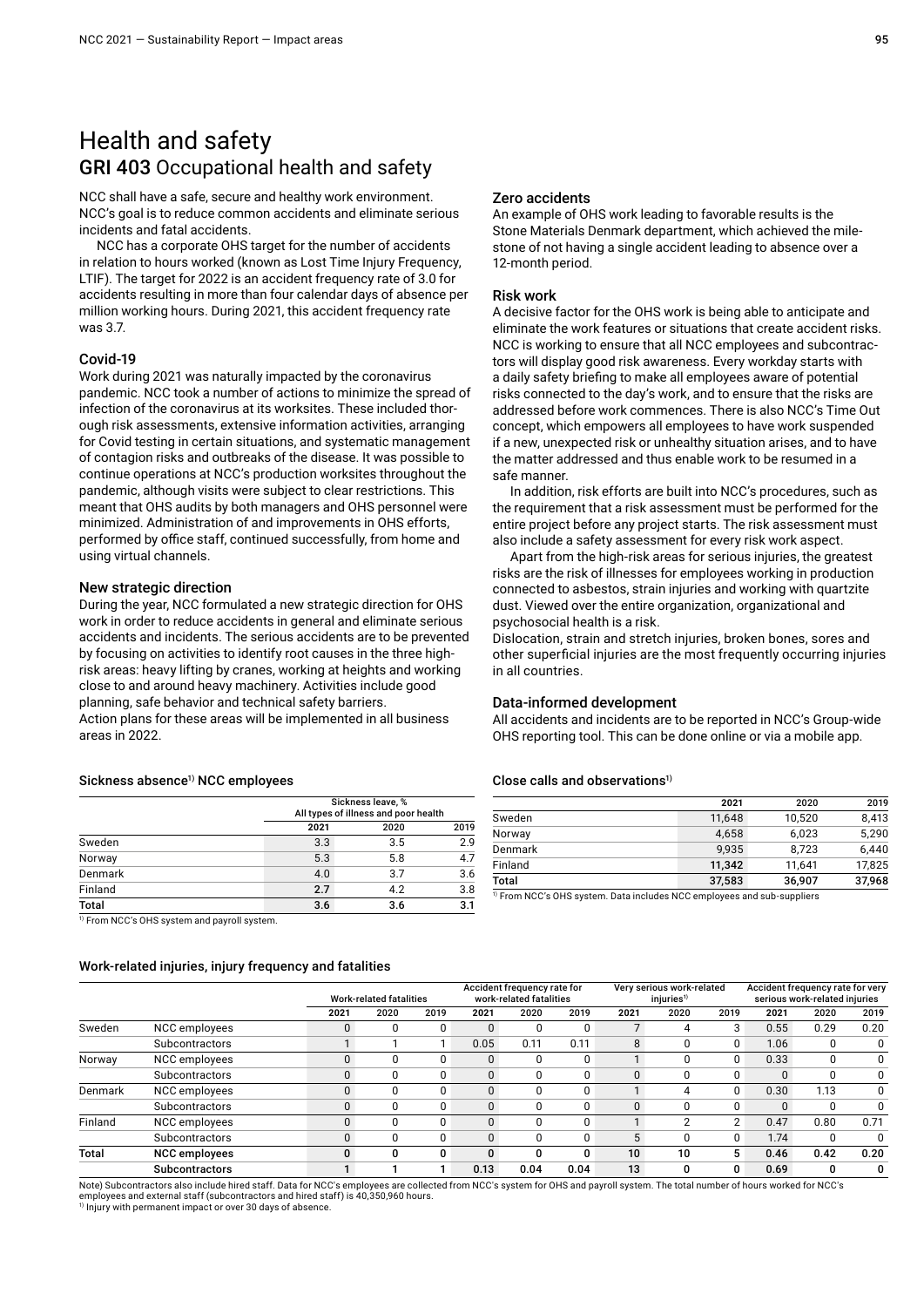#### Work-related accidents/injuries, accident frequency rate and fatalities, continued

|              |                        |      | Accidents/injuries resulting in one day<br>or more of sickness absence |      |      | Accident frequency rate for accidents<br>resulting in one day or more of absence<br>from work per million worked hours |      |      | Injuries not leading to lost time |      |  |
|--------------|------------------------|------|------------------------------------------------------------------------|------|------|------------------------------------------------------------------------------------------------------------------------|------|------|-----------------------------------|------|--|
|              |                        | 2021 | 2020                                                                   | 2019 | 2021 | 2020                                                                                                                   | 2019 | 2021 | 2020                              | 2019 |  |
| Sweden       | NCC's employees        | 95   | 103                                                                    | 116  | 7,5  | 7,4                                                                                                                    | 7,5  | 288  | 399                               | 418  |  |
|              | Subcontractors         | 76   | 86                                                                     | 133  | 25,3 | 9,3                                                                                                                    | 14.4 | 179  | 197                               | 223  |  |
| Norway       | NCC's employees        | 11   | 6                                                                      | 10   | 3,7  | $\overline{2}$                                                                                                         | 3    | 53   | 49                                | 76   |  |
|              | Subcontractors         | 5    | 5                                                                      | 4    |      | 0,9                                                                                                                    | 0,6  | 10   | 11                                | 14   |  |
| Denmark      | NCC's employees        | 28   | 33                                                                     | 28   | 8,6  | 9,3                                                                                                                    | 8    | 120  | 133                               | 117  |  |
|              | Subcontractors         | 29   | 19                                                                     | 28   | 7,7  | 5.1                                                                                                                    | 8.9  | 34   | 32                                | 16   |  |
| Finland      | NCC's employees        | 14   | 13                                                                     | 20   | 6,6  | 5,2                                                                                                                    | 7.2  | 22   | 28                                | 117  |  |
|              | Subcontractors         | 43   | 57                                                                     | 53   | 15   | 13,7                                                                                                                   | 13,3 | 47   | 28                                | 34   |  |
| <b>Total</b> | <b>NCC's employees</b> | 148  | 155                                                                    | 176  | 6.9  | 6.7                                                                                                                    |      | 483  | 609                               | 728  |  |
|              | <b>Subcontractors</b>  | 153  | 167                                                                    | 218  | 8.2  | 7.4                                                                                                                    | 9.5  | 270  | 268                               | 287  |  |

The system can be used by anyone who is present in any of NCC's worksites. In this system, a report of an accident is sent to the manager in charge, who has been assigned to follow up and formulate safety improvements.

The system also includes a feature for reporting positive and negative safety observations. Such reporting promotes the employees' commitment to safety work, provides the organization with potential to identify any risks at an early stage and highlights role models.

The data collected in the incident reporting system is used at a more general level to assess risks and formulate joint solutions, as well as for reporting.

#### Work environment partnerships

NCC has several important partners in its efforts to improve the work environment. There is well-established cooperation with trade unions, safety officers and NCC's OHS Councils. The OHS Councils consist of representatives of all trade unions and encompass all employees who have influence over decision making on NCC's OHS matters.

NCC participates in a number of external forums and industry-wide initiatives that work to promote increased safety and for a positive impact on OHS. The experience exchanges include the ENCORD European network, Håll Nollan in Sweden and the Danish collaboration Business Panel at the National Research Centre for the Working Environment (advisory board for research institution).

#### Occupational healthcare

NCC provides occupational healthcare through external care providers in accordance with each country's social insurance system.

All personal data is processed according to GDPR. Occupational healthcare is provided to employees during working hours.

In Sweden, the Frisklinjen (Health Line) service, whereby the employees gain access to professional healthcare advice, is a feature of occupational healthcare. This also provides NCC with support for addressing the employees' health, for example, when the healthcare provider, through information from Frisklinjen, can draw attention to repeated short-term absence and work-related illness. NCC's sub-suppliers manage their employees' health and medical care according to their respective trade union agreements.

#### Training and commitment

A crucial factor for systematic safety activities is collecting knowledge (see above under Data-informed development) and ensuring that the people who are to perform the work have the right training. For this reason, it is mandatory for all employees and subcontractors to undergo safety training before work is started at a production worksite. In addition to basic training, worksite-specific and assignment-specific training programs also have to be implemented.

During 2021, NCC developed virtual support for implementing, and registering, completed training and to facilitate the introduction to production worksites. This, in turn, will be synchronized with access cards at construction sites to ensure that those who work there have the right skills. Pilot projects have been initiated and the system will be launched at NCC's production worksites in Sweden in 2022 and will thereafter be successively rolled out in other countries.

High-level expertise in the OHS organization is ensured through formal training/education and long experience.

Annual initiatives to generate further commitment and raise safety awareness, promote safe behavior and strengthen the joint safety culture include the Awareness Day, a day when the entire organization stops and jointly reflects and focuses on OHS matters, and the Health & Safety Week, when all employees carry out various health and safety activities.

These two initiatives were also held in 2021, despite the coronavirus pandemic, but with adapted activities and special measures to be able to implement them safely.

Another new feature in 2021 was a Group-wide activity concerning Star behaviors; read more on page 10.

#### **Targets**

The target for 2022 is to achieve an LTIF4 rate of 3.0 (work-related accidents resulting in more than four calendar days of absence per million working hours).

#### Outcome and comments

During 2021, the LTIF4 was 3.7, which is somewhat higher than the 3.6 for full-year 2020. The results vary between business areas, whereby in 2021, the Building Sweden business area and Building Nordics came in under the 3.0 target set for 2022. Systematic work is in progress at both Group level and in every business area.

#### **Definitions**

LTIF4 is defined as work-related accidents resulting in more than four calendar days of absence per million working hours.

Injury frequency per million hours worked is defined as the number of accidents in relation to every million working hours.

#### Governance

NCC's OHS policy and directive encompass everyone who works at NCC's worksites.

#### Management system

NCC's OHS policy and directive are integrated into the management systems used by the Group and business areas. The management systems are based on ISO 45001, under which the following units are certified. Infrastructure in Denmark and Norway, Building in Denmark and Special Projects in Building in Finland.

The management approach to occupational health and safety work is based on the EU directive 89/391/EEC (including Norway), which has been included in national laws and ordinances, and other national regulations. The management system for health and safety encompasses everyone who works at NCC's worksites; i.e. NCC employees, in-sourced personnel, suppliers and subcontractors.

NCC's internal OHS organization maintains the management system. Internal audits occur continuously, while those units that are ISO 45001 certified are also audited externally.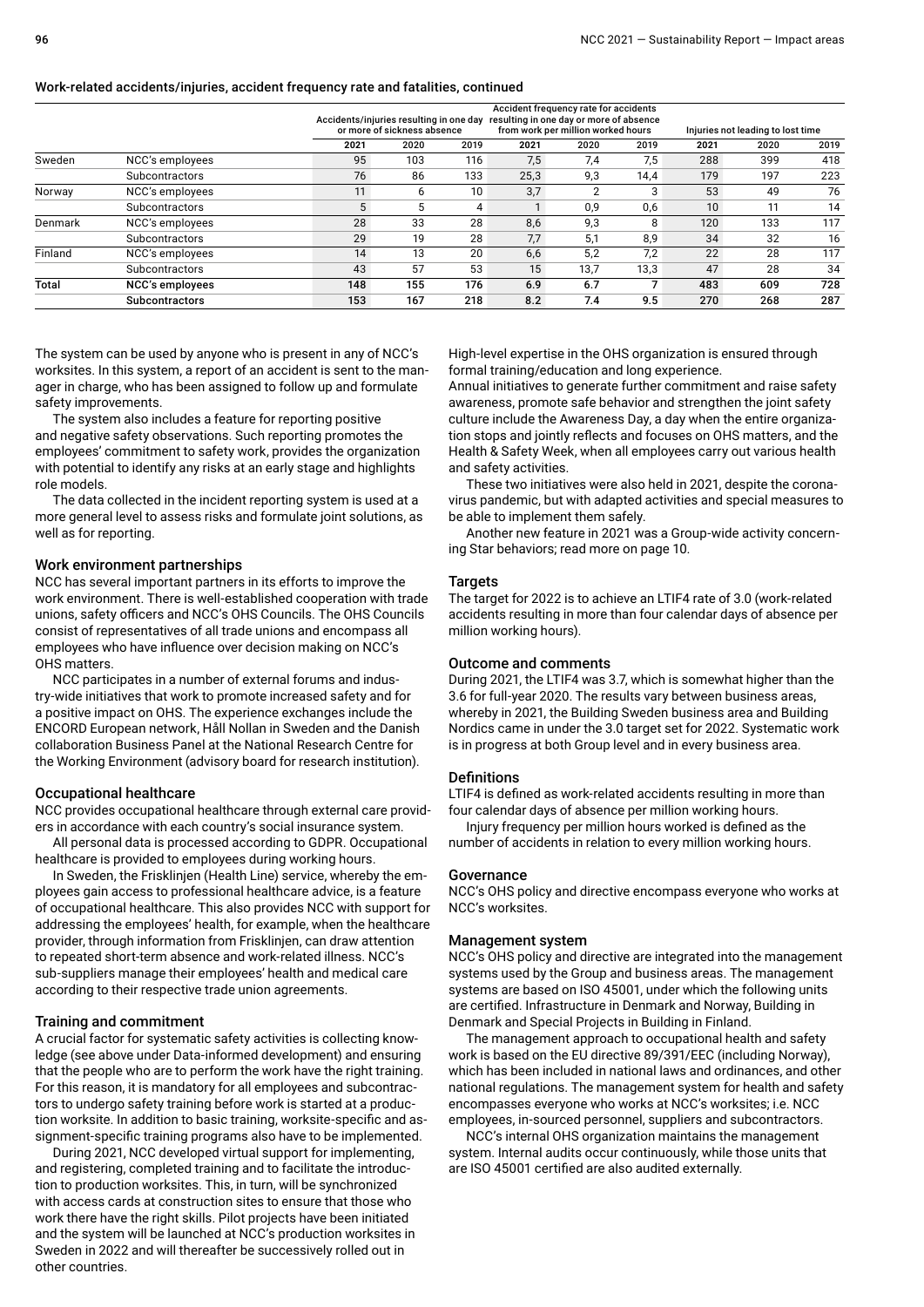### People and team GRI 404 Training and education GRI 405 Diversity and equal opportunity GRI 406 Non-discrimination

NCC strives to recruit, develop and retain the most competent people in the industry, support the progress of high-performance teams and work actively so that no one is excluded unfairly or due to unconscious biases.

#### Diversity and inclusion

NCC needs the most competent, knowledgeable and experienced people in the industry in order to continue to grow and achieve success. Accordingly, it is important to be an attractive choice for all target groups that have the expertise that NCC requires. During the year, NCC formulated new targets for diversity and inclusion:

- Recruit, develop and retain the most competent people in the industry
- Support the progress of high-performing teams
- Work actively so that no one is excluded unfairly or due to unconscious biases

Follow-up of the targets occurs at Group level, while activities to promote the targets are planned and implemented in each particular business area.

#### Initiatives for increased diversity

NCC pursues a number of initiatives for increasing diversity in the Group. In Sweden, for example, there is a Diversity Council that focuses on various initiatives to promote inclusion and diversity, such as during the managers' OHS follow-ups and the onboarding of new employees. NCC also highlights role models and people with different backgrounds and experiences in connection with recruitment.

Other examples include a local project in which NCC has formulated an apprenticeship package focused on women who do not have any education in construction but who want to know more and work in the construction industry. The purpose is to broaden the recruitment base and attract women. NCC also has representatives on educational councils for vocational colleges, whose task is to plan, organize and review vocational training and to work to enable more women to enter the industry.

In Stella, NCC's network for women in Sweden, women are given an opportunity to exchange experiences and develop in their roles. Stella currently has about 500 members. Examples of activities implemented in Stella are study visits and inspirational lectures. NCC also participates in industry-wide initiatives, such as Pepp, a Mentorship Program for women at Chalmers Institute of Technology, KTH and Luleå University, and Diversitas, Norway's leading network for promoting diversity and equal opportunity in the industry.

#### Non-discrimination

NCC does not accept any form of discrimination and acts forcefully when incidents are reported. No employee should be discriminated on the grounds of gender, transgender identity or expression, sexual orientation, ethnicity, religious beliefs, functional disability, age or anything else.

Should any form of harassment, discrimination or bullying be discovered, NCC has a well-established process and actions plans so that suitable measures can be taken. NCC's Ask Me/Tell Me functions are available for all types of issues, both external and internal, where events that are perceived as in breach of NCC's Code of Conduct can be reported anonymously. Five matters involving discrimination, harassment or bullying were reported through the Tell Me function during the year. NCC always takes actions, such as disciplinary measures, whenever appropriate. In NCC's employee satisfaction survey, 5 percent responded that they had experienced discrimination due to gender or age, harassment or bullying during 2020, which was the same level as 2019. No corresponding survey was conducted in 2021.

#### Gender breakdown<sup>1)</sup> at NCC

|                           | 2021  |     | 2020  |     | 2019  |     |
|---------------------------|-------|-----|-------|-----|-------|-----|
| Proportion, %             | Women | Men | Women | Men | Women | Men |
| <b>Board of Directors</b> | 43    | 57  | 43    | 57  | 50    | 50  |
| Senior Management Team    | 55    | 45  | 43    | 57  | 25    | 75  |
| Management teams          | 34    | 66  | 34    | 66  | 32    | 68  |
| Managers                  | 18    | 82  | 18    | 82  | 17    | 83  |
| <b>Employees</b>          | 16    | 84  | 16    | 84  | 15    | 85  |
| White-collar employees    | 28    | 72  | 27    | 73  | 26    | 74  |
| Blue-collar employees     | 3     | 97  | 2     | 98  | 2     | 98  |

 $1)$  The management teams include all management teams from the Senior Management Team to department management or the equivalent.

#### Age breakdown<sup>1)</sup> at NCC

|                                  | 2021           |           |     |          | 2020      |     | 2019         |              |     |
|----------------------------------|----------------|-----------|-----|----------|-----------|-----|--------------|--------------|-----|
| Proportion, %                    | $30$           | $30 - 50$ | >50 | $30$     | $30 - 50$ | >50 |              | $< 30$ 30-50 | >50 |
| <b>Board of Directors</b>        | 0              | $\Omega$  | 100 | 0        | 29        | 71  | 0            | 13           | 87  |
| <b>Senior Management</b><br>Team | 0              | 45        | 55  | $\Omega$ | 43        | 57  | 0            | 38           | 62  |
| Management teams <sup>1)</sup>   | 1              | 58        | 41  |          | 57        | 42  | <sup>0</sup> | 58           | 42  |
| Managers                         | $\overline{2}$ | 59        | 39  | 2        | 59        | 39  | 2            | 59           | 39  |
| Employees                        | 14             | 50        | 36  | 15       | 50        | 35  | 16           | 49           | 35  |
| White-collar employees           | 9              | 56        | 35  | 10       | 56        | 34  | 11           | 56           | 33  |
| Blue-collar employees            | 20             | 42        | 38  | 20       | 42        | 38  | 21           | 41           | 37  |

 $\frac{1}{10}$  The management teams include all management teams from the Senior Management Team to department management or the equivalent.

#### Shared values and behaviors

NCC's values and Star behaviors are the cornerstones of NCC's corporate culture and strategic focus. Star behaviors are a number of behaviors that are intended to guide NCC employees in their actions, and thus facilitate change and help to make NCC a stronger company. During the year, NCC carried out a major initiative to implement Star behaviors through workshops, which were attended by a majority of the workforce.

Star behaviors were also implemented in several fundamental HR processes, such as performance reviews, onboarding of new employees, succession planning and work methods, and are also an important part of NCC's training programs. Read more about Star behaviors on p. 10.

#### Collective agreements and employees

NCC has collective agreements that regulate minimum wages, working hours and employees' rights in relation to the employer in all markets. In total, 91 percent of NCC's employees are covered by collective agreements. In Sweden and Norway, all employees are covered, while in Denmark and Finland collective agreements are applied, but also local agreements to some extent.

NCC has 12,401 employees (at the end of 2021). Like other companies in the industry, NCC uses subcontractors and consultants when required. Subcontractors are mainly found in Building Sweden, Building Nordics and Infrastructure.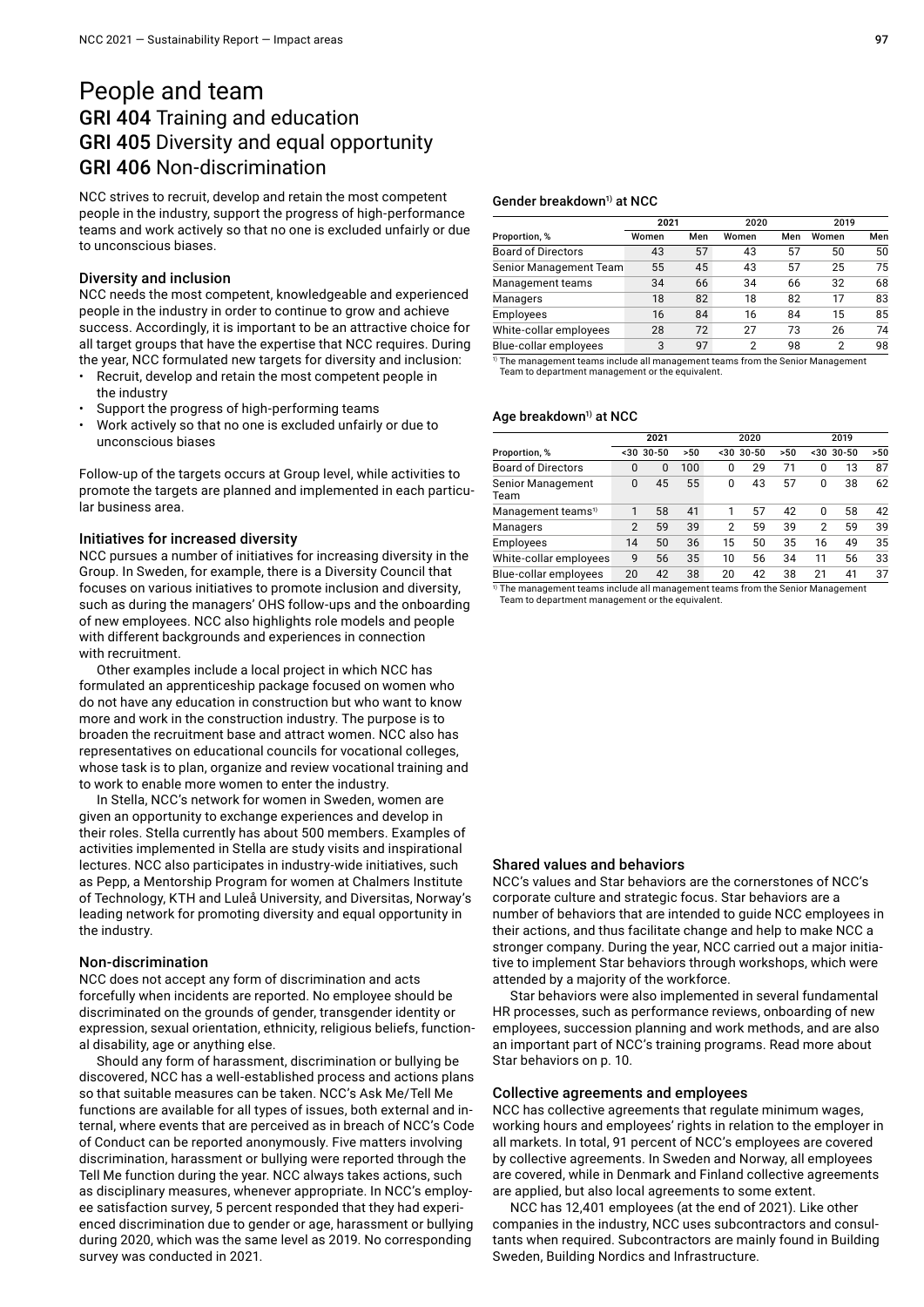#### Employment contracts 2021

|                                      |        | Number of employees |        |       |       | Permanent employment |       |        |       | Temporary employment |       |      |       |      |       |
|--------------------------------------|--------|---------------------|--------|-------|-------|----------------------|-------|--------|-------|----------------------|-------|------|-------|------|-------|
|                                      | 2021   | 2020                | 2019   | 2021  |       | 2020                 |       | 2019   |       | 2021                 |       | 2020 |       | 2019 |       |
| Number of<br>employees <sup>1)</sup> |        |                     |        | Men   | Women | Men                  | Women | Men    | Women | Men                  | Women | Men  | Women | Men  | Women |
| Sweden                               | 7.784  | 8.539               |        | 6.077 | .227  | 6,892                | 1.338 | 469.   | .347  | 408                  | 72    | 268  | 41    | 288  | 48    |
| Norway                               | 1.438  | .440                | -      | 1.186 | 1,55  | ,213                 | 159   | 1.319  | 154   | 78                   | 19    | 58   | 10    | 50   |       |
| Denmark                              | 2.001  | 2.269               |        | 1.704 | 2,56  | 1.945                | 280   | 1.912  | 275   | 34                   | 7     | 37   |       | 34   |       |
| Finland                              | 1.178  | .393.،              |        | 922   | 2,34  | 079،،                | 276   | 169،،  | 281   | 15                   |       | 32   |       | 45   | 6     |
| <b>Total, NCC</b>                    | 12,401 | 13.641              | 14.415 | 9,889 | 1,872 | 11,129               | 2,053 | 11.869 | 2.057 | 535                  | 105   | 395  | 64    | 417  | 72    |

Employee data in the table pertains to the number of employees at the end of 2021 and was collected from the Group's HR and payroll systems. Some seasonal variations exist.

#### Collective bargaining agreements 2021

|                                   | 2021   |                                                                                        | 2020   |                                                                                                                                    | 2019   |                                         |  |
|-----------------------------------|--------|----------------------------------------------------------------------------------------|--------|------------------------------------------------------------------------------------------------------------------------------------|--------|-----------------------------------------|--|
| Number of employees <sup>1)</sup> |        | Number covered by Percentage covered by<br>collective agreements collective agreements |        | Number covered by Percentage covered by<br>collective agreements collective agreements collective agreements collective agreements |        | Number covered by Percentage covered by |  |
| Sweden                            | 7.784  | 100 <sup>°</sup>                                                                       | 8.539  | 100                                                                                                                                | 9.152  | 100                                     |  |
| Norway                            | .438   | 100                                                                                    | .440   | 100                                                                                                                                | 1.534  | 100                                     |  |
| Denmark                           | 1.097  | 55                                                                                     | .325   | 58                                                                                                                                 | 1.311  | 59                                      |  |
| Finland                           | 934    | 79                                                                                     | .200   | 82                                                                                                                                 | 1.343  | 83                                      |  |
| <b>Total, NCC</b>                 | 11.253 | 91                                                                                     | 14.504 | 92                                                                                                                                 | 13.340 | 93                                      |  |

 $\overline{1}$  Employee data in the table pertains to the number of employees at the end of 2021 and was collected from the Group's HR and payroll systems.

#### Employment contracts, 2021

|                                   | <b>Full-time</b> |       | Part-time |       |  |
|-----------------------------------|------------------|-------|-----------|-------|--|
| Number of employees <sup>1)</sup> | Men              | Women | Men       | Women |  |
| Sweden                            | 6.434            | 1.233 | 51        | 66    |  |
| Norway                            | 1.256            | 164   | 8         | 10    |  |
| Denmark                           | 1.721            | 230   | 17        | 33    |  |
| Finland                           | 927              | 233   | 10        | 8     |  |
| <b>Total, NCC</b>                 | 10,338           | 1,860 | 86        | 117   |  |

 $^{\rm 1)}$  Employee data in the table pertains to the number of employees at the end of 2021 and<br>was collected from the Group's HR and payroll system.

#### Employee engagement

NCC implements regular employee surveys to capture opinions about such matters as leadership, development and job satisfaction. The surveys also include questions concerning the use of NCC's Code of Conduct. The latest Group-wide employee survey was implemented in 2020 and the next one will be arranged in 2022. During 2021, employee engagement included in-house training, workplace meetings and performance reviews, which were offered to all employees.

#### Individual development opportunities

Employees who start working at NCC have an onboarding plan that ensures that the individual has the training/education of relevance to his/her current position. Thereafter, the planning of the employee's skills development is switched to an individual development plan, which is evaluated and updated at the annual performance review.

NCC offers skills development in such areas as technical knowledge, leadership, work environment, project management and accounting. Some of the training is mandatory for certain positions. The training programs are intended to satisfy the individual's need to develop in his/her current role in terms of personal development, and ensuring that NCC retains its attractiveness in the labor market.

#### Leadership development initiatives

Access to the right competencies is crucial for NCC's continued success and growth; the ability to attract, develop and retain employees with the right competencies. NCC offers its employees continuous skills development adapted to the individual's and the company's needs.

NCC's leadership programs encompass all stages of a manager's development with the aim of ensuring successful succession planning. The various training initiatives consist of conventional teaching and e-learning, as well as composing training programs and longer courses, which are gathered in NCC Academy. A major skills initiative was implemented during the year, which included further development of the following training programs:

- NCC Mega Project Management Program, for highly experienced employees with key competencies. This Group-wide program is targeted at those employees who are able and want to take the step to heading extremely large-scale and complex construction projects
- Strategic Leadership Program for future management talents
- Practical leadership for managers in various parts of the business

There is also the Supervisor Academy where skilled workers are able to train to become supervisors, and the Site Manager Program, where supervisors or the equivalent can take the next step in their career and train to become site managers. NCC has also formulated a Senior Executive Program together with IMD Business School in Lausanne.

#### **Targets**

- Recruit, develop and retain the most competent people in the industry
- Support the progress of high-performing teams
- Work actively so that no one is excluded unfairly or due to unconscious biases

#### Reporting principles

Employee data pertains to the number of employees at the end of 2021 and was collected from the Group's HR and payroll system.

#### Governance

The guiding framework for efforts to promote diversity and inclusion and to counter discrimination comprises NCC's Code of Conduct and Compliance Directive.

Training programs are continuously evaluated and monitored through, inter alia, questionnaires, interviews, tests and reports.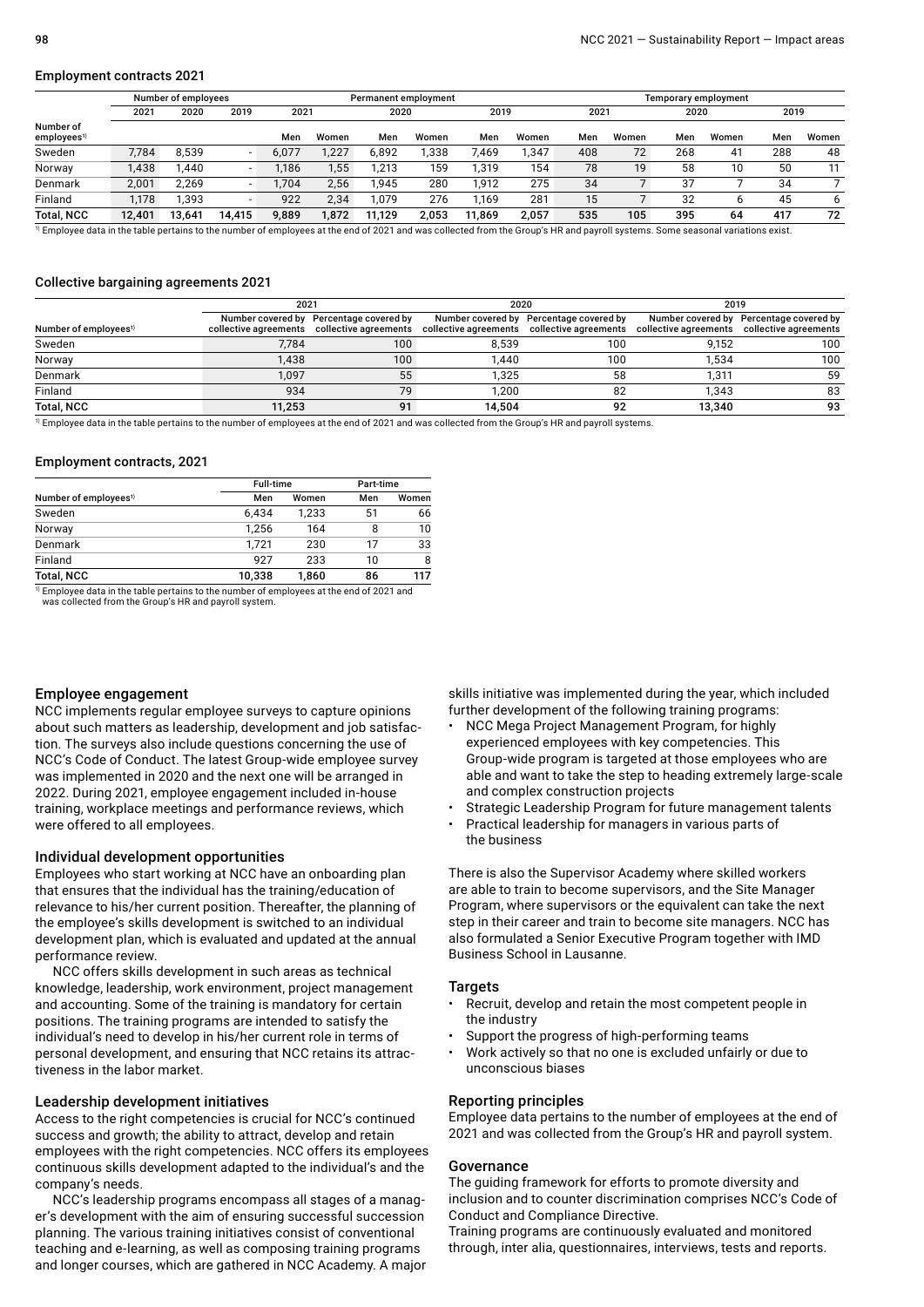### Ethics and compliance GRI 205 Anti-corruption GRI 206 Anti-competitive behavior GRI 308 Supplier environmental assessment GRI 414 Supplier social assessment

NCC shall act according to the highest ethical standards and transparency, serving as a trustworthy partner across the value chain.

The Group's Code of Conduct is an important feature of the compliance agenda, both as an internal compass for describing how NCC's employees should act and as external communication to clarify NCC's expectations of its suppliers and business partners. The Code of Conduct also constitutes the foundation for the Code of Conduct for suppliers, which is part of NCC's agreements with suppliers. Other stakeholders are informed about the Group's Code of Conduct through NCC's website, contracts and agreements.

NCC works continuously to ensure compliance with its Code of Conduct in all of the Group's partnerships, and to ensure that no violations occur, for example, in connection with competitive situations and in terms of business ethics.

NCC evaluates management systems for compliance by analyzing statistics from the Ask Me/Tell Me functions, employee questionnaires and the results of internal audits. Through the Tell Me whistleblower function and through other reporting lines, 88 (64) suspected violations of the Code of Conduct were reported in 2021, somewhat higher than in 2020. The incidents involved such matters as fraud and theft, conflicts of interests and other transgressions from NCC's Code of Conduct. Of the matters closed during the year, four led to dismissal and 42 to other actions, such as discussions, changes in procedures and processes or targeted communication measures.

Following an analysis of the risk of noncompliance with NCC's Code of Conduct, three areas have been identified as being of particular importance to NCC: bribery and corruption, competition law and conflicts of interest.

NCC is active in an industry where complex projects and supply chains as well as both private and public-sector customers lead to an increased risk of corruption. Risks of corruption may arise in relation to NCC's business partners, who include suppliers, and are also connected to the employees' conduct in relation to public-sector officials and other customer representatives.

NCC has adopted an anti-corruption policy and arranges anti-corruption training that covers all operations and countries. NCC implements annual Group-wide risk assessments in which both Group staff units and NCC's business areas evaluate and report on risks in the operations. In certain parts of the business, corruption has been identified as a risk; although not a high risk considering that NCC's operations are conducted in countries with a low risk of corruption according to the Transparency International Corruption Perception Index. However, a portion of NCC's suppliers operate in countries with a higher risk of corruption.

NCC also conducts operations in an industry where, historically speaking, anti-competitive activities have existed. For this reason, fair competition is an impact area at NCC.

NCC continuously evaluates and improves its governance of compliance. In 2021, NCC updated, communicated and introduced a number of guidelines as a feature of its work to counter corruption and anti-competitive infringements, including the Group's Compliance Directive, which contains NCC's Anti-corruption and Fair Competition policies. The number of suspected infringements of the Code of Conduct that were reported and dealt with increased during the year (see below), which NCC views as a positive development of the new guidelines and the communication and training initiatives implemented in 2021.

NCC's objective is to provide training in ethical behavior, anticompetitive behavior, anti-corruption and GDPR to all white-collar workers. In 2021, 1,380 employees, including management teams, received compliance and anti-corruption training, including 554 in Sweden, 116 in Norway, 361 in Denmark and 349 in Finland. During the year, a total of 2,056 employees also underwent GDPR training

and 5,367 training in competition law, which is a new program that was rolled out in 2021 and is mandatory for all white-collar workers. It is mandatory for new employees to complete these three courses during their first month of employment. In 2021, NCC also worked on implementing its Star behaviors among employees, with values and ethics as a key feature of the desired behavior among employees. Approximately three quarters of the workforce, including blue-collar employees, participated in workshops in 2021.

NCC has also launched an annual certification of the Code of Conduct for the company's most senior executives.

NCC is a member of Transparency International Sweden and the Swedish Anti-corruption Institute (IMM), complies with the Code of Business Conduct issued by the Swedish Anti-Corruption Institute and has a policy and guidelines for our anti-corruption activities. In cooperation with most other industry players in Sweden, a joint policy has been formulated: "Agreement on counteracting bribery and corruption." NCC has also participated in the formation of a Swedish Ethical Trading Initiative (ETI), a joint initiative to promote good labor conditions in producing countries.

NCC works continuously to counter corruption in the supply chain. In 2021, no supplier agreements were terminated due to corruption. During the year, NCC investigated two cases of suspected corruption. NCC was unable to confirm corruption in one of the investigations and the other one is still in progress. No public legal corruption cases occurred in 2021.

Ten cases of conflicts of interest involving transactions with own companies, organizations and related parties that contravened NCC's rules were also dealt with during the year. No transgressions of the Competition Act led to legal action in 2021.

|                                  | 2021     | 2020 |  |
|----------------------------------|----------|------|--|
| $T_{\alpha}$<br><b>IVIC</b><br>. | nn<br>ပပ |      |  |

#### Responsible purchasing

NCC is working to ensure a responsible supply chain, whereby the operations are conducted under sound working conditions and in an environmentally and socially sustainable manner. This work is based on the Group's Code of Conduct for suppliers, which all suppliers must undertake to comply with.

The Code of Conduct for suppliers includes guidelines for regulatory compliance and ethical behavior, as well as guidelines to counter bribery and corruption, avoid conflicts of interest, respect competition law, protect human rights, promote diversity and inclusion, and for having safe and healthy worksites and reducing the environmental impact.

Most of the major framework agreement suppliers are also required to be certified under the ISO 9001/14001 management system or the equivalent.

#### Broad supplier base

NCC has business relationships with several thousands of suppliers through its purchases of everything from building materials to travel and office supplies.

Most of the suppliers are based in the Nordic region but are also found in such countries as Poland, Estonia, Latvia, Lithuania and China. The supplier base consists of framework agreement suppliers, international suppliers, Nordic project sourcing suppliers and internal suppliers.

Work on reducing the total number of suppliers is under way and includes increasing the proportion of purchases made under framework agreements. The aims are to improve controls, increase the efficiency of purchasing work, promote a sustainability focus in the value chain and reduce NCC's purchasing costs. NCC has just over 1,400 framework agreements corresponding to 34.5 percent of the total purchasing volume in 2021.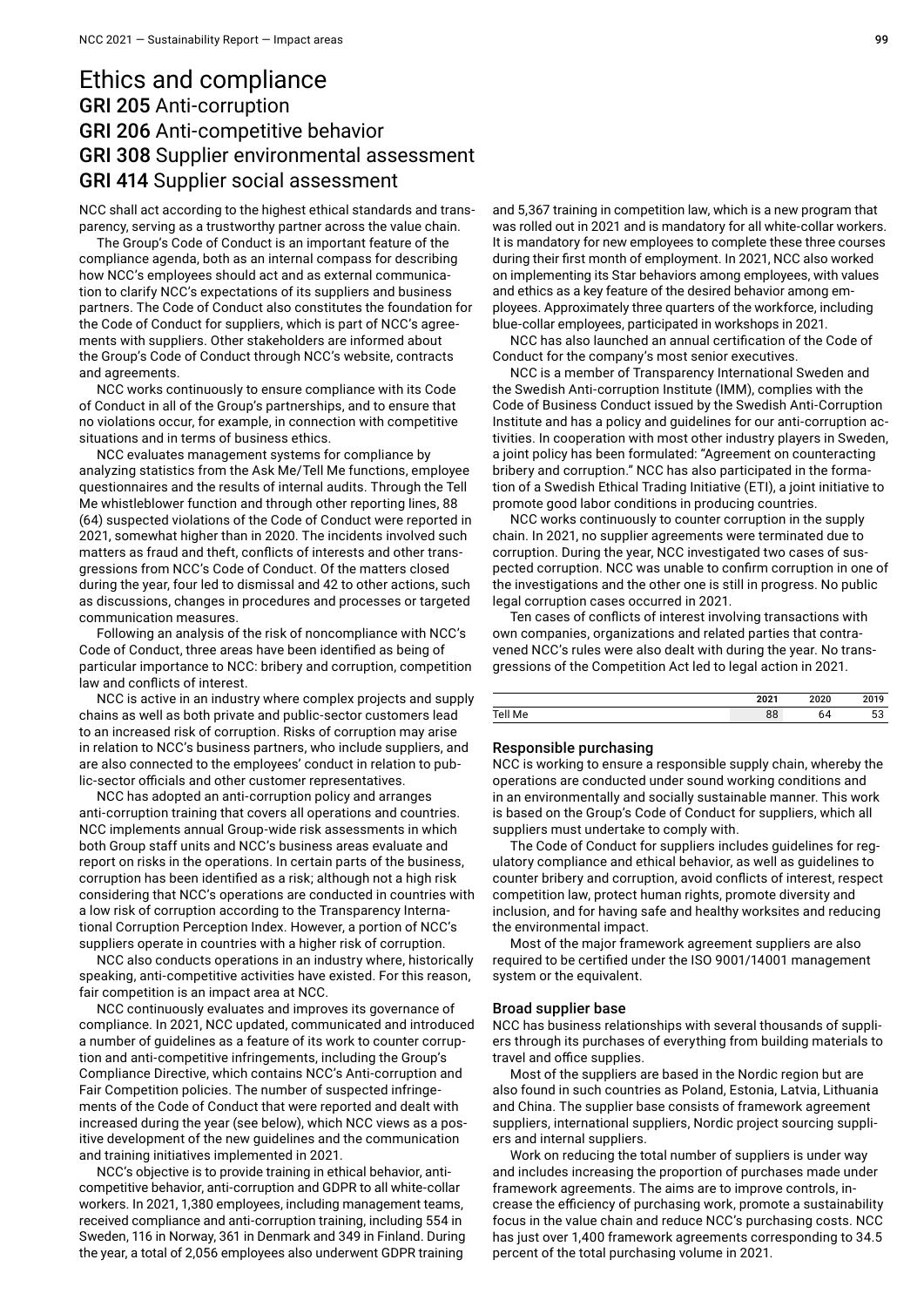The total purchasing volume is divided into different categories, whereby the ten largest production-related categories are: Earthwork & Transportation/Civil-engineering contracts, Technical installations, Building materials/Water and sewage materials and Wholesalers, Park/Road/Railroads, Rental, Interiors, Load bearing construction, Industry production materials, Concrete/Forms/ Steel reinforcement and Exteriors.

#### Increased cooperation

NCC collaborates with the major framework agreement suppliers with a view to develop sustainable data-driven solutions, increase productivity and conduct continuous quality development.

In addition, NCC works together with the suppliers to reduce carbon emissions, promote responsible use of natural resources and increase circularity. One example during the year was NCC's analysis of the use of plastics, as a feature of Building Sweden's forthcoming requirement that the plastics delivered to worksites must contain a specified portion of recycled material and be designed for recycling.

For information about how NCC works with health and safety matters with its suppliers, refer to Health and Safety.

During the year, NCC also initiated an effort to evaluate, develop and improve collaboration with the suppliers in a more structured and uniform manner.

#### Audits

All of the major framework agreement suppliers are initially evaluated before any collaboration commences.

To ensure compliance with NCC's Code of Conduct and that the suppliers work in accordance with ISO 9001/14001, NCC performs audits of its framework agreement suppliers.

Eight framework agreement suppliers were third-party audited during the year. None of these were new in 2021.

All of the non-Nordic material suppliers, with active agreements in 2021, were evaluated initially before any collaboration commenced.

In order to evaluate and develop non-Nordic suppliers, NCC also works with supplementary audits of how these work with social responsibility, quality, environment and health and safety. During the year, NCC conducted about 110 audits of non-Nordic suppliers, including 25 new suppliers.

NCC is a member of Amfori BSCI (Business Social Compliance Initiative), through which it has access to additional tools for training its suppliers. NCC's own audits of suppliers in high-risk countries (according to Amfori BSCI's definition) are supplemented by the fact that these suppliers are integrated into Amfori BSCI's processes, for training and collaboration. NCC regularly follows up the audits of both framework agreement suppliers and non-Nordic suppliers. If any deviations or non-compliance are noted during the supplier audit, this must be corrected by the supplier according to an action plan. If the actions are not implemented, collaboration with the supplier may be terminated.

## Economic performance GRI 201 Economic performance

Sound and sustainable financial performance is the foundation for the Group's sustainability work. NCC strives to achieve a stable and sustainable improvement in financial performance and to create value for its stakeholders.

# Economic value generated and distributed

| <b>SEKM</b>                                   | 2021      | 2020      | 2019      |
|-----------------------------------------------|-----------|-----------|-----------|
| Economic value generated                      |           |           |           |
| <b>Customers</b>                              | 53,561    | 53.940    | 58.262    |
| <b>Economic value distributed</b>             |           |           |           |
| <b>Suppliers</b>                              | $-40,497$ | $-41.092$ | $-44.673$ |
| <b>Employees</b>                              | $-8,299$  | $-8.671$  | $-9.392$  |
| Lenders                                       | $-60$     | $-80$     | $-112$    |
| State (expensed tax and social security fees) | $-3,197$  | $-2.839$  | $-3.211$  |
| Shareholders <sup>1)</sup>                    | $-646$    | $-538$    | $-540$    |
| Economic value retained                       | 862       | 720       | 334       |

1) Proposed dividend.

#### About the report

The company reports its sustainability work annually as part of the NCC Annual Report. We have applied the guidelines of the Global Reporting Initiatives (GRI) for the reporting of sustainability information since 2010. The Sustainability Report, which pertains to the 2021 fiscal year, has been prepared according to GRI Standard Core option. It has been prepared according to the GRI reporting principles for defining report content (Stakeholder inclusiveness, Sustainability context, Materiality and Completeness), and also constitutes NCC's Communication on Progress in accordance with the UN Global Compact.

More detailed sustainability information and performance indicators are presented on pp.78–100. For the GRI content index, refer to the following pages. The report has not been examined by a third party. The Group's most recent sustainability report was published on March 8, 2021. Unless otherwise stated, all the information pertains to the entire NCC Group. No revisions of sustainability information provided in previous years have been made in this annual report. Furthermore, there are no essential changes have taken place in the organization, the share capital structure or the supply chain that have affected sustainability reporting in 2021.

Contact: CFO and Head of Finance & IT Susanne Lithander, +46 8 585 510 00, susanne.lithander@ncc.se

#### Statutory sustainability report

This statutory Sustainability Report has been issued by the Board of Directors of NCC AB but is not part of the formal Annual Report documentation. The Sustainability Report in accordance with the Annual Accounts Act is included in the Annual Report on the following pages: 2–3, 8–11, 23–25 and 78–103. NCC's business model and sustainability framework are presented on  pp. 2 and 78–79, environment on pp. 83–85 and 87–94, social conditions on pp. 95–100, personnel on pp. 95–98, human rights on pp. 97–100 and anti-corruption on pp. 99–100. Risk descriptions are presented on pp. 23–25 and 84–85. Unless otherwise stated, all the information pertains to the entire NCC Group, including subsidiaries.

#### Auditor's statement on the statutory sustainability report

To the general meeting of the shareholders in NCC AB, corporate identity number 556034-5174

#### Engagement and responsibility

It is the Board of Directors who is responsible for the statutory sustainability report for the year 2021 on the pages set out in the left hand box and for that it has been prepared in accordance with the Annual Accounts Act.

#### Scope of examination

Our examination has been conducted in accordance with FAR's recommendation RevR 12 The auditor's statement on the statutory sustainability report. This means that our examination of the statutory sustainability report is substantially different and less in scope than an audit conducted in accordance with International Standards on Auditing and generally accepted auditing standards in Sweden. We believe that the examination has provided us with a sufficient basis for our opinion.

#### **Opinions**

A sustainability report has been prepared

Stockholm, March 11, 2022 PricewaterhouseCoopers AB

Ann-Christine Hägglund Erik Bergh Authorized Public Accountant Authorized Public Accountant Auditor in Charge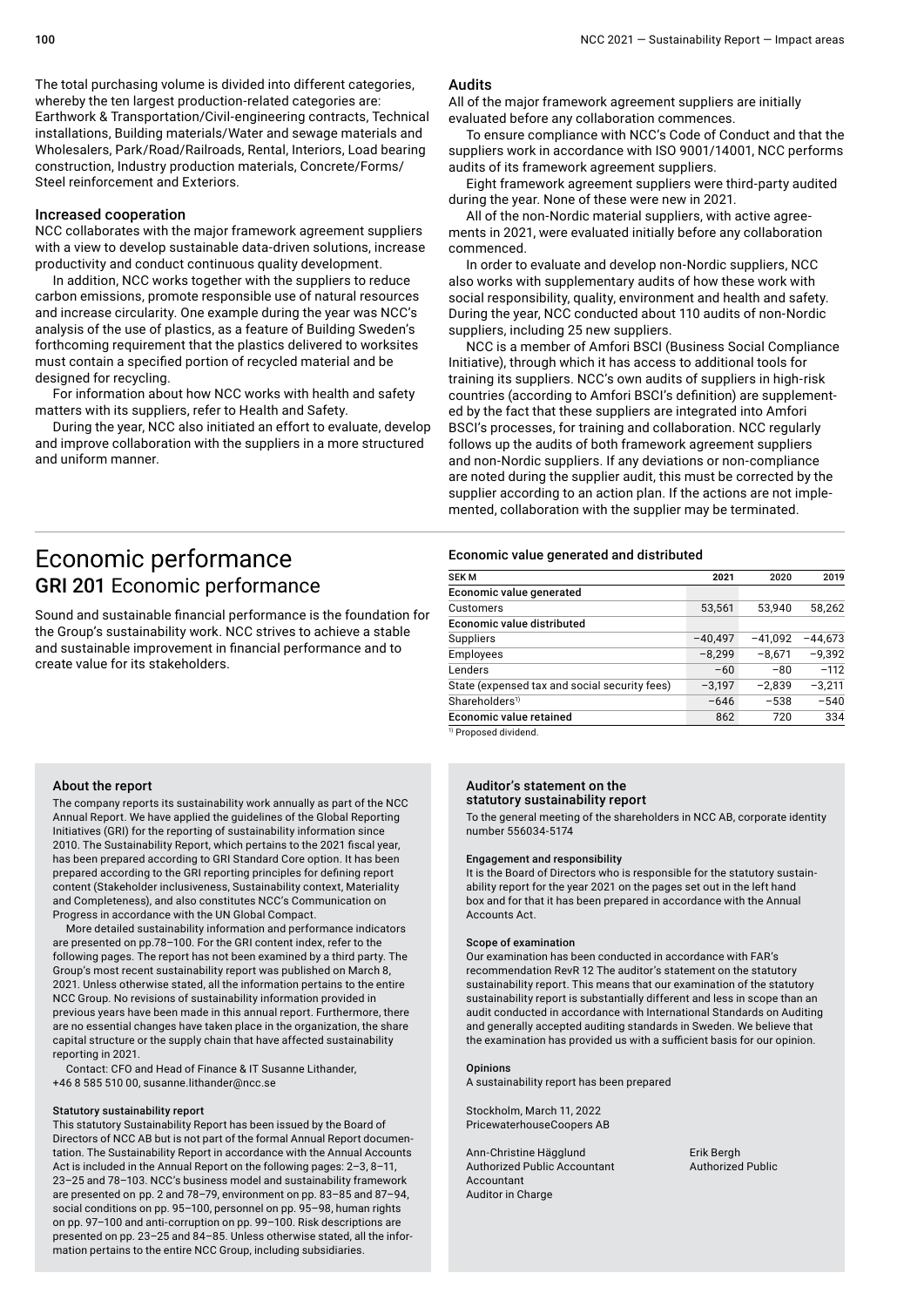# GRI content index

| <b>GRI</b> standard                                                  | <b>Disclosure</b>           |                                                                                   | <b>UN Global</b><br>Compact<br>Principles | Page reference<br>(Annual Report) | <b>Omissions</b>                                                                          |
|----------------------------------------------------------------------|-----------------------------|-----------------------------------------------------------------------------------|-------------------------------------------|-----------------------------------|-------------------------------------------------------------------------------------------|
| GRI 101: Foundation 2016<br><b>GRI 102: General Disclosures 2016</b> |                             |                                                                                   |                                           |                                   |                                                                                           |
|                                                                      |                             | Organizational profile                                                            |                                           |                                   |                                                                                           |
|                                                                      | $102 - 1$                   | Name of the organization                                                          |                                           | 12                                |                                                                                           |
|                                                                      | 102-2                       | Activities, brands, products and services                                         |                                           | 2, 12                             |                                                                                           |
|                                                                      | $102 - 3$                   | Location of headquarters                                                          |                                           | 12                                |                                                                                           |
|                                                                      | $102 - 4$                   | Location of operations                                                            |                                           | $\overline{2}$                    |                                                                                           |
|                                                                      | 102-5                       | Ownership and legal form                                                          |                                           | 12, 21-22, 104                    |                                                                                           |
|                                                                      | $102 - 6$                   | Markets served                                                                    |                                           | 2                                 |                                                                                           |
|                                                                      | $102 - 7$                   | Scale of the organization                                                         |                                           | $2 - 3, 26 - 28$                  |                                                                                           |
|                                                                      | $102 - 8$                   | Information on employees and other workers                                        |                                           | $20, 97 - 98$                     |                                                                                           |
|                                                                      | 102-9                       | Supply chain                                                                      | $1 - 10$                                  | $99 - 100$                        |                                                                                           |
|                                                                      | 102-10                      | Significant changes to the organization and its supply chain                      |                                           | 51,100                            |                                                                                           |
|                                                                      | 102-11                      | Precautionary Principle or approach                                               | $\overline{7}$                            | 80                                |                                                                                           |
|                                                                      | 102-12                      | <b>External initiatives</b>                                                       |                                           | 79,99                             |                                                                                           |
|                                                                      | 102-13                      | Membership of organizations                                                       |                                           | 79                                |                                                                                           |
|                                                                      | <b>Strategy</b>             |                                                                                   |                                           |                                   |                                                                                           |
|                                                                      | 102-14                      | Statement from senior decision-maker                                              |                                           | $4 - 5$                           |                                                                                           |
|                                                                      |                             |                                                                                   |                                           |                                   |                                                                                           |
|                                                                      | $102 - 15$                  | Key impacts, risks and opportunities                                              |                                           | 23-24, 84-85, 93                  |                                                                                           |
|                                                                      | <b>Ethics and integrity</b> |                                                                                   | $1 - 10$                                  |                                   |                                                                                           |
|                                                                      | $102 - 16$<br>Governance    | Values, principles, standards and norms of behavior                               |                                           | 10-11, 79-80, 99-100              |                                                                                           |
|                                                                      |                             |                                                                                   |                                           |                                   |                                                                                           |
|                                                                      | 102-18                      | Corporate governance                                                              |                                           | 80, 84, 104-107                   |                                                                                           |
|                                                                      |                             | Stakeholder engagement                                                            |                                           |                                   |                                                                                           |
|                                                                      | 102-40<br>102-41            | List of stakeholder groups                                                        | 3                                         | 81<br>$97 - 98$                   |                                                                                           |
|                                                                      | 102-42                      | Collective bargaining agreements                                                  |                                           | 81                                |                                                                                           |
|                                                                      | 102-43                      | Identifying and selecting stakeholders                                            |                                           | 81                                |                                                                                           |
|                                                                      | 102-44                      | Approach to stakeholder engagement<br>Key topics and concerns raised              |                                           | $81 - 82$                         |                                                                                           |
|                                                                      | <b>Reporting practice</b>   |                                                                                   |                                           |                                   |                                                                                           |
|                                                                      | 102-45                      | Entities included in the consolidated financial statements                        |                                           | 20.45.100                         |                                                                                           |
|                                                                      | 102-46                      | Defining report content and                                                       |                                           | 82, 100                           |                                                                                           |
|                                                                      |                             | topic Boundaries                                                                  |                                           |                                   |                                                                                           |
|                                                                      | 102-47                      | List of material topics                                                           |                                           | 82                                |                                                                                           |
|                                                                      | 102-48                      | Restatements of information                                                       |                                           | 100                               |                                                                                           |
|                                                                      | 102-49                      | Changes in reporting                                                              |                                           | 82                                |                                                                                           |
|                                                                      | 102-50                      | Reporting period                                                                  |                                           | 100                               |                                                                                           |
|                                                                      | 102-51                      | Date of most recent report                                                        |                                           | 100                               |                                                                                           |
|                                                                      | 102-52                      | Reporting cycle                                                                   |                                           | 100                               |                                                                                           |
|                                                                      | 102-53                      | Contact point for questions regarding the report                                  |                                           | 100                               |                                                                                           |
|                                                                      | 102-54                      | Claims of reporting in accordance with the GRI Standards                          |                                           | 100                               |                                                                                           |
|                                                                      | 102-55                      | GRI content index                                                                 |                                           | $101 - 103$                       |                                                                                           |
|                                                                      | 102-56                      | <b>External assurance</b>                                                         |                                           | 100                               |                                                                                           |
| <b>GRI 200: Economic standards</b>                                   |                             |                                                                                   |                                           |                                   |                                                                                           |
|                                                                      |                             | Economic performance                                                              |                                           |                                   |                                                                                           |
| GRI 103: Management<br>approach 2016                                 | $103 - 1 - 3$               | Explanation of the material topic, its Boundary and management approach           |                                           | 78, 82, 104-109                   |                                                                                           |
| GRI 201: Economic<br>Performance 201                                 | $201-1$                     | Direct economic value generated and distributed                                   |                                           | 100                               |                                                                                           |
|                                                                      | $201 - 2$                   | Financial implications and other risks and opportunities due to<br>climate change |                                           | $24, 84 - 85$                     | Some information not available.<br>Work is underway to develop<br>TCFD reporting in 2022. |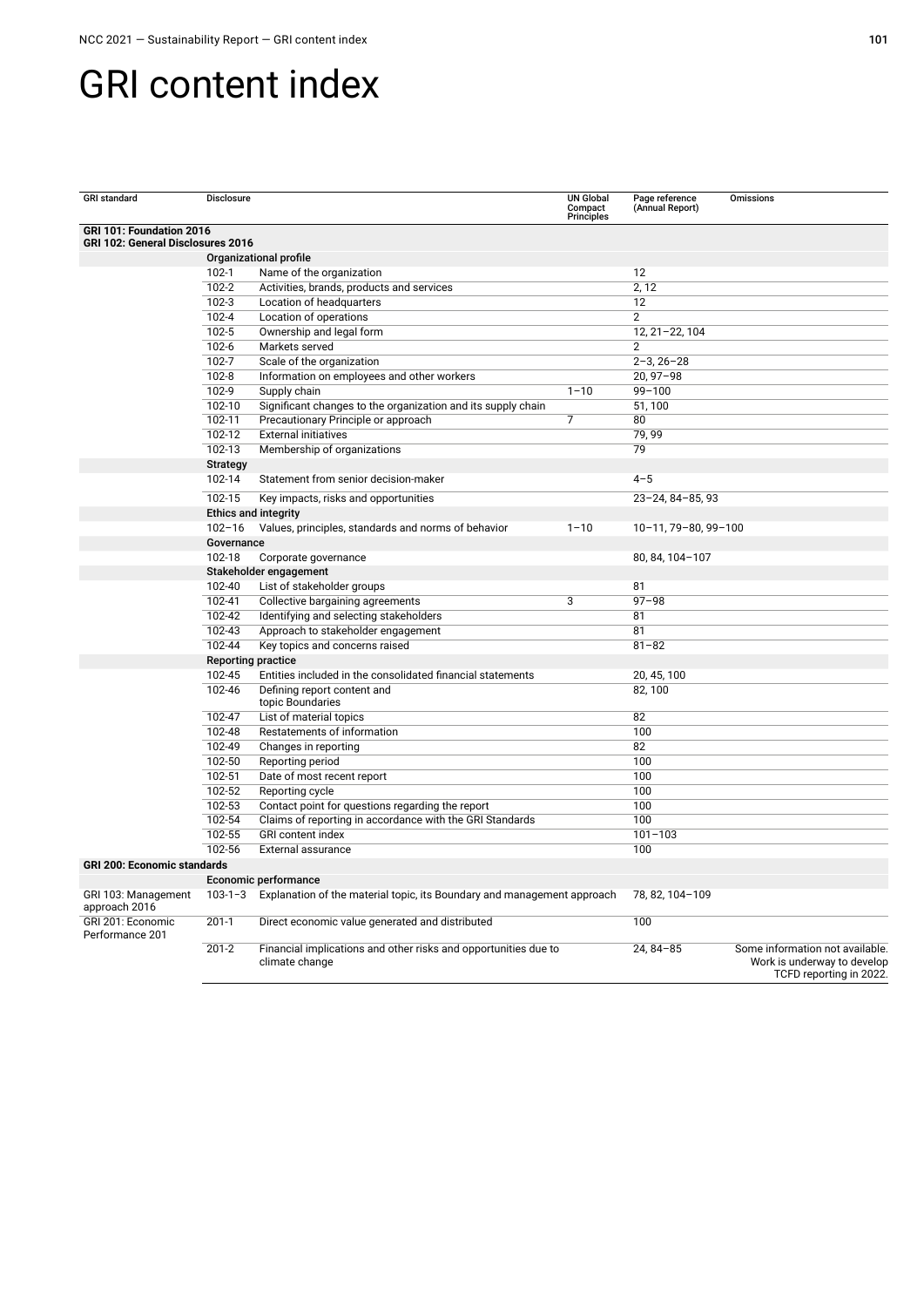| <b>GRI</b> standard                                                                              | Disclosure          |                                                                                                                                                 | <b>UN Global</b><br>Compact<br><b>Principles</b> | Page reference<br>(Annual Report)          | Omissions                                                                                  |  |
|--------------------------------------------------------------------------------------------------|---------------------|-------------------------------------------------------------------------------------------------------------------------------------------------|--------------------------------------------------|--------------------------------------------|--------------------------------------------------------------------------------------------|--|
|                                                                                                  | Anti-corruption     |                                                                                                                                                 | 10                                               |                                            |                                                                                            |  |
| GRI 103: Management<br>Approach 2016                                                             | $103 - 1 - 3$       | Explanation of the material topic, its Boundary and management approach                                                                         |                                                  | 23.78-80.82.<br>99-100, 105                |                                                                                            |  |
| GRI 205:<br>Anticorruption 2016                                                                  | $205-1$             | Operations assessed for risks related to corruption                                                                                             |                                                  | 99                                         | Information not available.                                                                 |  |
|                                                                                                  | 205-2               | Communication and training about anti-corruption policies and procedures                                                                        |                                                  | 99                                         |                                                                                            |  |
|                                                                                                  | 205-3               | Confirmed incidents of corruption and actions taken                                                                                             |                                                  | 99                                         |                                                                                            |  |
|                                                                                                  |                     | Anti-competitive behavior                                                                                                                       | 10                                               |                                            |                                                                                            |  |
| GRI 103: Management<br>approach 2016                                                             | $103 - 1 - 3$       | Explanation of the material topic, its Boundary and management approach                                                                         |                                                  | 23, 78-80, 82,<br>99-100, 105              |                                                                                            |  |
| GRI 206: Anticompeti-                                                                            | $206-1$             | Legal actions for anti-competitive behavior, anti-trust and                                                                                     |                                                  | 99                                         |                                                                                            |  |
| tive behavior 2016<br>monopoly practices, and results<br><b>GRI 300: Environmental standards</b> |                     |                                                                                                                                                 |                                                  |                                            |                                                                                            |  |
|                                                                                                  | Material            |                                                                                                                                                 | 7, 8, 9                                          |                                            |                                                                                            |  |
| GRI 103: Management                                                                              | $103 - 1 - 3$       | Explanation of the material topic, its Boundary and                                                                                             |                                                  | 23, 78-80, 82,                             |                                                                                            |  |
| Approach 2016                                                                                    |                     | management approach                                                                                                                             |                                                  | 84, 88-90, 105                             |                                                                                            |  |
| GRI 301: Materials                                                                               | $301 - 2$           | Recycled input materials used                                                                                                                   |                                                  | 89                                         |                                                                                            |  |
|                                                                                                  | Energy              |                                                                                                                                                 | 7, 8, 9                                          |                                            |                                                                                            |  |
| GRI 103: Management<br>Approach 2016                                                             | $103 - 1 - 3$       | Explanation of the material topic, its Boundary and management approach                                                                         |                                                  | 78-80, 82,<br>$91 - 93, 105$               |                                                                                            |  |
| GRI 302: Energy 2016                                                                             | $302 - 1$           | Energy consumption in the organization                                                                                                          |                                                  | $92 - 93$                                  |                                                                                            |  |
|                                                                                                  |                     | <b>Water and effluents</b>                                                                                                                      | 7, 8, 9                                          |                                            |                                                                                            |  |
| GRI 103: Management<br>Approach 2016                                                             | $103 - 1 - 3$       | Explanation of the material topic, its Boundary and management approach                                                                         |                                                  | 78-80, 82,<br>88, 105                      |                                                                                            |  |
| GRI 303: Water and<br>Effluents, 2018                                                            |                     | Information is missing                                                                                                                          |                                                  | $\overline{a}$                             | Information is missing.<br>Work is ongoing to begin<br>report in 2022.                     |  |
|                                                                                                  | <b>Biodiversity</b> |                                                                                                                                                 | 7, 8, 9                                          |                                            |                                                                                            |  |
| GRI 304: Biodiversity<br>2016                                                                    | $103 - 1 - 3$       | Explanation of the material topic, its Boundary and management approach                                                                         |                                                  | 78-80, 82,<br>87, 105                      |                                                                                            |  |
|                                                                                                  | $304-1$             | Operational sites owned, leased, managed in, or adjacent to,<br>protected areas and areas of high biodiversity value<br>outside protected areas |                                                  | $\overline{a}$                             | Missing information. Work<br>with mapping the quarries<br>from this perspective is ongoing |  |
|                                                                                                  | <b>Emissions</b>    |                                                                                                                                                 | 7, 8, 9                                          |                                            |                                                                                            |  |
| GRI 103: Management<br>Approach 2016                                                             | $103 - 1 - 3$       | Explanation of the material topic, its Boundary and<br>management approach                                                                      |                                                  | $3, 8-9, 24, 78-80,$<br>$82 - 85, 91 - 94$ |                                                                                            |  |
| GRI 305: Emissions<br>2016                                                                       | $305 - 1$           | Direct (Scope 1) GHG emissions                                                                                                                  |                                                  | $8 - 9, 91 - 94$                           |                                                                                            |  |
|                                                                                                  | 305-2               | Energy indirect (Scope 2) GHG emissions                                                                                                         |                                                  | $8 - 9, 91 - 94$                           |                                                                                            |  |
|                                                                                                  | 305-4               | GHG emissions intensity                                                                                                                         |                                                  | 94                                         |                                                                                            |  |
|                                                                                                  | 305-5               | <b>Reduction in GHG emissions</b>                                                                                                               |                                                  | $93 - 94$                                  |                                                                                            |  |
|                                                                                                  | Waste               |                                                                                                                                                 | 7, 8, 9                                          |                                            |                                                                                            |  |
| GRI 103: Management<br>Approach 2016                                                             | $103 - 1 - 3$       | Explanation of the material topic, its Boundary and management approach                                                                         |                                                  | 78-80, 82,<br>$88 - 90$                    |                                                                                            |  |
| GRI 306: Waste 2020                                                                              | $306-1$             | Waste generation and significant waste-related impacts                                                                                          |                                                  | 90                                         |                                                                                            |  |
|                                                                                                  | $306 - 2$           | Management of significant waste-related impacts                                                                                                 |                                                  | 90                                         |                                                                                            |  |
|                                                                                                  | $306 - 3$           | Generated waste                                                                                                                                 |                                                  | 90                                         |                                                                                            |  |
|                                                                                                  |                     | Supplier environmental assessment                                                                                                               | 7, 8, 9                                          |                                            |                                                                                            |  |
| GRI 103: Management<br>Approach 2016                                                             | $103 - 1 - 3$       | Explanation of the material topic, its Boundary and management approach                                                                         |                                                  | 78-80, 82, 99                              |                                                                                            |  |
| GRI 308: Supplier<br>Environmental<br>Assessment 2016                                            | $308-1$             | New suppliers that were screened using environmental criteria                                                                                   |                                                  | $99 - 100$                                 |                                                                                            |  |
| <b>GRI 400: Social standards</b>                                                                 |                     |                                                                                                                                                 |                                                  |                                            |                                                                                            |  |
|                                                                                                  |                     | Occupational health and safety                                                                                                                  |                                                  |                                            |                                                                                            |  |
| GRI 103: Management<br>Approach 2016                                                             | $103 - 1 - 3$       | Explanation of the material topic, its Boundary and management approach                                                                         |                                                  | $3, 10, 23, 78 - 80,$<br>82, 95-96         |                                                                                            |  |
| GRI 403: Occupational<br>Health and Safety 2018                                                  | 403-1               | Health and safety management systems                                                                                                            |                                                  | $95 - 96$                                  |                                                                                            |  |
|                                                                                                  | 403-2               | Hazard identification, risk assessment, and incident investigation                                                                              |                                                  | $95 - 96$                                  |                                                                                            |  |
|                                                                                                  | 403-3               | Occupational health services                                                                                                                    |                                                  | $95 - 96$                                  |                                                                                            |  |
|                                                                                                  | 403-4               | Worker participation, consultation, and communication on<br>occupational health and safety                                                      |                                                  | $95 - 96$                                  |                                                                                            |  |
|                                                                                                  | 403-5               | Worker training on occupational health and safety                                                                                               |                                                  | $95 - 96$                                  |                                                                                            |  |
|                                                                                                  | 405-6               | Promotion of worker health                                                                                                                      |                                                  | $95 - 96$                                  |                                                                                            |  |
|                                                                                                  | 403-7               | Prevention and mitigation of occupational health and safety<br>impacts directly linked by business relationships                                |                                                  | 95-96                                      |                                                                                            |  |
|                                                                                                  | 403-8               | Workers covered by an occupational health and safety<br>management system                                                                       |                                                  | $95 - 96$                                  |                                                                                            |  |
|                                                                                                  | 403-9               | Work-related injuries                                                                                                                           |                                                  | $95 - 96$                                  |                                                                                            |  |